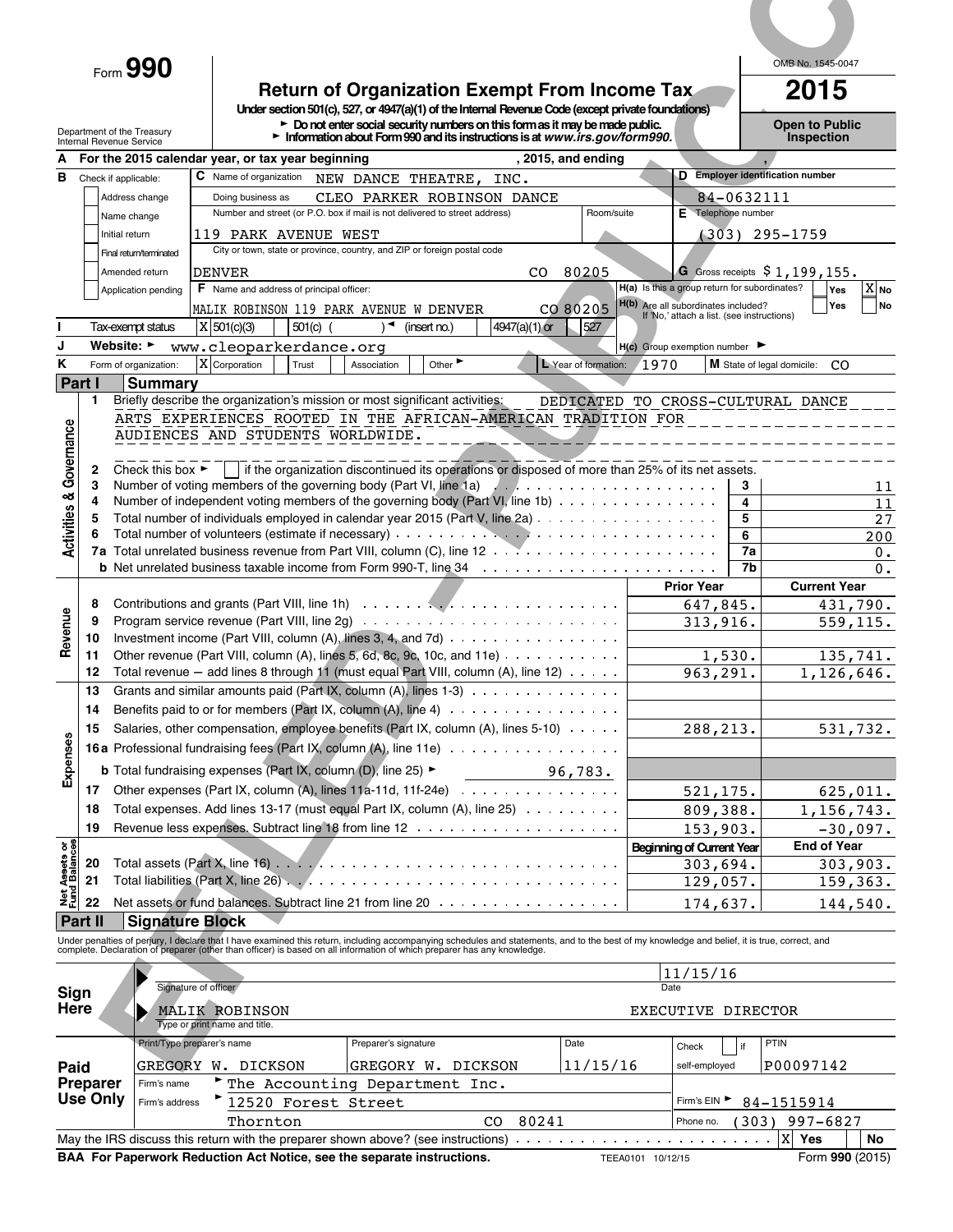| Form 990 (2015) NEW DANCE THEATRE, INC.<br>84-0632111<br>Part III<br><b>Statement of Program Service Accomplishments</b><br>Briefly describe the organization's mission:<br>DEDICATED TO CROSS-CULTURAL DANCE<br>ARTS EXPERIENCES ROOTED IN THE AFRICAN-AMERICAN TRADITION FOR<br>AUDIENCES AND STUDENTS WORLDWIDE.<br>________<br>Did the organization undertake any significant program services during the year which were not listed on the prior<br>No<br>Yes<br>x<br>If 'Yes,' describe these new services on Schedule O.<br>Did the organization cease conducting, or make significant changes in how it conducts, any program services?<br>No<br>Yes<br>X<br>If 'Yes,' describe these changes on Schedule O.<br>Describe the organization's program service accomplishments for each of its three largest program services, as measured by expenses.<br>Section 501(c)(3) and 501(c)(4) organizations are required to report the amount of grants<br>and revenue, if any, for each program service reported.<br>91, 165. including grants of $$$<br>S<br>4 a (Code:<br>) (Expenses \$<br>$0.$ ) (Revenue<br>$0.$ )<br>OUTREACH PROGRAMS - SERVICES TO SCHOOLS ACROSS A SIX COUNTY REGION<br>4 b (Code:<br>$(1.5)$ (Expenses $\zeta$ 642, 249. including grants of $\zeta$ 0. ) (Revenue $\zeta$<br>DANCE COMPANY - CONCERT PERFORMANCES & TOURING<br>(Expenses \$<br>4c (Code:<br>DANCE SCHOOL - INSTRUCTION AND TRAINING FOR THE PROFESSIONAL DANCE<br>COMPANY AND THE GENERAL PUBLIC<br>4 d Other program services. (Describe in Schedule O.)<br>\$<br>(Expenses<br>18,472. including grants of<br>\$<br>$0.$ ) (Revenue \$<br>$0.$ )<br>4 e Total program service expenses<br>▶<br>903,930.<br>Form 990 (2015)<br><b>BAA</b> |              |  |        |
|-----------------------------------------------------------------------------------------------------------------------------------------------------------------------------------------------------------------------------------------------------------------------------------------------------------------------------------------------------------------------------------------------------------------------------------------------------------------------------------------------------------------------------------------------------------------------------------------------------------------------------------------------------------------------------------------------------------------------------------------------------------------------------------------------------------------------------------------------------------------------------------------------------------------------------------------------------------------------------------------------------------------------------------------------------------------------------------------------------------------------------------------------------------------------------------------------------------------------------------------------------------------------------------------------------------------------------------------------------------------------------------------------------------------------------------------------------------------------------------------------------------------------------------------------------------------------------------------------------------------------------------------------------------------------------------------------------------------------------------------|--------------|--|--------|
|                                                                                                                                                                                                                                                                                                                                                                                                                                                                                                                                                                                                                                                                                                                                                                                                                                                                                                                                                                                                                                                                                                                                                                                                                                                                                                                                                                                                                                                                                                                                                                                                                                                                                                                                         |              |  |        |
|                                                                                                                                                                                                                                                                                                                                                                                                                                                                                                                                                                                                                                                                                                                                                                                                                                                                                                                                                                                                                                                                                                                                                                                                                                                                                                                                                                                                                                                                                                                                                                                                                                                                                                                                         |              |  | Page 2 |
|                                                                                                                                                                                                                                                                                                                                                                                                                                                                                                                                                                                                                                                                                                                                                                                                                                                                                                                                                                                                                                                                                                                                                                                                                                                                                                                                                                                                                                                                                                                                                                                                                                                                                                                                         |              |  | Χ      |
|                                                                                                                                                                                                                                                                                                                                                                                                                                                                                                                                                                                                                                                                                                                                                                                                                                                                                                                                                                                                                                                                                                                                                                                                                                                                                                                                                                                                                                                                                                                                                                                                                                                                                                                                         | 1.           |  |        |
|                                                                                                                                                                                                                                                                                                                                                                                                                                                                                                                                                                                                                                                                                                                                                                                                                                                                                                                                                                                                                                                                                                                                                                                                                                                                                                                                                                                                                                                                                                                                                                                                                                                                                                                                         | $\mathbf{2}$ |  |        |
|                                                                                                                                                                                                                                                                                                                                                                                                                                                                                                                                                                                                                                                                                                                                                                                                                                                                                                                                                                                                                                                                                                                                                                                                                                                                                                                                                                                                                                                                                                                                                                                                                                                                                                                                         | 3            |  |        |
|                                                                                                                                                                                                                                                                                                                                                                                                                                                                                                                                                                                                                                                                                                                                                                                                                                                                                                                                                                                                                                                                                                                                                                                                                                                                                                                                                                                                                                                                                                                                                                                                                                                                                                                                         | 4            |  |        |
|                                                                                                                                                                                                                                                                                                                                                                                                                                                                                                                                                                                                                                                                                                                                                                                                                                                                                                                                                                                                                                                                                                                                                                                                                                                                                                                                                                                                                                                                                                                                                                                                                                                                                                                                         |              |  |        |
|                                                                                                                                                                                                                                                                                                                                                                                                                                                                                                                                                                                                                                                                                                                                                                                                                                                                                                                                                                                                                                                                                                                                                                                                                                                                                                                                                                                                                                                                                                                                                                                                                                                                                                                                         |              |  |        |
|                                                                                                                                                                                                                                                                                                                                                                                                                                                                                                                                                                                                                                                                                                                                                                                                                                                                                                                                                                                                                                                                                                                                                                                                                                                                                                                                                                                                                                                                                                                                                                                                                                                                                                                                         |              |  | $0.$ ) |
|                                                                                                                                                                                                                                                                                                                                                                                                                                                                                                                                                                                                                                                                                                                                                                                                                                                                                                                                                                                                                                                                                                                                                                                                                                                                                                                                                                                                                                                                                                                                                                                                                                                                                                                                         |              |  |        |
|                                                                                                                                                                                                                                                                                                                                                                                                                                                                                                                                                                                                                                                                                                                                                                                                                                                                                                                                                                                                                                                                                                                                                                                                                                                                                                                                                                                                                                                                                                                                                                                                                                                                                                                                         |              |  |        |
|                                                                                                                                                                                                                                                                                                                                                                                                                                                                                                                                                                                                                                                                                                                                                                                                                                                                                                                                                                                                                                                                                                                                                                                                                                                                                                                                                                                                                                                                                                                                                                                                                                                                                                                                         |              |  | $0.$ ) |
|                                                                                                                                                                                                                                                                                                                                                                                                                                                                                                                                                                                                                                                                                                                                                                                                                                                                                                                                                                                                                                                                                                                                                                                                                                                                                                                                                                                                                                                                                                                                                                                                                                                                                                                                         |              |  |        |
|                                                                                                                                                                                                                                                                                                                                                                                                                                                                                                                                                                                                                                                                                                                                                                                                                                                                                                                                                                                                                                                                                                                                                                                                                                                                                                                                                                                                                                                                                                                                                                                                                                                                                                                                         |              |  |        |
|                                                                                                                                                                                                                                                                                                                                                                                                                                                                                                                                                                                                                                                                                                                                                                                                                                                                                                                                                                                                                                                                                                                                                                                                                                                                                                                                                                                                                                                                                                                                                                                                                                                                                                                                         |              |  |        |
|                                                                                                                                                                                                                                                                                                                                                                                                                                                                                                                                                                                                                                                                                                                                                                                                                                                                                                                                                                                                                                                                                                                                                                                                                                                                                                                                                                                                                                                                                                                                                                                                                                                                                                                                         |              |  |        |
|                                                                                                                                                                                                                                                                                                                                                                                                                                                                                                                                                                                                                                                                                                                                                                                                                                                                                                                                                                                                                                                                                                                                                                                                                                                                                                                                                                                                                                                                                                                                                                                                                                                                                                                                         |              |  |        |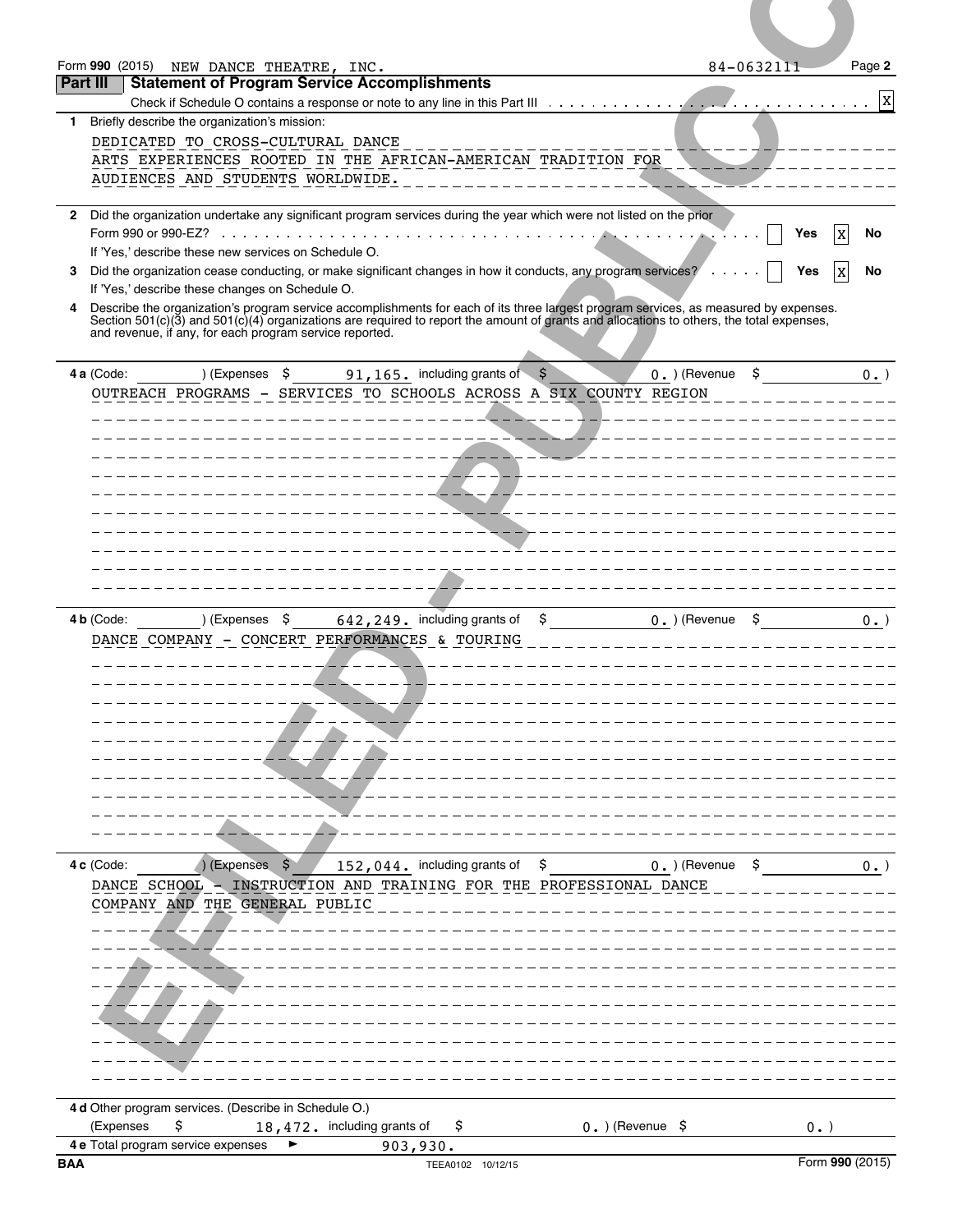| Form 990 (2015) | THEATRE,<br>NEW DANCE ' | INC. | 84-0632111 | Page 3 |
|-----------------|-------------------------|------|------------|--------|
|-----------------|-------------------------|------|------------|--------|

|              | Form 990 (2015)<br>NEW DANCE THEATRE, INC.                                                                                                                                                                                                                                                                        | 84-0632111 |                |     | Page 3 |
|--------------|-------------------------------------------------------------------------------------------------------------------------------------------------------------------------------------------------------------------------------------------------------------------------------------------------------------------|------------|----------------|-----|--------|
|              | <b>Checklist of Required Schedules</b><br><b>Part IV</b>                                                                                                                                                                                                                                                          |            |                | Yes | No.    |
|              | 1 Is the organization described in section 501(c)(3) or 4947(a)(1) (other than a private foundation)? If 'Yes,' complete                                                                                                                                                                                          |            | $\mathbf{1}$   | X   |        |
| $\mathbf{2}$ | Is the organization required to complete Schedule B, Schedule of Contributors (see instructions)?                                                                                                                                                                                                                 |            | $\overline{2}$ | X   |        |
| 3            | Did the organization engage in direct or indirect political campaign activities on behalf of or in opposition to candidates                                                                                                                                                                                       |            | 3              |     | X      |
|              | 4 Section 501(c)(3) organizations. Did the organization engage in lobbying activities, or have a section 501(h) election                                                                                                                                                                                          |            | 4              |     | X      |
| 5            | Is the organization a section 501(c)(4), 501(c)(5), or 501(c)(6) organization that receives membership dues,<br>assessments, or similar amounts as defined in Hevenue Procedure 98-19? If 'Yes,' complete Schedule C, Part III                                                                                    |            | 5              |     | X      |
| 6            | Did the organization maintain any donor advised funds or any similar funds or accounts for which donors have the right<br>to provide advice on the distribution or investment of amounts in such funds or accounts? If Yes, complete Schedule D,                                                                  |            | 6              |     | X      |
|              | 7 Did the organization receive or hold a conservation easement, including easements to preserve open space, the                                                                                                                                                                                                   |            | $\overline{7}$ |     | Χ      |
| 8            | Did the organization maintain collections of works of art, historical treasures, or other similar assets? If 'Yes,'                                                                                                                                                                                               |            |                |     |        |
|              |                                                                                                                                                                                                                                                                                                                   |            | 8              |     | A      |
| 9            | Did the organization report an amount in Part X, line 21, for escrow or custodial account liability; serve as a custodian<br>for amounts not listed in Part X; or provide credit counseling, debt management, credit repair, or debt negotiation                                                                  |            | 9              |     | X      |
|              | 10 Did the organization, directly or through a related organization, hold assets in temporarily restricted endowments,<br>permanent endowments, or quasi-endowments? If 'Yes,' complete Schedule D, Part V                                                                                                        |            | 10             |     | Χ      |
|              | 11 If the organization's answer to any of the following questions is 'Yes', then complete Schedule D, Parts VI, VII, VIII, IX,<br>or X as applicable.                                                                                                                                                             |            |                |     |        |
|              | a Did the organization report an amount for land, buildings and equipment in Part X, line 10? If 'Yes,' complete Schedule                                                                                                                                                                                         |            | 11 al          | X   |        |
|              | <b>b</b> Did the organization report an amount for investments - other securities in Part X, line 12 that is 5% or more of its total                                                                                                                                                                              |            | 11 bl          |     | X      |
|              | c Did the organization report an amount for investments – program related in Part X, line 13 that is 5% or more of its total<br>assets reported in Part X, line 16? If 'Yes,' complete Schedule D, Part VIII                                                                                                      |            | 11c            |     | X      |
|              | d Did the organization report an amount for other assets in Part X, line 15 that is 5% or more of its total assets reported                                                                                                                                                                                       |            | 11d            | X   |        |
|              | e Did the organization report an amount for other liabilities in Part X, line 25? If 'Yes,' complete Schedule D, Part $X \cdot \cdot \cdot \cdot \cdot$                                                                                                                                                           |            | 11e            |     | X      |
|              | f Did the organization's separate or consolidated financial statements for the tax year include a footnote that addresses<br>the organization's liability for uncertain tax positions under FIN 48 (ASC 740)? If 'Yes,' complete Schedule D, Part $X \cdot \cdot \cdot$ .                                         |            | 11f            |     | x      |
|              | 12a Did the organization obtain separate, independent audited financial statements for the tax year? If 'Yes,' complete<br>Schedule D, Parts XI, and XII. $\ldots$ , $\ldots$ , $\ldots$ , $\ldots$ , $\ldots$ , $\ldots$ , $\ldots$ , $\ldots$ , $\ldots$ , $\ldots$ , $\ldots$ , $\ldots$ , $\ldots$ , $\ldots$ |            | 12a            | X   |        |
|              | <b>b</b> Was the organization included in consolidated, independent audited financial statements for the tax year? If 'Yes,' and<br>if the organization answered 'No' to line 12a, then completing Schedule D, Parts XI and XII is optional with the window with                                                  |            | 12 b           |     | x      |
|              |                                                                                                                                                                                                                                                                                                                   |            | 13             |     | X      |
|              |                                                                                                                                                                                                                                                                                                                   |            | 14a            |     | X      |
|              | b Did the organization have aggregate revenues or expenses of more than \$10,000 from grantmaking, fundraising,<br>business, investment, and program service activities outside the United States, or aggregate foreign investments valued                                                                        |            | 14b            |     | X      |
|              | 15 Did the organization report on Part IX, column (A), line 3, more than \$5,000 of grants or other assistance to or for any                                                                                                                                                                                      |            | 15             |     | x      |
|              | 16 Did the organization report on Part IX, column (A), line 3, more than \$5,000 of aggregate grants or other assistance to                                                                                                                                                                                       |            | 16             |     | x      |
|              | 17 Did the organization report a total of more than \$15,000 of expenses for professional fundraising services on Part IX,                                                                                                                                                                                        |            | 17             |     | x      |
|              | 18 Did the organization report more than \$15,000 total of fundraising event gross income and contributions on Part VIII,                                                                                                                                                                                         |            | 18             |     | X      |
|              | 19 Did the organization report more than \$15,000 of gross income from gaming activities on Part VIII, line 9a? If 'Yes,'                                                                                                                                                                                         |            | 19             |     | X      |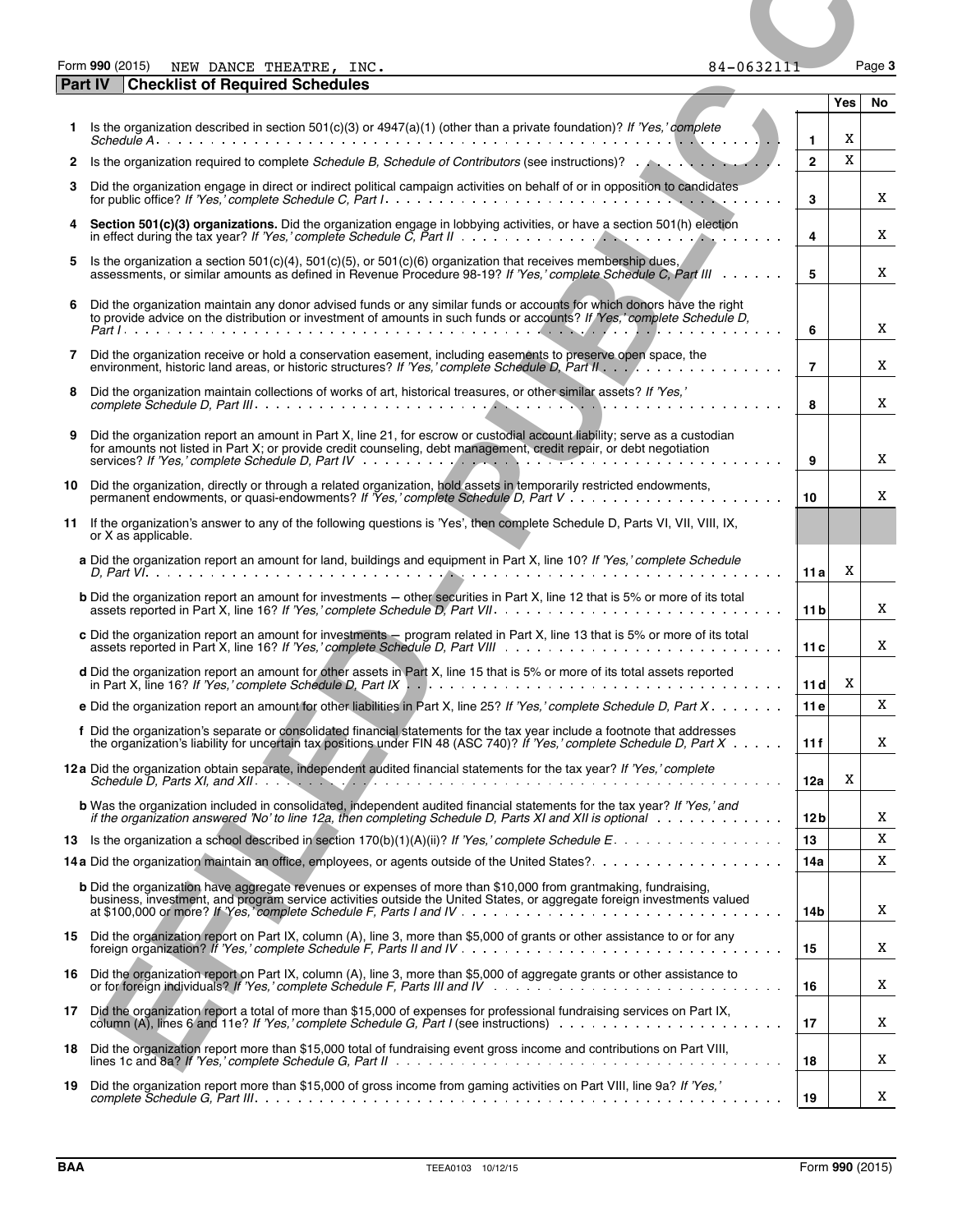|--|--|

| Form 990 (2015) | NEW DANCE<br>THEATRE | INC. | $\sim$ $\sim$ $\sim$ $\sim$ $\sim$<br>84-0632111 | Page 4 |
|-----------------|----------------------|------|--------------------------------------------------|--------|
|-----------------|----------------------|------|--------------------------------------------------|--------|

|            | Form 990 (2015)<br>84-0632111<br>NEW DANCE THEATRE, INC.                                                                                                                                                                                                                                                                                           |                        |                      | Page 4      |
|------------|----------------------------------------------------------------------------------------------------------------------------------------------------------------------------------------------------------------------------------------------------------------------------------------------------------------------------------------------------|------------------------|----------------------|-------------|
|            | <b>Checklist of Required Schedules</b> (continued)<br><b>Part IV</b>                                                                                                                                                                                                                                                                               |                        | Yes                  | No.         |
|            |                                                                                                                                                                                                                                                                                                                                                    | 20a                    |                      | X           |
|            |                                                                                                                                                                                                                                                                                                                                                    | 20 <sub>b</sub>        |                      |             |
| 21         | Did the organization report more than \$5,000 of grants or other assistance to any domestic organization or domestic government on Part IX, column (A), line 1? If 'Yes,' complete Schedule I, Parts I and II                                                                                                                                      | 21                     |                      | X           |
|            | 22 Did the organization report more than \$5,000 of grants or other assistance to or for domestic individuals on Part IX,                                                                                                                                                                                                                          | 22                     |                      | X           |
| 23         | Did the organization answer 'Yes' to Part VII, Section A, line 3, 4, or 5 about compensation of the organization's current<br>and former officers, directors, trustees, key employees, and highest compensated employees? If 'Yes,' complete                                                                                                       | 23                     |                      | X           |
|            | 24 a Did the organization have a tax-exempt bond issue with an outstanding principal amount of more than \$100,000 as of<br>the last day of the year, that was issued after December 31, 2002? If Yes, answer lines 24b through 24d and                                                                                                            |                        |                      |             |
|            | <b>b</b> Did the organization invest any proceeds of tax-exempt bonds beyond a temporary period exception?                                                                                                                                                                                                                                         | 24a<br>24 <sub>b</sub> |                      | X           |
|            | c Did the organization maintain an escrow account other than a refunding escrow at any time during the year to defease                                                                                                                                                                                                                             |                        |                      |             |
|            | <b>d</b> Did the organization act as an 'on behalf of' issuer for bonds outstanding at any time during the year? $\ldots \ldots \ldots$                                                                                                                                                                                                            | 24с<br>24d             |                      |             |
|            | 25 a Section 501(c)(3), 501(c)(4), and 501(c)(29) organizations. Did the organization engage in an excess benefit<br>transaction with a disqualified person during the year? If 'Yes,' complete Schedule L, Part $1, \ldots, \ldots, \ldots, \ldots, \ldots$                                                                                       | 25a                    |                      | X           |
|            | <b>b</b> Is the organization aware that it engaged in an excess benefit transaction with a disgualified person in a prior year, and<br>that the transaction has not been reported on any of the organization's prior Forms 990 or 990-EZ? If 'Yes,' complete                                                                                       | 25 <sub>b</sub>        |                      | X           |
|            | 26 Did the organization report any amount on Part X, line 5, 6, or 22 for receivables from or payables to any current or<br>former officers, directors, trustees, key employees, highest compensated employees, or disqualified persons?                                                                                                           | 26                     |                      | X           |
| 27         | Did the organization provide a grant or other assistance to an officer, director, trustee, key employee, substantial<br>contributor or employee thereof, a grant selection committee member, or to a 35% controlled entity or family member                                                                                                        |                        |                      |             |
| 28         | Was the organization a party to a business transaction with one of the following parties (see Schedule L, Part IV                                                                                                                                                                                                                                  | 27                     |                      | X           |
|            | instructions for applicable filing thresholds, conditions, and exceptions):<br>a A current or former officer, director, trustee, or key employee? If 'Yes,' complete Schedule L, Part IV                                                                                                                                                           | 28a                    |                      | X           |
|            | <b>b</b> A family member of a current or former officer, director, trustee, or key employee? If 'Yes,' complete                                                                                                                                                                                                                                    | 28 <sub>b</sub>        |                      | X           |
|            | c An entity of which a current or former officer, director, trustee, or key employee (or a family member thereof) was an                                                                                                                                                                                                                           | 28c                    |                      | X           |
| 29         | Did the organization receive more than \$25,000 in non-cash contributions? If 'Yes,' complete Schedule M                                                                                                                                                                                                                                           | 29                     |                      | $\mathbf X$ |
| 30         | Did the organization receive contributions of art, historical treasures, or other similar assets, or qualified conservation                                                                                                                                                                                                                        | 30                     |                      | X           |
| 31         | Did the organization liquidate, terminate, or dissolve and cease operations? If 'Yes,' complete Schedule N, Part I                                                                                                                                                                                                                                 | 31                     |                      | $\mathbf X$ |
| 32         | Did the organization sell, exchange, dispose of, or transfer more than 25% of its net assets? If 'Yes,' complete                                                                                                                                                                                                                                   | 32                     |                      | X           |
| 33         | Did the organization own 100% of an entity disregarded as separate from the organization under Regulations sections<br>301.7701-2 and 301.7701-3? If 'Yes,' complete Schedule R, Part $1 \ldots \ldots \ldots \ldots \ldots \ldots \ldots \ldots \ldots$                                                                                           | 33                     |                      | X           |
| 34         | Was the organization related to any tax-exempt or taxable entity? If 'Yes,' complete Schedule R, Part II, III, or IV,<br>and Part V, line 1. $\ldots$ , $\ldots$ , $\ldots$ , $\ldots$ , $\ldots$ , $\ldots$ , $\ldots$ , $\ldots$ , $\ldots$ , $\ldots$ , $\ldots$ , $\ldots$ , $\ldots$ , $\ldots$                                               | 34                     |                      | X           |
|            | 35 a Did the organization have a controlled entity within the meaning of section $512(b)(13)? \ldots \ldots \ldots \ldots \ldots \ldots$                                                                                                                                                                                                           | 35a                    |                      | X           |
|            | b If 'Yes' to line 35a, did the organization receive any payment from or engage in any transaction with a controlled                                                                                                                                                                                                                               | 35 <sub>b</sub>        |                      |             |
|            | 36 Section 501(c)(3) organizations. Did the organization make any transfers to an exempt non-charitable related                                                                                                                                                                                                                                    | 36                     |                      | X           |
| 37<br>38   | Did the organization conduct more than 5% of its activities through an entity that is not a related organization and that is<br>treated as a partnership for federal income tax purposes? If 'Yes,' complete Schedule R, Part VI<br>Did the organization complete Schedule O and provide explanations in Schedule O for Part VI, lines 11b and 19? | 37                     |                      | X           |
| <b>BAA</b> |                                                                                                                                                                                                                                                                                                                                                    | 38                     | X<br>Form 990 (2015) |             |
|            |                                                                                                                                                                                                                                                                                                                                                    |                        |                      |             |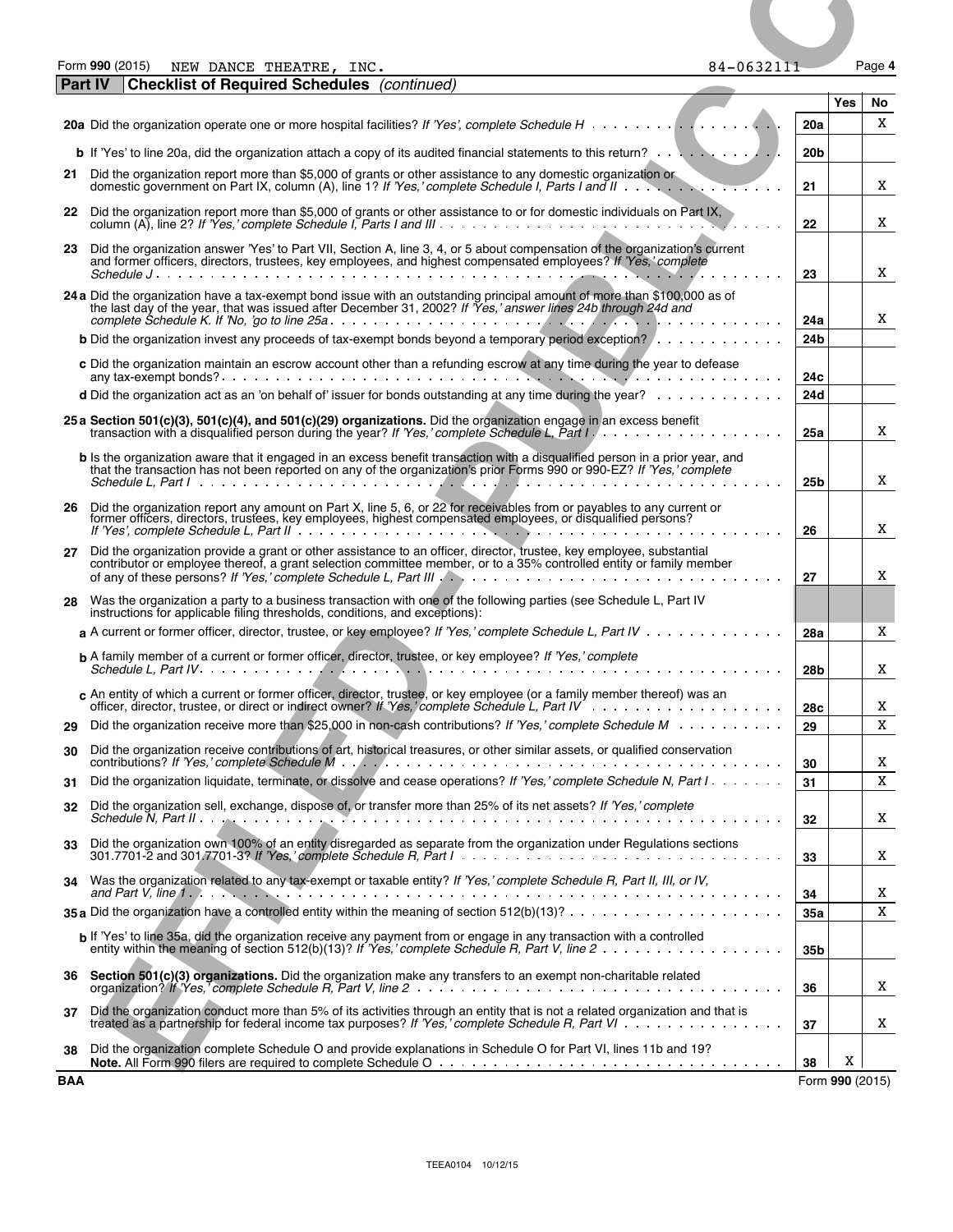| Form 990 (2015)<br>NEW DANCE THEATRE, INC.<br>Part V Statements Regarding Other IRS Filings and Tax Compliance                                                                                                                                                                                                                                                 | 84-0632111                               |                                    | Page 5 |
|----------------------------------------------------------------------------------------------------------------------------------------------------------------------------------------------------------------------------------------------------------------------------------------------------------------------------------------------------------------|------------------------------------------|------------------------------------|--------|
|                                                                                                                                                                                                                                                                                                                                                                |                                          | Yes                                | No     |
| <b>1 a</b> Enter the number reported in Box 3 of Form 1096. Enter -0- if not applicable<br><b>b</b> Enter the number of Forms W-2G included in line 1a. Enter -0- if not applicable                                                                                                                                                                            | 1 a<br>102<br>1 <sub>b</sub><br>$\Omega$ |                                    |        |
| c Did the organization comply with backup withholding rules for reportable payments to vendors and reportable gaming<br>2 a Enter the number of employees reported on Form W-3, Transmittal of Wage and Tax State-                                                                                                                                             |                                          | 1 c                                |        |
| ments, filed for the calendar year ending with or within the year covered by this return<br><b>b</b> If at least one is reported on line 2a, did the organization file all required federal employment tax returns?                                                                                                                                            | 2 a<br>27                                | X<br>2 bl                          |        |
| Note. If the sum of lines 1a and 2a is greater than 250, you may be required to e-file (see instructions)<br><b>b</b> If 'Yes' has it filed a Form 990-T for this year? If 'No' to line 3b, provide an explanation in Schedule O.                                                                                                                              |                                          | 3а<br>3 <sub>b</sub>               | Χ      |
| 4 a At any time during the calendar year, did the organization have an interest in, or a signature or other authority over, a<br>financial account in a foreign country (such as a bank account, securities account, or other financial account)?                                                                                                              |                                          | 4 a                                | X      |
| <b>b</b> If 'Yes,' enter the name of the foreign country: $\blacktriangleright$<br>See instructions for filing requirements for FinCEN Form 114, Report of Foreign Bank and Financial Accounts. (FBAR)                                                                                                                                                         |                                          | 5а                                 | X      |
| <b>b</b> Did any taxable party notify the organization that it was or is a party to a prohibited tax shelter transaction?                                                                                                                                                                                                                                      |                                          | 5 bl<br>5 cl                       | X      |
| 6 a Does the organization have annual gross receipts that are normally greater than \$100,000, and did the organization solicit any contributions that were not tax deductible as charitable contributions?                                                                                                                                                    |                                          | 6 a                                | X      |
| b If 'Yes,' did the organization include with every solicitation an express statement that such contributions or gifts were<br>7 Organizations that may receive deductible contributions under section 170(c).                                                                                                                                                 |                                          | 6 <sub>b</sub>                     |        |
| a Did the organization receive a payment in excess of \$75 made partly as a contribution and partly for goods and                                                                                                                                                                                                                                              |                                          |                                    |        |
| <b>b</b> If 'Yes,' did the organization notify the donor of the value of the goods or services provided?<br>c Did the organization sell, exchange, or otherwise dispose of tangible personal property for which it was required to file                                                                                                                        |                                          | 7а<br>7 <sub>b</sub>               | Χ      |
| <b>d</b> If 'Yes,' indicate the number of Forms 8282 filed during the year $\ldots \ldots \ldots \ldots \ldots$                                                                                                                                                                                                                                                |                                          | 7 c l                              | X<br>Χ |
| e Did the organization receive any funds, directly or indirectly, to pay premiums on a personal benefit contract?.<br>f Did the organization, during the year, pay premiums, directly or indirectly, on a personal benefit contract?.<br>g If the organization received a contribution of qualified intellectual property, did the organization file Form 8899 |                                          | <b>7e</b><br>7f                    | X      |
| h If the organization received a contribution of cars, boats, airplanes, or other vehicles, did the organization file a                                                                                                                                                                                                                                        |                                          | 7g<br>7 hl                         |        |
| Sponsoring organizations maintaining donor advised funds. Did a donor advised fund maintained by the sponsoring<br>organization have excess business holdings at any time during the year?                                                                                                                                                                     |                                          | 8                                  |        |
| 9 Sponsoring organizations maintaining donor advised funds.<br><b>b</b> Did the sponsoring organization make a distribution to a donor, donor advisor, or related person?                                                                                                                                                                                      |                                          | 9 a<br>9 <sub>b</sub>              |        |
| 10 Section 501(c)(7) organizations. Enter:<br>a Initiation fees and capital contributions included on Part VIII, line 12.   10a                                                                                                                                                                                                                                |                                          |                                    |        |
| <b>b</b> Gross receipts, included on Form 990, Part VIII, line 12, for public use of club facilities $\cdots$ 10 <b>b</b><br>11 Section 501(c)(12) organizations. Enter:                                                                                                                                                                                       |                                          |                                    |        |
| b Gross income from other sources (Do not net amounts due or paid to other sources<br>against amounts due or received from them.) $\ldots \ldots \ldots \ldots \ldots \ldots \ldots \ldots \ldots \ldots$                                                                                                                                                      |                                          |                                    |        |
| 12a Section 4947(a)(1) non-exempt charitable trusts. Is the organization filing Form 990 in lieu of Form 1041?<br><b>b</b> If 'Yes,' enter the amount of tax-exempt interest received or accrued during the year $\dots \dots$ 12b                                                                                                                             |                                          | 12 a                               |        |
| 13 Section 501(c)(29) qualified nonprofit health insurance issuers.<br>Note. See the instructions for additional information the organization must report on Schedule O.                                                                                                                                                                                       |                                          | 13 a                               |        |
| b Enter the amount of reserves the organization is required to maintain by the states in                                                                                                                                                                                                                                                                       |                                          |                                    |        |
|                                                                                                                                                                                                                                                                                                                                                                | 13c                                      | 14 a                               | X      |
| <b>b</b> If 'Yes,' has it filed a Form 720 to report these payments? If 'No,' provide an explanation in Schedule $O_1$ ,<br><b>BAA</b><br>TEEA0105 10/12/15                                                                                                                                                                                                    |                                          | 14 <sub>b</sub><br>Form 990 (2015) |        |
|                                                                                                                                                                                                                                                                                                                                                                |                                          |                                    |        |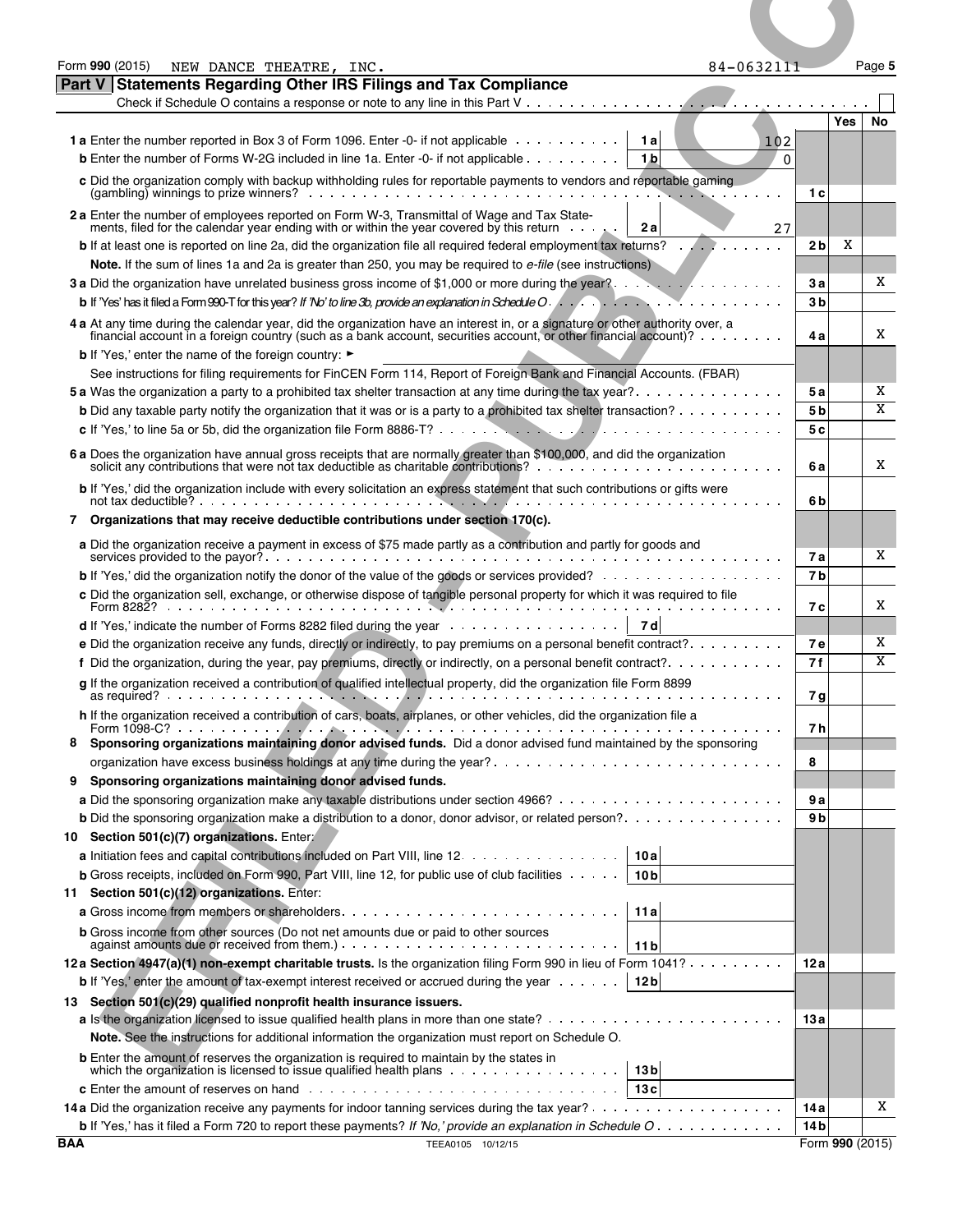|            | Form 990 (2015) NEW DANCE THEATRE, INC.<br>84-0632111                                                                                                                                                                                                                                                   |                          |     | Page 6          |
|------------|---------------------------------------------------------------------------------------------------------------------------------------------------------------------------------------------------------------------------------------------------------------------------------------------------------|--------------------------|-----|-----------------|
|            | <b>Part VI</b><br>Governance, Management, and Disclosure For each 'Yes' response to lines 2 through 7b below, and for<br>a 'No' response to line 8a, 8b, or 10b below, describe the circumstances, processes, or changes in<br>Schedule O. See instructions.                                            |                          |     |                 |
|            | <b>Section A. Governing Body and Management</b>                                                                                                                                                                                                                                                         |                          |     |                 |
|            | 1 a Enter the number of voting members of the governing body at the end of the tax year   1 a<br>11                                                                                                                                                                                                     |                          | Yes | No              |
|            | If there are material differences in voting rights among members<br>of the governing body, or if the governing body delegated broad authority to an executive committee or similar committee, explain in Schedule O.                                                                                    |                          |     |                 |
|            | <b>b</b> Enter the number of voting members included in line 1a, above, who are independent $\cdots$<br>11<br>2 Did any officer, director, trustee, or key employee have a family relationship or a business relationship with any other                                                                |                          |     |                 |
|            |                                                                                                                                                                                                                                                                                                         | $\mathbf{2}$             | X   |                 |
| 3<br>4     | Did the organization delegate control over management duties customarily performed by or under the direct supervision<br>of officers, directors, or trustees, or key employees to a management company or other person?<br>Did the organization make any significant changes to its governing documents | 3                        |     | X               |
|            |                                                                                                                                                                                                                                                                                                         | 4                        |     | X               |
| 6          | Did the organization become aware during the year of a significant diversion of the organization's assets?                                                                                                                                                                                              | 5<br>6                   |     | X<br>X          |
|            | 7 a Did the organization have members, stockholders, or other persons who had the power to elect or appoint one or more                                                                                                                                                                                 | 7а                       |     | X               |
|            | <b>b</b> Are any governance decisions of the organization reserved to (or subject to approval by) members,                                                                                                                                                                                              |                          |     |                 |
|            | 8 Did the organization contemporaneously document the meetings held or written actions undertaken during the year by<br>the following:                                                                                                                                                                  | 7 b                      |     | X               |
|            |                                                                                                                                                                                                                                                                                                         | 8 al                     | X   |                 |
|            | <b>b</b> Each committee with authority to act on behalf of the governing body? $\ldots$ , $\ldots$ , $\ldots$ , $\ldots$ , $\ldots$ , $\ldots$ , $\ldots$ , $\ldots$                                                                                                                                    | 8bl                      | X   |                 |
|            | 9 Is there any officer, director, trustee, or key employee listed in Part VII, Section A, who cannot be reached at the                                                                                                                                                                                  | 9                        |     | X               |
|            | Section B. Policies (This Section B requests information about policies not required by the Internal Revenue Code.)                                                                                                                                                                                     |                          |     |                 |
|            |                                                                                                                                                                                                                                                                                                         | 10a                      | Yes | No<br>X         |
|            | b If 'Yes,' did the organization have written policies and procedures governing the activities of such chapters, affiliates, and branches to ensure their                                                                                                                                               |                          |     |                 |
|            |                                                                                                                                                                                                                                                                                                         | 10 <sub>b</sub><br>11 al | X   |                 |
|            | <b>b</b> Describe in Schedule O the process, if any, used by the organization to review this Form 990.                                                                                                                                                                                                  |                          |     |                 |
|            |                                                                                                                                                                                                                                                                                                         | 12a                      | X   |                 |
|            | b Were officers, directors, or trustees, and key employees required to disclose annually interests that could give rise                                                                                                                                                                                 | 12 <sub>b</sub>          | X   |                 |
|            | c Did the organization regularly and consistently monitor and enforce compliance with the policy? If 'Yes,' describe in                                                                                                                                                                                 | 12c                      | X   |                 |
|            |                                                                                                                                                                                                                                                                                                         | 13                       |     | X               |
| 14         |                                                                                                                                                                                                                                                                                                         | 14                       |     | X               |
| 15         | Did the process for determining compensation of the following persons include a review and approval by independent<br>persons, comparability data, and contemporaneous substantiation of the deliberation and decision?                                                                                 |                          |     |                 |
|            |                                                                                                                                                                                                                                                                                                         | 15a                      | X   |                 |
|            |                                                                                                                                                                                                                                                                                                         | 15 <sub>b</sub>          |     | X               |
|            | If 'Yes' to line 15a or 15b, describe the process in Schedule O (see instructions).<br>16a Did the organization invest in, contribute assets to, or participate in a joint venture or similar arrangement with a                                                                                        |                          |     |                 |
|            |                                                                                                                                                                                                                                                                                                         | 16 a                     |     | X               |
|            | b If 'Yes,' did the organization follow a written policy or procedure requiring the organization to evaluate its<br>participation in joint venture arrangements under applicable federal tax law, and take steps to safeguard the                                                                       |                          |     |                 |
|            | <b>Section C. Disclosure</b>                                                                                                                                                                                                                                                                            | 16 bl                    |     |                 |
|            | 17 List the states with which a copy of this Form 990 is required to be filed ►<br>Colorado                                                                                                                                                                                                             |                          |     |                 |
| 18.        | Section 6104 requires an organization to make its Forms 1023 (or 1024 if applicable), 990, and 990-T (Section 501(c)(3)s only) available for public inspection. Indicate how you made these available. Check all that apply.                                                                            |                          |     |                 |
|            | $\,$ x<br>Upon request<br>Other (explain in Schedule O)<br>Own website<br>Another's website                                                                                                                                                                                                             |                          |     |                 |
|            | 19 Describe in Schedule Owhether (and if so, how) the organization made its governing documents, conflict of interest policy, and financial statements available to                                                                                                                                     |                          |     |                 |
|            | the public during the tax year.<br>20 State the name, address, and telephone number of the person who possesses the organization's books and records:                                                                                                                                                   |                          |     |                 |
|            | 80205<br>119 PARK AVE W<br><b>DENVER</b><br>$\rm{CO}$<br>THE ORGANIZATION                                                                                                                                                                                                                               | (303) 295-1759           |     |                 |
| <b>BAA</b> | TEEA0106 10/12/15                                                                                                                                                                                                                                                                                       |                          |     | Form 990 (2015) |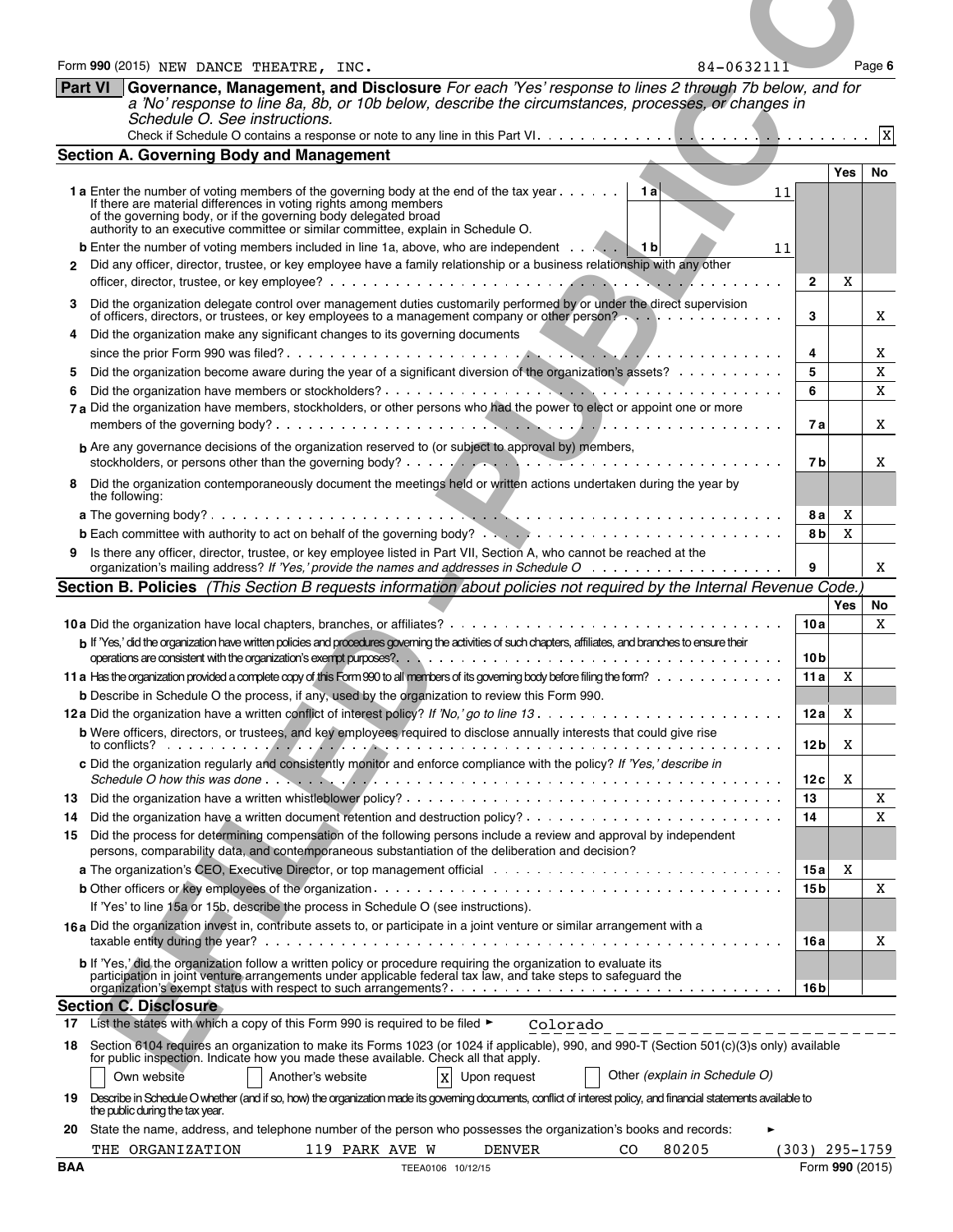| Form 990 (2015)<br>NEW DANCE THEATRE, INC.<br>Part VII Compensation of Officers, Directors, Trustees, Key Employees, Highest Compensated Employees, and<br><b>Independent Contractors</b>                                                                                                                     |                                           |                    |                                                         |                   |              |                                            |                                        | 84-0632111                               | Page 7                                                  |
|---------------------------------------------------------------------------------------------------------------------------------------------------------------------------------------------------------------------------------------------------------------------------------------------------------------|-------------------------------------------|--------------------|---------------------------------------------------------|-------------------|--------------|--------------------------------------------|----------------------------------------|------------------------------------------|---------------------------------------------------------|
| Check if Schedule O contains a response or note to any line in this Part VII $\cdots$                                                                                                                                                                                                                         |                                           |                    |                                                         |                   |              |                                            |                                        |                                          |                                                         |
| Section A. Officers, Directors, Trustees, Key Employees, and Highest Compensated Employees<br>1 a Complete this table for all persons required to be listed. Report compensation for the calendar year ending with or within the                                                                              |                                           |                    |                                                         |                   |              |                                            |                                        |                                          |                                                         |
| organization's tax year.<br>• List all of the organization's current officers, directors, trustees (whether individuals or organizations), regardless of amount of<br>compensation. Enter -0- in columns (D), (E), and (F) if no compensation was paid.                                                       |                                           |                    |                                                         |                   |              |                                            |                                        |                                          |                                                         |
| • List all of the organization's current key employees, if any. See instructions for definition of 'key employee.'<br>• List the organization's five current highest compensated employees (other than an officer, director, trustee, or key employee)                                                        |                                           |                    |                                                         |                   |              |                                            |                                        |                                          |                                                         |
| who received reportable compensation (Box 5 of Form W-2 and/or Box 7 of Form 1099-MISC) of more than \$100,000 from the<br>organization and any related organizations.<br>• List all of the organization's former officers, key employees, and highest compensated employees who received more than \$100,000 |                                           |                    |                                                         |                   |              |                                            |                                        |                                          |                                                         |
| of reportable compensation from the organization and any related organizations.<br>• List all of the organization's former directors or trustees that received, in the capacity as a former director or trustee of the                                                                                        |                                           |                    |                                                         |                   |              |                                            |                                        |                                          |                                                         |
| organization, more than \$10,000 of reportable compensation from the organization and any related organizations.<br>List persons in the following order: individual trustees or directors; institutional trustees; officers; key employees; highest compensated                                               |                                           |                    |                                                         |                   |              |                                            |                                        |                                          |                                                         |
| employees; and former such persons.<br>Check this box if neither the organization nor any related organization compensated any current officer, director, or trustee.                                                                                                                                         |                                           |                    |                                                         |                   |              |                                            |                                        |                                          |                                                         |
|                                                                                                                                                                                                                                                                                                               |                                           |                    | Position (do not check more                             | (C)               |              |                                            |                                        |                                          |                                                         |
| (A)<br>Name and Title                                                                                                                                                                                                                                                                                         | (B)<br>Average<br>hours<br>per            |                    | than one box, unless person<br>is both an officer and a | director/trustee) |              |                                            | (D)<br>Reportable<br>compensation from | (E)<br>Reportable<br>compensation from   | (F)<br>Estimated<br>amount of other                     |
|                                                                                                                                                                                                                                                                                                               | week<br>(list any<br>hours for<br>related |                    |                                                         | lificer           | (ey employee | Former<br>Highest compensated<br> employee | the organization<br>(W-2/1099-MISC)    | related organizations<br>(W-2/1099-MISC) | compensation<br>from the<br>organization<br>and related |
|                                                                                                                                                                                                                                                                                                               | organiza-<br>tions<br>below               | Individual trustee | nstitutional trustee                                    |                   |              |                                            |                                        |                                          | organizations                                           |
|                                                                                                                                                                                                                                                                                                               | dotted<br>line)                           |                    |                                                         |                   |              |                                            |                                        |                                          |                                                         |
| (1) GWEN BREWER<br><b>CHAIR</b>                                                                                                                                                                                                                                                                               | 5.00                                      | X                  |                                                         | X                 |              |                                            | $\overline{0}$ .                       | 0.                                       | $0$ .                                                   |
| SHALE WONG<br>(2)<br>VICE CHAIR                                                                                                                                                                                                                                                                               | 5.00                                      | x                  |                                                         | X                 |              |                                            | $\overline{0}$ .                       | 0.                                       | $0$ .                                                   |
| DEBBIE HERRERA<br>(3)<br>VICE CHAIR                                                                                                                                                                                                                                                                           | 5.00                                      | X                  |                                                         | X                 |              |                                            | $\overline{0}$ .                       | 0.                                       | $0$ .                                                   |
| (4) KELLY HAWTHORNE<br><b>SECRETARY</b>                                                                                                                                                                                                                                                                       | 5.00                                      | X                  |                                                         |                   |              |                                            | $\overline{0}$ .                       | 0.                                       | $0$ .                                                   |
| (5) AL WALKER<br><b>TREASURER</b>                                                                                                                                                                                                                                                                             | 5.00                                      | Χ                  |                                                         |                   |              |                                            | $\overline{0}$ .                       | 0.                                       | $0$ .                                                   |
| (6) TYRONE GRANT<br><b>BOARD MEMBER</b>                                                                                                                                                                                                                                                                       | 2.00                                      | X                  |                                                         |                   |              |                                            | $\overline{0}$ .                       | 0.                                       | $0$ .                                                   |
| (7) SHELLEY THOMPSON<br><b>BOARD MEMBER</b>                                                                                                                                                                                                                                                                   | 2.00                                      | Χ                  |                                                         |                   |              |                                            | $\mathbf 0$ .                          | 0.                                       | $0$ .                                                   |
| (8) ANGELA NORRIS HAWKINS<br><b>BOARD MEMBER</b>                                                                                                                                                                                                                                                              | 2.00                                      | X                  |                                                         |                   |              |                                            | $\mathbf 0$ .                          | 0.                                       | $0$ .                                                   |
| TONY PRICE<br>(9)<br><b>BOARD MEMBER</b>                                                                                                                                                                                                                                                                      | 2.00                                      | X                  |                                                         |                   |              |                                            | 0.                                     | 0.                                       | $0$ .                                                   |
| (10) CLEO PARKER ROBINSON<br>ARTISTIC DIRECTOR                                                                                                                                                                                                                                                                | 50.00                                     | Χ                  |                                                         | X                 |              |                                            | 60,000.                                | 0.                                       | $0$ .                                                   |
| (11) HEATHER BARRY<br><b>BOARD MEMBER</b>                                                                                                                                                                                                                                                                     | 2.00                                      | X                  |                                                         |                   |              |                                            | 0.                                     | 0.                                       | $0$ .                                                   |
| (12) THOMAS M. ROBINSON<br>EXECUTIVE DIRECTOR                                                                                                                                                                                                                                                                 | 50.00                                     |                    |                                                         | X                 |              |                                            | 65,000.                                | 0.                                       | $0$ .                                                   |
| (13)                                                                                                                                                                                                                                                                                                          |                                           |                    |                                                         |                   |              |                                            |                                        |                                          |                                                         |
| (14)                                                                                                                                                                                                                                                                                                          |                                           |                    |                                                         |                   |              |                                            |                                        |                                          |                                                         |
|                                                                                                                                                                                                                                                                                                               |                                           |                    |                                                         |                   |              |                                            |                                        |                                          |                                                         |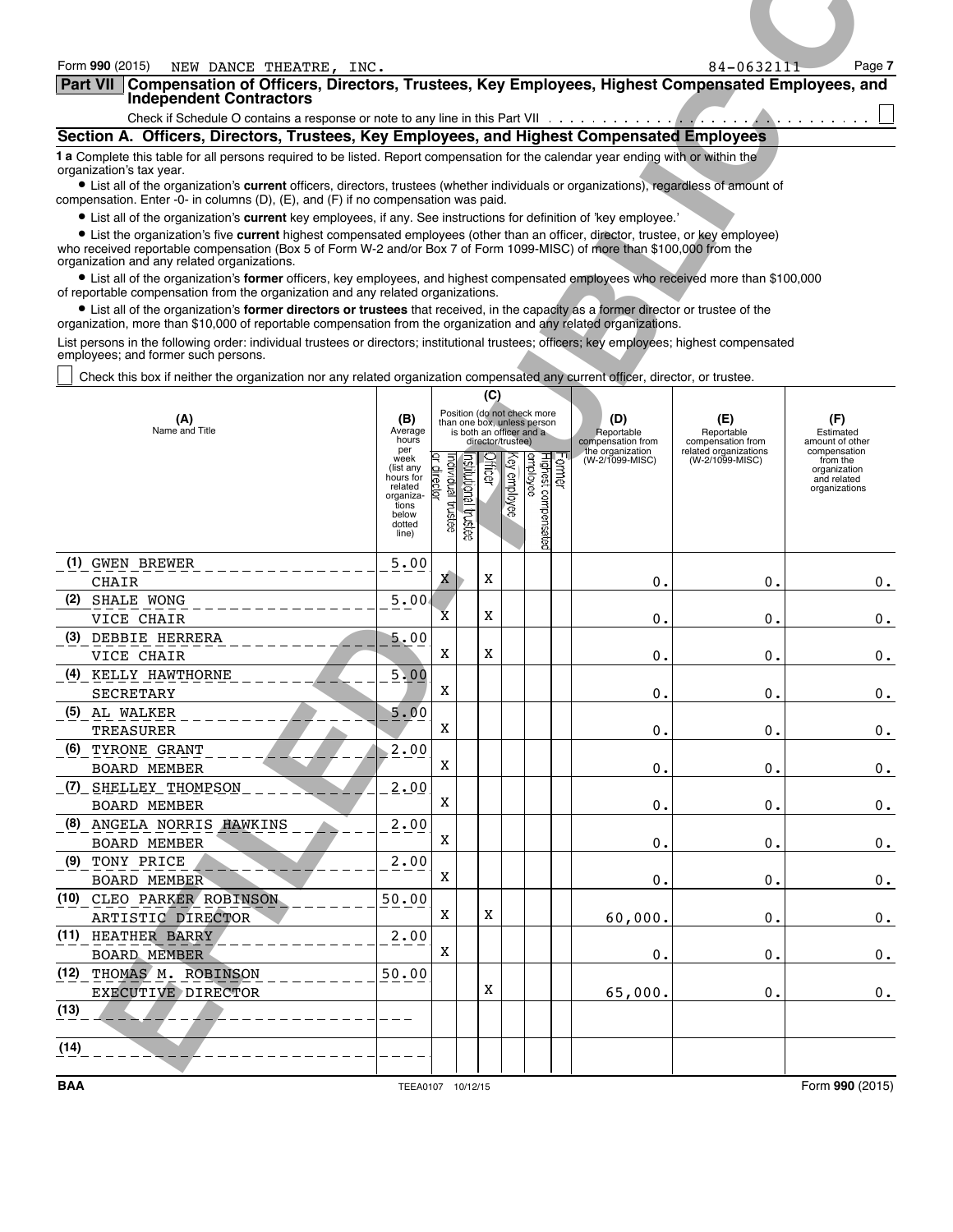| Form 990 (2015) NEW DANCE THEATRE, INC.                                                                                                                                                                                                                                                             |                                                                                                                            |                                |                      |                     |                                                                                                                             |                               |                                                                               | 84-0632111                                                                         | Page 8                                                                                                          |
|-----------------------------------------------------------------------------------------------------------------------------------------------------------------------------------------------------------------------------------------------------------------------------------------------------|----------------------------------------------------------------------------------------------------------------------------|--------------------------------|----------------------|---------------------|-----------------------------------------------------------------------------------------------------------------------------|-------------------------------|-------------------------------------------------------------------------------|------------------------------------------------------------------------------------|-----------------------------------------------------------------------------------------------------------------|
| Part VII Section A. Officers, Directors, Trustees, Key Employees, and Highest Compensated Employees (continued)                                                                                                                                                                                     | (B)                                                                                                                        |                                |                      | (C)                 |                                                                                                                             |                               |                                                                               |                                                                                    |                                                                                                                 |
| (A)<br>Name and title                                                                                                                                                                                                                                                                               | Average<br>hours<br>per<br>week<br>(list any<br>hours<br>for<br>related<br>organiza<br>- tions<br>below<br>dotted<br>line) | Individual trustee<br>director | nstitutional trustee | Position<br>Officer | (do not check more than one<br>box, unless person is both an<br>officer and a director/trustee)<br>employee<br>Key employee | Former<br>Highest compensated | (D)<br>Reportable<br>compensation from<br>the organization<br>(W-2/1099-MISC) | (E)<br>Reportable<br>compensation from<br>related organizations<br>(W-2/1099-MISC) | (F)<br>Estimated<br>amount of other<br>compensation<br>from the<br>organization<br>and related<br>organizations |
| (15)                                                                                                                                                                                                                                                                                                |                                                                                                                            |                                |                      |                     |                                                                                                                             |                               |                                                                               |                                                                                    |                                                                                                                 |
|                                                                                                                                                                                                                                                                                                     |                                                                                                                            |                                |                      |                     |                                                                                                                             |                               |                                                                               |                                                                                    |                                                                                                                 |
|                                                                                                                                                                                                                                                                                                     |                                                                                                                            |                                |                      |                     |                                                                                                                             |                               |                                                                               |                                                                                    |                                                                                                                 |
|                                                                                                                                                                                                                                                                                                     |                                                                                                                            |                                |                      |                     |                                                                                                                             |                               |                                                                               |                                                                                    |                                                                                                                 |
|                                                                                                                                                                                                                                                                                                     |                                                                                                                            |                                |                      |                     |                                                                                                                             |                               |                                                                               |                                                                                    |                                                                                                                 |
|                                                                                                                                                                                                                                                                                                     |                                                                                                                            |                                |                      |                     |                                                                                                                             |                               |                                                                               |                                                                                    |                                                                                                                 |
|                                                                                                                                                                                                                                                                                                     |                                                                                                                            |                                |                      |                     |                                                                                                                             |                               |                                                                               |                                                                                    |                                                                                                                 |
| _______________________                                                                                                                                                                                                                                                                             |                                                                                                                            |                                |                      |                     |                                                                                                                             |                               |                                                                               |                                                                                    |                                                                                                                 |
| _____________________                                                                                                                                                                                                                                                                               |                                                                                                                            |                                |                      |                     |                                                                                                                             |                               |                                                                               |                                                                                    |                                                                                                                 |
|                                                                                                                                                                                                                                                                                                     |                                                                                                                            |                                |                      |                     |                                                                                                                             |                               |                                                                               |                                                                                    |                                                                                                                 |
| ________________                                                                                                                                                                                                                                                                                    |                                                                                                                            |                                |                      |                     |                                                                                                                             |                               |                                                                               |                                                                                    |                                                                                                                 |
|                                                                                                                                                                                                                                                                                                     |                                                                                                                            |                                |                      |                     |                                                                                                                             |                               | 125,000.                                                                      | 0.                                                                                 | $0$ .                                                                                                           |
| c Total from continuation sheets to Part VII, Section A.                                                                                                                                                                                                                                            |                                                                                                                            |                                |                      |                     |                                                                                                                             | ►<br>$\blacktriangleright$    | 125,000.                                                                      | $0$ .                                                                              | $0$ .                                                                                                           |
| 2 Total number of individuals (including but not limited to those listed above) who received more than \$100,000 of reportable compensation<br>from the organization $\blacktriangleright$                                                                                                          |                                                                                                                            |                                |                      |                     |                                                                                                                             |                               |                                                                               |                                                                                    |                                                                                                                 |
| Did the organization list any former officer, director, or trustee, key employee, or highest compensated employee                                                                                                                                                                                   |                                                                                                                            |                                |                      |                     |                                                                                                                             |                               |                                                                               |                                                                                    | <b>Yes</b><br>No                                                                                                |
| 4 For any individual listed on line 1a, is the sum of reportable compensation and other compensation from                                                                                                                                                                                           |                                                                                                                            |                                |                      |                     |                                                                                                                             |                               |                                                                               |                                                                                    | 3<br>X                                                                                                          |
| the organization and related organizations greater than \$150,000? If 'Yes' complete Schedule J for                                                                                                                                                                                                 |                                                                                                                            |                                |                      |                     |                                                                                                                             |                               |                                                                               |                                                                                    | 4<br>X                                                                                                          |
| Did any person listed on line 1a receive or accrue compensation from any unrelated organization or individual<br>for services rendered to the organization? If 'Yes,' complete Schedule J for such person                                                                                           |                                                                                                                            |                                |                      |                     |                                                                                                                             |                               |                                                                               |                                                                                    | 5<br>X                                                                                                          |
| <b>Section B. Independent Contractors</b><br>Complete this table for your five highest compensated independent contractors that received more than \$100,000 of<br>compensation from the organization. Report compensation for the calendar year ending with or within the organization's tax year. |                                                                                                                            |                                |                      |                     |                                                                                                                             |                               |                                                                               |                                                                                    |                                                                                                                 |
| (A)<br>Name and business address                                                                                                                                                                                                                                                                    |                                                                                                                            |                                |                      |                     |                                                                                                                             |                               | (B)<br>Description of services                                                |                                                                                    | (C)<br>Compensation                                                                                             |
|                                                                                                                                                                                                                                                                                                     |                                                                                                                            |                                |                      |                     |                                                                                                                             |                               |                                                                               |                                                                                    |                                                                                                                 |
|                                                                                                                                                                                                                                                                                                     |                                                                                                                            |                                |                      |                     |                                                                                                                             |                               |                                                                               |                                                                                    |                                                                                                                 |
|                                                                                                                                                                                                                                                                                                     |                                                                                                                            |                                |                      |                     |                                                                                                                             |                               |                                                                               |                                                                                    |                                                                                                                 |
| 2 Total number of independent contractors (including but not limited to those listed above) who received more than<br>\$100,000 of compensation from the organization                                                                                                                               | ▶                                                                                                                          |                                |                      |                     |                                                                                                                             |                               |                                                                               |                                                                                    |                                                                                                                 |
|                                                                                                                                                                                                                                                                                                     |                                                                                                                            |                                |                      |                     |                                                                                                                             |                               |                                                                               |                                                                                    |                                                                                                                 |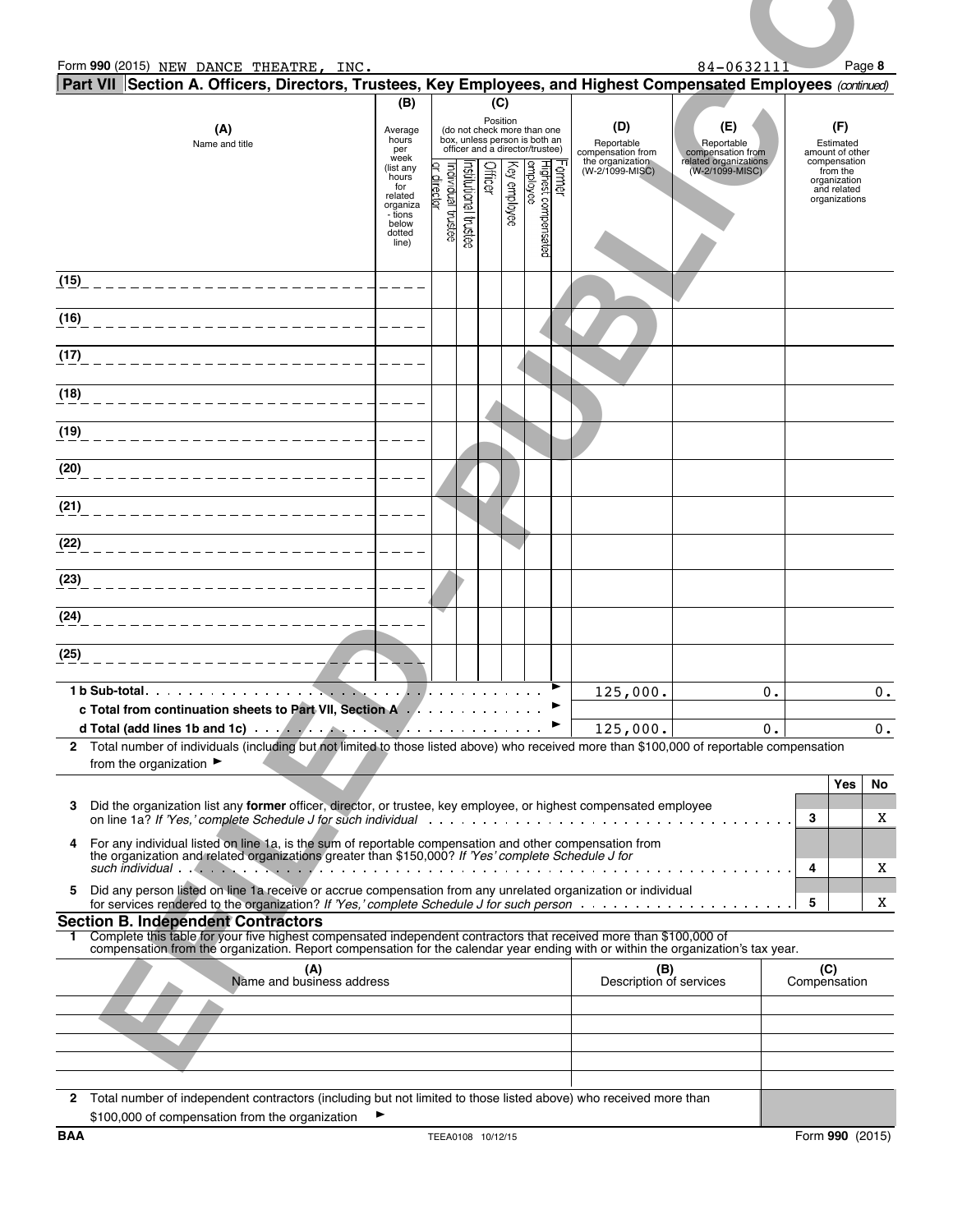|                                                           | Form 990 (2015)<br>NEW DANCE THEATRE, INC.                                                      |                                  |                      |                                         | 84-0632111                              | Page 9                                                |
|-----------------------------------------------------------|-------------------------------------------------------------------------------------------------|----------------------------------|----------------------|-----------------------------------------|-----------------------------------------|-------------------------------------------------------|
|                                                           | <b>Part VIII</b><br><b>Statement of Revenue</b>                                                 |                                  |                      |                                         |                                         |                                                       |
|                                                           |                                                                                                 |                                  | (A)<br>Total revenue | (B)<br>Related or<br>exempt<br>function | (C)<br>Unrelated<br>business<br>revenue | (D)<br>Revenue<br>excluded from tax<br>under sections |
|                                                           | <b>1a</b> Federated campaigns                                                                   | 1a                               |                      | revenue                                 |                                         | 512-514                                               |
| Contributions, Gifts, Grants<br>and Other Similar Amounts | <b>b</b> Membership dues                                                                        | 1 <sub>b</sub>                   |                      |                                         |                                         |                                                       |
|                                                           | c Fundraising events<br>d Related organizations                                                 | 1 <sub>c</sub><br>1 <sub>d</sub> |                      |                                         |                                         |                                                       |
|                                                           | e Government grants (contributions)                                                             | 1 e<br>21,308.                   |                      |                                         |                                         |                                                       |
|                                                           | f All other contributions, gifts, grants, and<br>similar amounts not included above             |                                  |                      |                                         |                                         |                                                       |
|                                                           | g Noncash contributions included in lines 1a-1f: \$                                             | 1 f<br>410,482.                  |                      |                                         |                                         |                                                       |
| Revenue                                                   |                                                                                                 |                                  | 431,790.             |                                         |                                         |                                                       |
|                                                           |                                                                                                 | <b>Business Code</b>             |                      |                                         |                                         |                                                       |
|                                                           | 2a CONCERT/PERFORMANCE<br>b TUITION $---$                                                       | 711120<br>711120                 | 334,710.<br>188,884. | 334,710.<br>188,884                     | 0.<br>0.                                | 0.<br>$\Omega$ .                                      |
|                                                           | $c$ OTHER _ _ _ _ _ _ _ _ _ _ _ _ _ _                                                           | 711120                           | 35,521.              | 35,521.                                 | 0.                                      | $0$ .                                                 |
|                                                           | _______________                                                                                 |                                  |                      |                                         |                                         |                                                       |
|                                                           | _______________<br>f All other program service revenue                                          |                                  |                      |                                         |                                         |                                                       |
|                                                           |                                                                                                 |                                  | 559, 115.            |                                         |                                         |                                                       |
|                                                           | Investment income (including dividends, interest and<br>other similar amounts)<br>$\cdots$<br>3 |                                  |                      |                                         |                                         |                                                       |
|                                                           | Income from investment of tax-exempt bond proceeds ►<br>4                                       |                                  |                      |                                         |                                         |                                                       |
|                                                           | 5                                                                                               |                                  |                      |                                         |                                         |                                                       |
|                                                           | (i) Real<br><b>6a</b> Gross rents                                                               | (ii) Personal                    |                      |                                         |                                         |                                                       |
|                                                           | <b>b</b> Less: rental expenses                                                                  |                                  |                      |                                         |                                         |                                                       |
|                                                           | c Rental income or (loss).                                                                      |                                  |                      |                                         |                                         |                                                       |
|                                                           | (i) Securities                                                                                  | (ii) Other                       |                      |                                         |                                         |                                                       |
|                                                           | 7 a Gross amount from sales of<br>assets other than inventory                                   |                                  |                      |                                         |                                         |                                                       |
|                                                           | <b>b</b> Less: cost or other basis                                                              |                                  |                      |                                         |                                         |                                                       |
|                                                           | and sales expenses<br>c Gain or $(\text{loss})$                                                 |                                  |                      |                                         |                                         |                                                       |
|                                                           |                                                                                                 |                                  |                      |                                         |                                         |                                                       |
| <b>Other Revenue</b>                                      | 8 a Gross income from fundraising events<br>(not including \$                                   |                                  |                      |                                         |                                         |                                                       |
|                                                           | of contributions reported on line 1c).                                                          |                                  |                      |                                         |                                         |                                                       |
|                                                           | See Part IV, line $18.$ $\dots$ $\dots$ $\ldots$ a                                              | 208, 250.                        |                      |                                         |                                         |                                                       |
|                                                           | b Less: direct expenses<br>c Net income or (loss) from fundraising events ▶                     | $\mathbf{b}$<br>72,509.          | 135,741.             |                                         | 0.                                      | 135,741.                                              |
|                                                           | 9 a Gross income from gaming activities.<br>See Part IV, line 19.                               |                                  |                      |                                         |                                         |                                                       |
|                                                           | <b>b</b> Less: direct expenses b                                                                |                                  |                      |                                         |                                         |                                                       |
|                                                           | c Net income or (loss) from gaming activities ▶                                                 |                                  |                      |                                         |                                         |                                                       |
|                                                           | 10a Gross sales of inventory, less returns                                                      |                                  |                      |                                         |                                         |                                                       |
|                                                           | <b>b</b> Less: cost of goods sold $\cdots$ $\cdots$ <b>b</b>                                    |                                  |                      |                                         |                                         |                                                       |
|                                                           | c Net income or (loss) from sales of inventory ►                                                |                                  |                      |                                         |                                         |                                                       |
|                                                           | Miscellaneous Revenue                                                                           | <b>Business Code</b>             |                      |                                         |                                         |                                                       |
|                                                           | 11 a                                                                                            |                                  |                      |                                         |                                         |                                                       |
|                                                           |                                                                                                 |                                  |                      |                                         |                                         |                                                       |
|                                                           | d All other revenue                                                                             |                                  |                      |                                         |                                         |                                                       |
|                                                           | 12 Total revenue. See instructions                                                              |                                  |                      |                                         |                                         |                                                       |
|                                                           |                                                                                                 |                                  | 1,126,646.           | 559, 115.                               | $0$ .                                   | 135,741.                                              |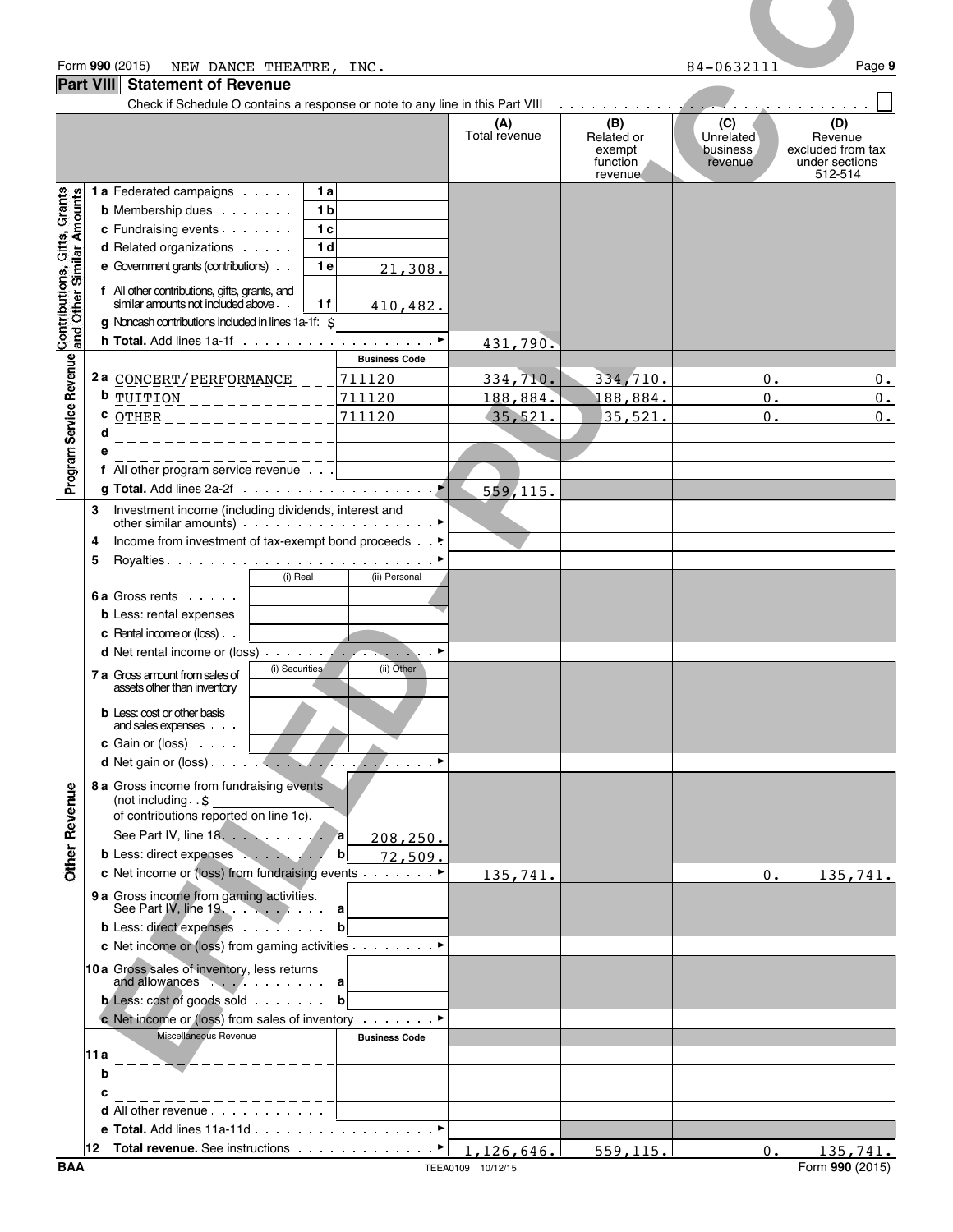#### Form **990** (2015) Page **10** NEW DANCE THEATRE, INC. 84-0632111 **Part IX Statement of Functional Expenses**

| Form 990 (2015)<br>NEW DANCE THEATRE, INC.<br><b>Part IX</b><br><b>Statement of Functional Expenses</b>                                                                                                                                                                    |                       |                             | 84-0632111                         | Page 10                 |
|----------------------------------------------------------------------------------------------------------------------------------------------------------------------------------------------------------------------------------------------------------------------------|-----------------------|-----------------------------|------------------------------------|-------------------------|
| Section 501(c)(3) and 501(c)(4) organizations must complete all columns. All other organizations must complete column (A).                                                                                                                                                 |                       |                             |                                    |                         |
|                                                                                                                                                                                                                                                                            |                       | (B)                         | (C)                                | (D)                     |
| Do not include amounts reported on lines<br>6b, 7b, 8b, 9b, and 10b of Part VIII.                                                                                                                                                                                          | (A)<br>Total expenses | Program service<br>expenses | Management and<br>general expenses | Fundraising<br>expenses |
| Grants and other assistance to domestic<br>1.<br>organizations and domestic governments.<br>See Part IV, line $21 \cdot \cdot \cdot \cdot \cdot \cdot \cdot \cdot \cdot \cdot \cdot \cdot$                                                                                 |                       |                             |                                    |                         |
| Grants and other assistance to domestic<br>$\mathbf{p}$                                                                                                                                                                                                                    |                       |                             |                                    |                         |
| individuals. See Part IV, line 22<br>Grants and other assistance to foreign<br>3.<br>organizations, foreign governments, and for-                                                                                                                                          |                       |                             |                                    |                         |
| eign individuals. See Part IV, lines 15 and 16.<br>Benefits paid to or for members<br>4                                                                                                                                                                                    |                       |                             |                                    |                         |
| Compensation of current officers, directors,<br>5.<br>trustees, and key employees                                                                                                                                                                                          | 125,000.              | 54,000.                     | 16,000.                            | 55,000.                 |
| Compensation not included above, to<br>6<br>disqualified persons (as defined under<br>section $4958(f)(1)$ and persons described                                                                                                                                           |                       |                             |                                    |                         |
| in section $49\overline{58}$ (c)(3)(B)<br>Other salaries and wages<br>7                                                                                                                                                                                                    | 359,423               | 337,781                     | 12,780.                            | 8,862                   |
| Pension plan accruals and contributions<br>R<br>(include section $401(k)$ and $403(b)$<br>employer contributions)                                                                                                                                                          |                       |                             |                                    |                         |
| Other employee benefits<br>9                                                                                                                                                                                                                                               | 3, 113.               | 2,427.                      | 357.                               | 329.                    |
| Payroll taxes<br>10<br>11 Fees for services (non-employees):                                                                                                                                                                                                               | 44,196.               | 34,458.                     | 5,066.                             | 4,672.                  |
| a Management $\cdots$ $\cdots$ $\cdots$ $\cdots$ $\cdots$                                                                                                                                                                                                                  |                       |                             |                                    |                         |
|                                                                                                                                                                                                                                                                            |                       |                             |                                    |                         |
| $d$ Lobbying $\ldots$ $\ldots$ $\ldots$ $\ldots$ $\ldots$ $\ldots$ $\ldots$ $\ldots$                                                                                                                                                                                       | 51,074.               | 670.                        | 48,904.                            | 1,500.                  |
| e Professional fundraising services. See Part IV, line 17 .                                                                                                                                                                                                                |                       |                             |                                    |                         |
| f Investment management fees                                                                                                                                                                                                                                               |                       |                             |                                    |                         |
| q Other. (If line 11g amount exceeds 10% of line 25, column<br>(A) amount, list line 11g expenses on Schedule O.                                                                                                                                                           |                       |                             |                                    |                         |
| 12 Advertising and promotion<br>13                                                                                                                                                                                                                                         | 46,417.<br>6,104.     | 31,466.<br>416.             | 8,971.<br>5,500.                   | 5,980.<br>188.          |
| Information technology<br>14                                                                                                                                                                                                                                               |                       |                             |                                    |                         |
| 15                                                                                                                                                                                                                                                                         |                       |                             |                                    |                         |
| 16.<br>17                                                                                                                                                                                                                                                                  | 38,742.<br>30,785.    | 30,994.<br>22,450.          | 2,325.<br>7,890.                   | 5,423.<br>445.          |
| Payments of travel or entertainment<br>18<br>expenses for any federal, state, or local<br>public officials entertainment of the state of the state of the state of the state of the state of the state o                                                                   |                       |                             |                                    |                         |
| 19 Conferences, conventions, and meetings                                                                                                                                                                                                                                  | 10,247.               | 5,743.                      | 3,431.                             | 1,073.                  |
| 20<br>Payments to affiliates.<br>21                                                                                                                                                                                                                                        | 1,127.                | $\mathbf{0}$ .              | 1,127.                             | $0$ .                   |
| 22 Depreciation, depletion, and amortization                                                                                                                                                                                                                               | 40,184.               | 32,147.                     | 2,411.                             | 5,626.                  |
| 23<br>Insurance $\cdots$ $\cdots$ $\cdots$ $\cdots$<br>Other expenses. Itemize expenses not<br>24<br>covered above (List miscellaneous expenses<br>in line 24e. If line 24e amount exceeds 10%<br>of line 25, column (A) amount, list line 24e<br>expenses on Schedule O.) | 24,372.               | 19,498.                     | 1,462.                             | 3,412.                  |
| a PERFORMANCE CONTRACTORS                                                                                                                                                                                                                                                  | 168,714.              | 167.610                     | 0                                  | 1.104.                  |
| <b>b</b> CONTRACT SERVICES - SCHOOL                                                                                                                                                                                                                                        | 101.169.              | 101.169.                    | $\Omega$                           | $0$ .                   |
| <sup>c</sup> PRODUCTION COSTS<br>d OUTREACH COSTS                                                                                                                                                                                                                          | 34.996.<br>14.480.    | 34,996<br>14,480            | $\Omega$<br>$\Omega$               | $0$ .<br>$0$ .          |
| <u> Liberalis e</u>                                                                                                                                                                                                                                                        | 56,600.               | 13,625.                     | 39,806.                            | 3, 169.                 |
| 25<br>Total functional expenses. Add lines 1 through 24e.                                                                                                                                                                                                                  | 1,156,743.            | 903,930.                    | 156,030.                           | 96,783.                 |
| Joint costs. Complete this line only if<br>26<br>the organization reported in column (B)<br>joint costs from a combined educational<br>campaign and fundraising solicitation.<br>if following<br>Check here $\blacktriangleright$                                          |                       |                             |                                    |                         |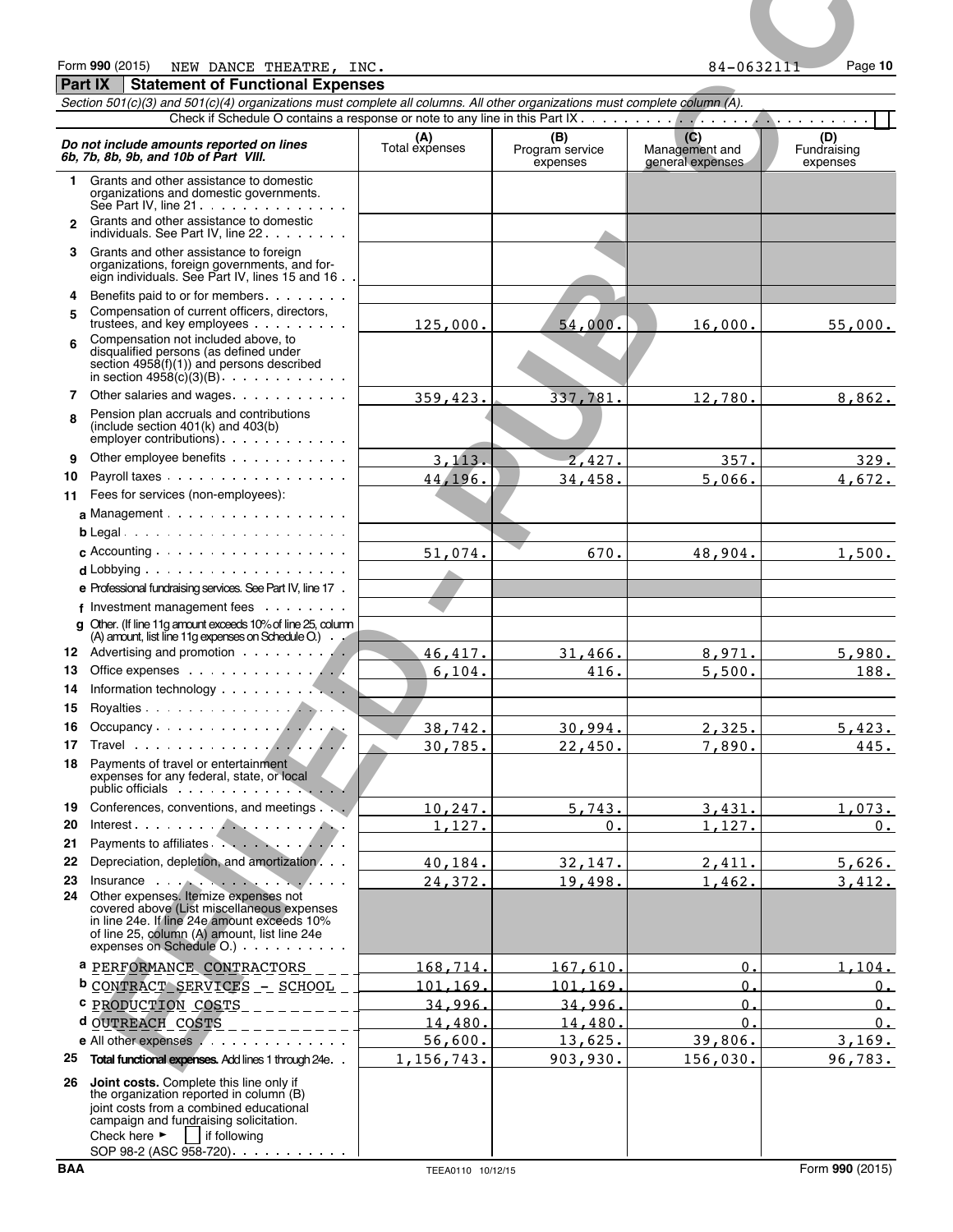#### Form **990** (2015) Page **11** NEW DANCE THEATRE, INC. 84-0632111

TEEA0111 10/12/15

| <b>Part X</b> | Form 990 (2015)<br>NEW DANCE THEATRE, INC.<br><b>Balance Sheet</b>                                                                                                                                                                                                         |                          | $84 - 0632111$ | Page 11            |
|---------------|----------------------------------------------------------------------------------------------------------------------------------------------------------------------------------------------------------------------------------------------------------------------------|--------------------------|----------------|--------------------|
|               |                                                                                                                                                                                                                                                                            |                          |                |                    |
|               |                                                                                                                                                                                                                                                                            | (A)<br>Beginning of year |                | (B)<br>End of year |
| $\mathbf{1}$  | $Cash - non-interest-bearing \dots \dots \dots \dots \dots \dots \dots \dots \dots \dots \dots \dots \dots$                                                                                                                                                                | 197,719.                 | $\mathbf{1}$   | 180, 139.          |
| 2             |                                                                                                                                                                                                                                                                            |                          | $\overline{2}$ |                    |
| 3<br>4        |                                                                                                                                                                                                                                                                            | $\Omega$ .               | 3<br>4         | 12,500.<br>11,374. |
| 5             | Loans and other receivables from current and former officers, directors,                                                                                                                                                                                                   |                          |                |                    |
|               | trustees, key employees, and highest compensated employees. Complete<br>Part II of Schedule Letter and the compensated employees. Complete                                                                                                                                 |                          | 5              |                    |
| 6             | Loans and other receivables from other disqualified persons (as defined under<br>section $4958(f)(1)$ , persons described in section $4958(c)(3)(B)$ , and contributing                                                                                                    |                          |                |                    |
|               | employers and sponsoring organizations of section 501(c)(9) voluntary employees'<br>beneficiary organizations (see instructions). Complete Part II of Schedule L                                                                                                           |                          | 6              |                    |
| 7             | Notes and loans receivable, net with an array of the state of the state of the state of the state of the state of the state of the state of the state of the state of the state of the state of the state of the state of the                                              |                          | $\overline{7}$ |                    |
| 8             |                                                                                                                                                                                                                                                                            |                          | 8              |                    |
| 9             | 10a Land, buildings, and equipment: cost or other basis.<br><b>Contract Contract Contract</b>                                                                                                                                                                              | 13,706.                  | 9              | 42.136.            |
|               | Complete Part VI of Schedule D<br>10 a<br>720,860.                                                                                                                                                                                                                         |                          |                |                    |
| 11            | <b>b</b> Less: accumulated depreciation $\cdots \cdots \cdots$   10b<br>663,106.                                                                                                                                                                                           | 92,269.                  | 10c<br>11      | 57,754.            |
| 12            | Investments – other securities. See Part IV, line 11 $\ldots$ , $\ldots$ , $\ldots$ , $\ldots$                                                                                                                                                                             |                          | 12             |                    |
| 13            |                                                                                                                                                                                                                                                                            |                          | 13             |                    |
| 14<br>15      | Intangible assets in the contract of the contract of the contract of the contract of the contract of the contract of the contract of the contract of the contract of the contract of the contract of the contract of the contr                                             |                          | 14<br>15       |                    |
| 16            | Total assets. Add lines 1 through 15 (must equal line 34)                                                                                                                                                                                                                  | 303,694                  | 16             | 303,903.           |
| 17<br>18      |                                                                                                                                                                                                                                                                            | 129,057.                 | 17<br>18       | 78,293.            |
| 19            |                                                                                                                                                                                                                                                                            |                          | 19             | 81,070.            |
| 20<br>21      | Escrow or custodial account liability. Complete Part IV of Schedule D                                                                                                                                                                                                      |                          | 20<br>21       |                    |
| 22            | Loans and other payables to current and former officers, directors, trustees, key employees, highest compensated employees, and disqualified persons.                                                                                                                      |                          |                |                    |
|               | Complete Part II of Schedule Letter Andreas Complete Part II of Schedule Letter Andreas Complete Part II of                                                                                                                                                                |                          | 22             |                    |
| 23            | Secured mortgages and notes payable to unrelated third parties<br>Unsecured notes and loans payable to unrelated third parties                                                                                                                                             |                          | 23             |                    |
| 24<br>25      | Other liabilities (including federal income tax, payables to related third parties,                                                                                                                                                                                        |                          | 24             |                    |
| 26            | and other liabilities not included on lines 17-24). Complete Part X of Schedule D                                                                                                                                                                                          | 129,057.                 | 25<br>26       | 159,363.           |
|               | Organizations that follow SFAS 117 (ASC 958), check here $\blacktriangleright \overline{X}$ and complete                                                                                                                                                                   |                          |                |                    |
| 27            | lines 27 through 29, and lines 33 and 34.<br>Unrestricted net assets enter the contract of the contract of the contract of the contract of the contract of the contract of the contract of the contract of the contract of the contract of the contract of the contract of |                          | 27             |                    |
| 28            | Temporarily restricted net assets Arthur Album Album Album Album Album Album Album Album Album Album Album Album Album Album Album Album Album Album Album Album Album Album Album Album Album Album Album Album Album Album A                                             | 126,657.<br>47,980.      | 28             | 89,740.<br>54,800. |
| 29            |                                                                                                                                                                                                                                                                            |                          | 29             |                    |
|               | Organizations that do not follow SFAS 117 (ASC 958), check here ►<br>and complete lines 30 through 34.                                                                                                                                                                     |                          |                |                    |
| 30            |                                                                                                                                                                                                                                                                            |                          | 30             |                    |
| 31            | Paid-in or capital surplus, or land, building, or equipment fund<br>Retained earnings, endowment, accumulated income, or other funds                                                                                                                                       |                          | 31             |                    |
| 32<br>33      |                                                                                                                                                                                                                                                                            | 174,637.                 | 32<br>33       | 144,540.           |
|               |                                                                                                                                                                                                                                                                            | 303,694.                 |                |                    |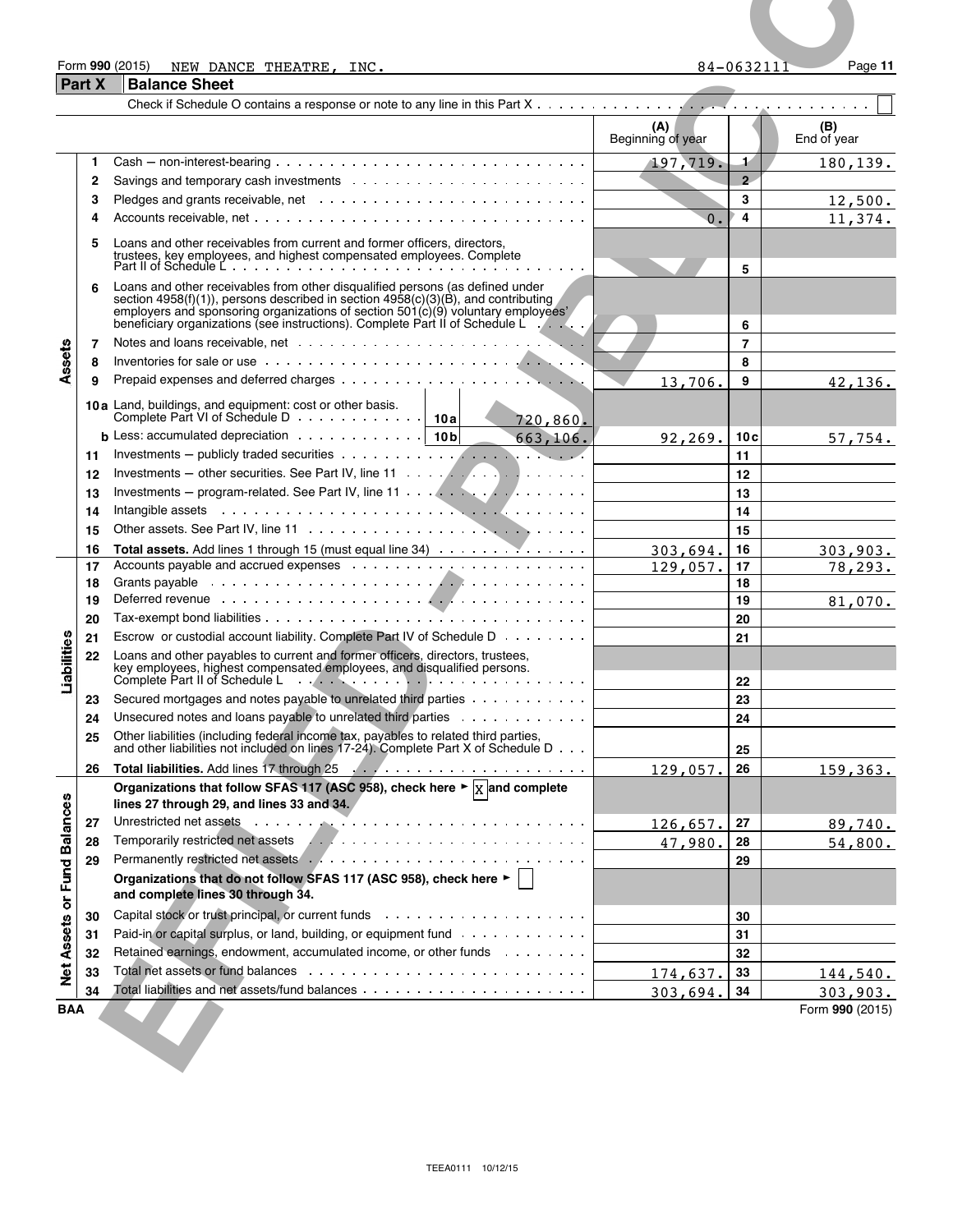|            | Form 990 (2015)<br>84-0632111<br>NEW DANCE THEATRE, INC.                                                                                                                                                                            |                | Page 12         |
|------------|-------------------------------------------------------------------------------------------------------------------------------------------------------------------------------------------------------------------------------------|----------------|-----------------|
|            | Part XI<br><b>Reconciliation of Net Assets</b>                                                                                                                                                                                      |                |                 |
|            |                                                                                                                                                                                                                                     |                |                 |
| 1          | 1/                                                                                                                                                                                                                                  |                | 1, 126, 646.    |
| 2          | $\mathbf{2}$                                                                                                                                                                                                                        |                | 1,156,743.      |
| 3          | $3 -$                                                                                                                                                                                                                               |                | $-30,097.$      |
| 4          | $\overline{4}$<br>Net assets or fund balances at beginning of year (must equal Part X, line 33, column $(A)$ )                                                                                                                      |                | 174,637.        |
| 5          | Net unrealized gains (losses) on investments (and all contact of the state of the state of the state of the state of the state of the state of the state of the state of the state of the state of the state of the state of t<br>5 |                |                 |
| 6          | 6                                                                                                                                                                                                                                   |                |                 |
| 7          | 7<br>Investment expenses                                                                                                                                                                                                            |                |                 |
| 8          | 8                                                                                                                                                                                                                                   |                |                 |
| 9          | 9                                                                                                                                                                                                                                   |                |                 |
| 10         | Net assets or fund balances at end of year. Combine lines 3 through 9 (must equal Part X, line 33,<br>column (B))<br>10                                                                                                             |                |                 |
|            | <b>Part XII Financial Statements and Reporting</b>                                                                                                                                                                                  |                | 144,540.        |
|            |                                                                                                                                                                                                                                     |                |                 |
|            |                                                                                                                                                                                                                                     |                | Yes<br>No       |
| 1.         | Accounting method used to prepare the Form 990:<br>Other<br><b>X</b> Accrual<br>Cash                                                                                                                                                |                |                 |
|            |                                                                                                                                                                                                                                     |                |                 |
|            | If the organization changed its method of accounting from a prior year or checked 'Other,' explain<br>in Schedule O.                                                                                                                |                |                 |
|            | 2 a Were the organization's financial statements compiled or reviewed by an independent accountant?                                                                                                                                 | 2а             | X               |
|            |                                                                                                                                                                                                                                     |                |                 |
|            | If 'Yes,' check a box below to indicate whether the financial statements for the year were compiled or reviewed on a<br>separate basis, consolidated basis, or both:                                                                |                |                 |
|            | Separate basis<br><b>Consolidated basis</b><br>Both consolidated and separate basis                                                                                                                                                 |                |                 |
|            |                                                                                                                                                                                                                                     | 2 <sub>b</sub> | X               |
|            | If 'Yes,' check a box below to indicate whether the financial statements for the year were audited on a separate                                                                                                                    |                |                 |
|            | basis, consolidated basis, or both:                                                                                                                                                                                                 |                |                 |
|            | Separate basis<br>Consolidated basis<br>Both consolidated and separate basis<br>$\mathbf X$                                                                                                                                         |                |                 |
|            | c If 'Yes' to line 2a or 2b, does the organization have a committee that assumes responsibility for oversight of the audit,                                                                                                         |                |                 |
|            | review, or compilation of its financial statements and selection of an independent accountant?                                                                                                                                      | 2c             | Χ               |
|            | If the organization changed either its oversight process or selection process during the tax year, explain                                                                                                                          |                |                 |
|            | in Schedule O.<br>3 a As a result of a federal award, was the organization required to undergo an audit or audits as set forth in the Single                                                                                        |                |                 |
|            |                                                                                                                                                                                                                                     | 3 а            | Χ               |
|            | b If 'Yes,' did the organization undergo the required audit or audits? If the organization did not undergo the required audit                                                                                                       |                |                 |
|            |                                                                                                                                                                                                                                     | 3 b            |                 |
| <b>BAA</b> |                                                                                                                                                                                                                                     |                | Form 990 (2015) |
|            |                                                                                                                                                                                                                                     |                |                 |
|            |                                                                                                                                                                                                                                     |                |                 |
|            |                                                                                                                                                                                                                                     |                |                 |
|            |                                                                                                                                                                                                                                     |                |                 |
|            |                                                                                                                                                                                                                                     |                |                 |
|            |                                                                                                                                                                                                                                     |                |                 |
|            |                                                                                                                                                                                                                                     |                |                 |
|            |                                                                                                                                                                                                                                     |                |                 |
|            |                                                                                                                                                                                                                                     |                |                 |
|            |                                                                                                                                                                                                                                     |                |                 |
|            |                                                                                                                                                                                                                                     |                |                 |
|            |                                                                                                                                                                                                                                     |                |                 |
|            |                                                                                                                                                                                                                                     |                |                 |
|            |                                                                                                                                                                                                                                     |                |                 |
|            |                                                                                                                                                                                                                                     |                |                 |
|            |                                                                                                                                                                                                                                     |                |                 |
|            |                                                                                                                                                                                                                                     |                |                 |
|            |                                                                                                                                                                                                                                     |                |                 |
|            |                                                                                                                                                                                                                                     |                |                 |
|            |                                                                                                                                                                                                                                     |                |                 |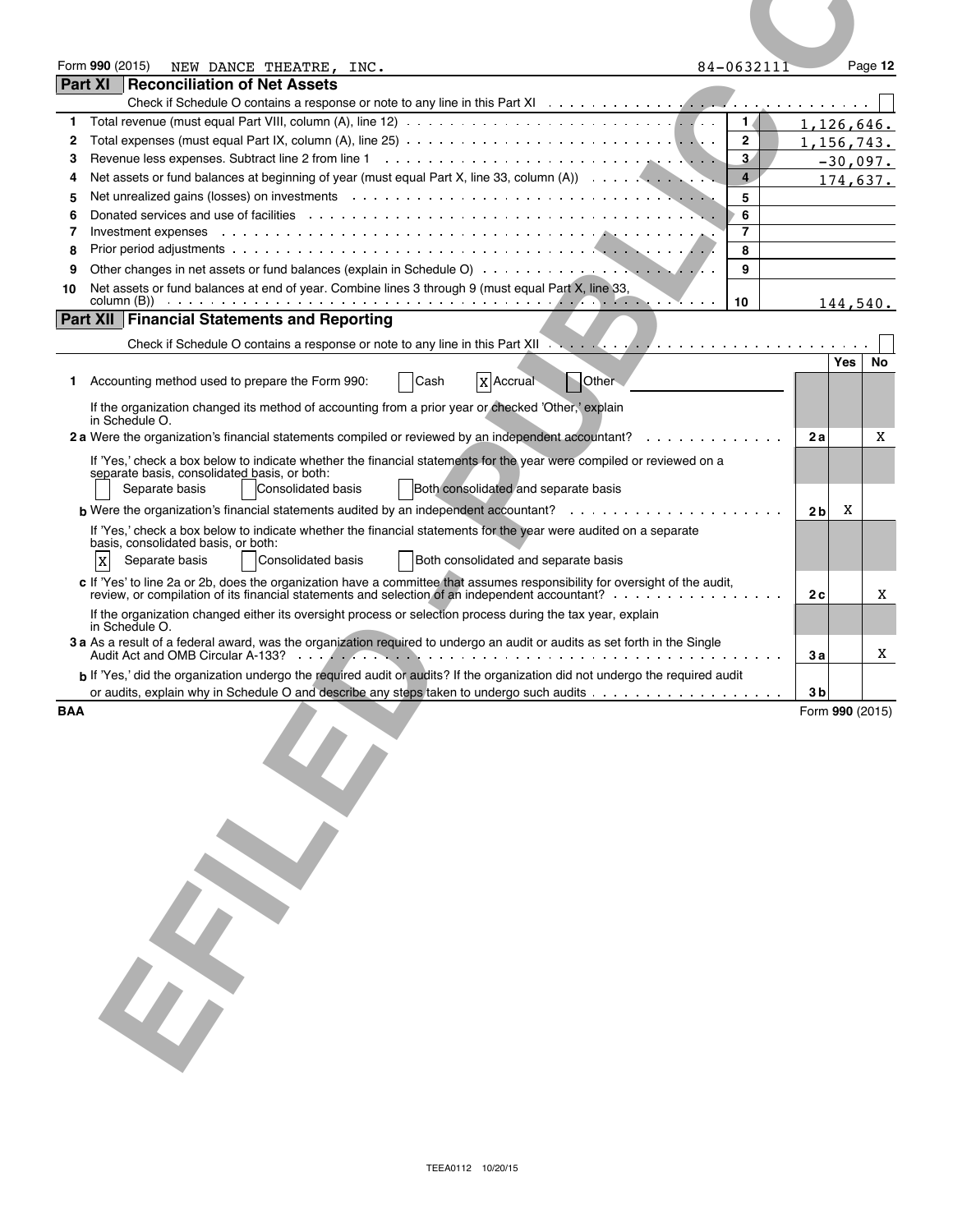| <b>SCHEDULE A</b><br>(Form 990 or 990-EZ)                                                                        |                                                                                                                             |                                                                                                                | <b>Public Charity Status and Public Support</b><br>Complete if the organization is a section $501(c)(3)$ organization or a section<br>4947(a)(1) nonexempt charitable trust.                                                                                                                                                                                                                                                                                                                                                                                                                                                                                                                                                                                                                                                                                                                                                                                                                                                                                                                                                                                                                                                                                                                                                                                                                                                                                                                                                                                                                                                                                                                                                                                                                                                                                                                                                                                                                                                                                                                                                                                                                                                                                                                                                                                                                                                                                                                                                                                                                                                                                                                                                                                                                                                                                                                                                                                                                                                                                        |                                                                      |    |                                                     | OMB No. 1545-0047<br>2015           |
|------------------------------------------------------------------------------------------------------------------|-----------------------------------------------------------------------------------------------------------------------------|----------------------------------------------------------------------------------------------------------------|---------------------------------------------------------------------------------------------------------------------------------------------------------------------------------------------------------------------------------------------------------------------------------------------------------------------------------------------------------------------------------------------------------------------------------------------------------------------------------------------------------------------------------------------------------------------------------------------------------------------------------------------------------------------------------------------------------------------------------------------------------------------------------------------------------------------------------------------------------------------------------------------------------------------------------------------------------------------------------------------------------------------------------------------------------------------------------------------------------------------------------------------------------------------------------------------------------------------------------------------------------------------------------------------------------------------------------------------------------------------------------------------------------------------------------------------------------------------------------------------------------------------------------------------------------------------------------------------------------------------------------------------------------------------------------------------------------------------------------------------------------------------------------------------------------------------------------------------------------------------------------------------------------------------------------------------------------------------------------------------------------------------------------------------------------------------------------------------------------------------------------------------------------------------------------------------------------------------------------------------------------------------------------------------------------------------------------------------------------------------------------------------------------------------------------------------------------------------------------------------------------------------------------------------------------------------------------------------------------------------------------------------------------------------------------------------------------------------------------------------------------------------------------------------------------------------------------------------------------------------------------------------------------------------------------------------------------------------------------------------------------------------------------------------------------------------|----------------------------------------------------------------------|----|-----------------------------------------------------|-------------------------------------|
| Department of the Treasury<br>Internal Revenue Service                                                           |                                                                                                                             |                                                                                                                | Attach to Form 990 or Form 990-EZ.<br>Information about Schedule A (Form 990 or 990-EZ) and its instructions is<br>at www.irs.gov/form990.                                                                                                                                                                                                                                                                                                                                                                                                                                                                                                                                                                                                                                                                                                                                                                                                                                                                                                                                                                                                                                                                                                                                                                                                                                                                                                                                                                                                                                                                                                                                                                                                                                                                                                                                                                                                                                                                                                                                                                                                                                                                                                                                                                                                                                                                                                                                                                                                                                                                                                                                                                                                                                                                                                                                                                                                                                                                                                                          |                                                                      |    |                                                     | Open to Public<br><b>Inspection</b> |
| Name of the organization<br>NEW DANCE THEATRE, INC.                                                              |                                                                                                                             |                                                                                                                |                                                                                                                                                                                                                                                                                                                                                                                                                                                                                                                                                                                                                                                                                                                                                                                                                                                                                                                                                                                                                                                                                                                                                                                                                                                                                                                                                                                                                                                                                                                                                                                                                                                                                                                                                                                                                                                                                                                                                                                                                                                                                                                                                                                                                                                                                                                                                                                                                                                                                                                                                                                                                                                                                                                                                                                                                                                                                                                                                                                                                                                                     |                                                                      |    | <b>Employer identification number</b><br>84-0632111 |                                     |
| <b>Part I</b>                                                                                                    |                                                                                                                             |                                                                                                                | Reason for Public Charity Status (All organizations must complete this part.)<br>The organization is not a private foundation because it is: (For lines 1 through 11, check only one box.)                                                                                                                                                                                                                                                                                                                                                                                                                                                                                                                                                                                                                                                                                                                                                                                                                                                                                                                                                                                                                                                                                                                                                                                                                                                                                                                                                                                                                                                                                                                                                                                                                                                                                                                                                                                                                                                                                                                                                                                                                                                                                                                                                                                                                                                                                                                                                                                                                                                                                                                                                                                                                                                                                                                                                                                                                                                                          |                                                                      |    | See instructions.                                   |                                     |
| 3<br>4<br>name, city, and state:<br>5<br>6<br>$\overline{7}$<br>8<br>9<br>X<br>10<br>11<br>a<br>b<br>c<br>d<br>е | $170(b)(1)(A)(iv)$ . (Complete Part II.)<br>complete Part IV, Sections A and B.<br>must complete Part IV, Sections A and C. | in section 170(b)(1)(A)(vi). (Complete Part II.)<br>June 30, 1975. See section 509(a)(2). (Complete Part III.) | A hospital or a cooperative hospital service organization described in section 170(b)(1)(A)(iii).<br>A medical research organization operated in conjunction with a hospital described in section 170(b)(1)(A)(iii). Enter the hospital's<br>An organization operated for the benefit of a college or university owned or operated by a governmental unit described in section<br>A federal, state, or local government or governmental unit described in section 170(b)(1)(A)(v).<br>An organization that normally receives a substantial part of its support from a governmental unit or from the general public described<br>the company's company's<br>A community trust described in section 170(b)(1)(A)(vi). (Complete Part II.)<br>An organization that normally receives: (1) more than 33-1/3% of its support from contributions, membership fees, and gross receipts<br>from activities related to its exempt functions – subject to certain exceptions, and (2) no more than 33-1/3% of its support from gross<br>investment income and unrelated business taxable income (less section 511 tax) from businesses acquired by the organization after<br>An organization organized and operated exclusively to test for public safety. See section 509(a)(4).<br>An organization organized and operated exclusively for the benefit of, to perform the functions of, or to carry out the purposes of one<br>or more publicly supported organizations described in section 509(a)(1) or section 509(a)(2). See section 509(a)(3). Check the box in<br>lines 11a through 11d that describes the type of supporting organization and complete lines 11e, 11f, and 11g.<br>Type I. A supporting organization operated, supervised, or controlled by its supported organization(s), typically by giving the supported<br>organization(s) the power to regularly appoint or elect a majority of the directors or trustees of the supporting organization. You must<br>Type II. A supporting organization supervised or controlled in connection with its supported organization(s), by having control or<br>management of the supporting organization vested in the same persons that control or manage the supported organization(s). You<br>Type III functionally integrated. A supporting organization operated in connection with, and functionally integrated with, its supported<br>organization(s) (see instructions). You must complete Part IV, Sections A, D, and E.<br>Type III non-functionally integrated. A supporting organization operated in connection with its supported organization(s) that is not<br>functionally integrated. The organization generally must satisfy a distribution requirement and an attentiveness requirement (see<br>instructions). You must complete Part IV, Sections A and D, and Part V.<br>Check this box if the organization received a written determination from the IRS that it is a Type I, Type II, Type III functionally<br>integrated, or Type III non-functionally integrated supporting organization. |                                                                      |    |                                                     |                                     |
| g Provide the following information about the supported organization(s).<br>(i) Name of supported                |                                                                                                                             | $(ii)$ EIN                                                                                                     |                                                                                                                                                                                                                                                                                                                                                                                                                                                                                                                                                                                                                                                                                                                                                                                                                                                                                                                                                                                                                                                                                                                                                                                                                                                                                                                                                                                                                                                                                                                                                                                                                                                                                                                                                                                                                                                                                                                                                                                                                                                                                                                                                                                                                                                                                                                                                                                                                                                                                                                                                                                                                                                                                                                                                                                                                                                                                                                                                                                                                                                                     |                                                                      |    | (v) Amount of monetary                              | (vi) Amount of other                |
| organization                                                                                                     |                                                                                                                             |                                                                                                                | (iii) Type of organization<br>(described on lines 1-9<br>above (see instructions))                                                                                                                                                                                                                                                                                                                                                                                                                                                                                                                                                                                                                                                                                                                                                                                                                                                                                                                                                                                                                                                                                                                                                                                                                                                                                                                                                                                                                                                                                                                                                                                                                                                                                                                                                                                                                                                                                                                                                                                                                                                                                                                                                                                                                                                                                                                                                                                                                                                                                                                                                                                                                                                                                                                                                                                                                                                                                                                                                                                  | (iv) is the<br>organization listed<br>in your governing<br>document? |    | support (see instructions)                          | support (see instructions)          |
|                                                                                                                  |                                                                                                                             |                                                                                                                |                                                                                                                                                                                                                                                                                                                                                                                                                                                                                                                                                                                                                                                                                                                                                                                                                                                                                                                                                                                                                                                                                                                                                                                                                                                                                                                                                                                                                                                                                                                                                                                                                                                                                                                                                                                                                                                                                                                                                                                                                                                                                                                                                                                                                                                                                                                                                                                                                                                                                                                                                                                                                                                                                                                                                                                                                                                                                                                                                                                                                                                                     | Yes                                                                  | No |                                                     |                                     |
| (A)                                                                                                              |                                                                                                                             |                                                                                                                |                                                                                                                                                                                                                                                                                                                                                                                                                                                                                                                                                                                                                                                                                                                                                                                                                                                                                                                                                                                                                                                                                                                                                                                                                                                                                                                                                                                                                                                                                                                                                                                                                                                                                                                                                                                                                                                                                                                                                                                                                                                                                                                                                                                                                                                                                                                                                                                                                                                                                                                                                                                                                                                                                                                                                                                                                                                                                                                                                                                                                                                                     |                                                                      |    |                                                     |                                     |
| (B)                                                                                                              |                                                                                                                             |                                                                                                                |                                                                                                                                                                                                                                                                                                                                                                                                                                                                                                                                                                                                                                                                                                                                                                                                                                                                                                                                                                                                                                                                                                                                                                                                                                                                                                                                                                                                                                                                                                                                                                                                                                                                                                                                                                                                                                                                                                                                                                                                                                                                                                                                                                                                                                                                                                                                                                                                                                                                                                                                                                                                                                                                                                                                                                                                                                                                                                                                                                                                                                                                     |                                                                      |    |                                                     |                                     |
| (C)                                                                                                              |                                                                                                                             |                                                                                                                |                                                                                                                                                                                                                                                                                                                                                                                                                                                                                                                                                                                                                                                                                                                                                                                                                                                                                                                                                                                                                                                                                                                                                                                                                                                                                                                                                                                                                                                                                                                                                                                                                                                                                                                                                                                                                                                                                                                                                                                                                                                                                                                                                                                                                                                                                                                                                                                                                                                                                                                                                                                                                                                                                                                                                                                                                                                                                                                                                                                                                                                                     |                                                                      |    |                                                     |                                     |
| (D)                                                                                                              |                                                                                                                             |                                                                                                                |                                                                                                                                                                                                                                                                                                                                                                                                                                                                                                                                                                                                                                                                                                                                                                                                                                                                                                                                                                                                                                                                                                                                                                                                                                                                                                                                                                                                                                                                                                                                                                                                                                                                                                                                                                                                                                                                                                                                                                                                                                                                                                                                                                                                                                                                                                                                                                                                                                                                                                                                                                                                                                                                                                                                                                                                                                                                                                                                                                                                                                                                     |                                                                      |    |                                                     |                                     |
| (E)                                                                                                              |                                                                                                                             |                                                                                                                |                                                                                                                                                                                                                                                                                                                                                                                                                                                                                                                                                                                                                                                                                                                                                                                                                                                                                                                                                                                                                                                                                                                                                                                                                                                                                                                                                                                                                                                                                                                                                                                                                                                                                                                                                                                                                                                                                                                                                                                                                                                                                                                                                                                                                                                                                                                                                                                                                                                                                                                                                                                                                                                                                                                                                                                                                                                                                                                                                                                                                                                                     |                                                                      |    |                                                     |                                     |
| Total                                                                                                            |                                                                                                                             |                                                                                                                |                                                                                                                                                                                                                                                                                                                                                                                                                                                                                                                                                                                                                                                                                                                                                                                                                                                                                                                                                                                                                                                                                                                                                                                                                                                                                                                                                                                                                                                                                                                                                                                                                                                                                                                                                                                                                                                                                                                                                                                                                                                                                                                                                                                                                                                                                                                                                                                                                                                                                                                                                                                                                                                                                                                                                                                                                                                                                                                                                                                                                                                                     |                                                                      |    |                                                     |                                     |
|                                                                                                                  |                                                                                                                             |                                                                                                                |                                                                                                                                                                                                                                                                                                                                                                                                                                                                                                                                                                                                                                                                                                                                                                                                                                                                                                                                                                                                                                                                                                                                                                                                                                                                                                                                                                                                                                                                                                                                                                                                                                                                                                                                                                                                                                                                                                                                                                                                                                                                                                                                                                                                                                                                                                                                                                                                                                                                                                                                                                                                                                                                                                                                                                                                                                                                                                                                                                                                                                                                     |                                                                      |    |                                                     |                                     |

**BAA For Paperwork Reduction Act Notice, see the Instructions for Form 990 or 990-EZ.** Schedule **A** (Form 990 or 990-EZ) 2015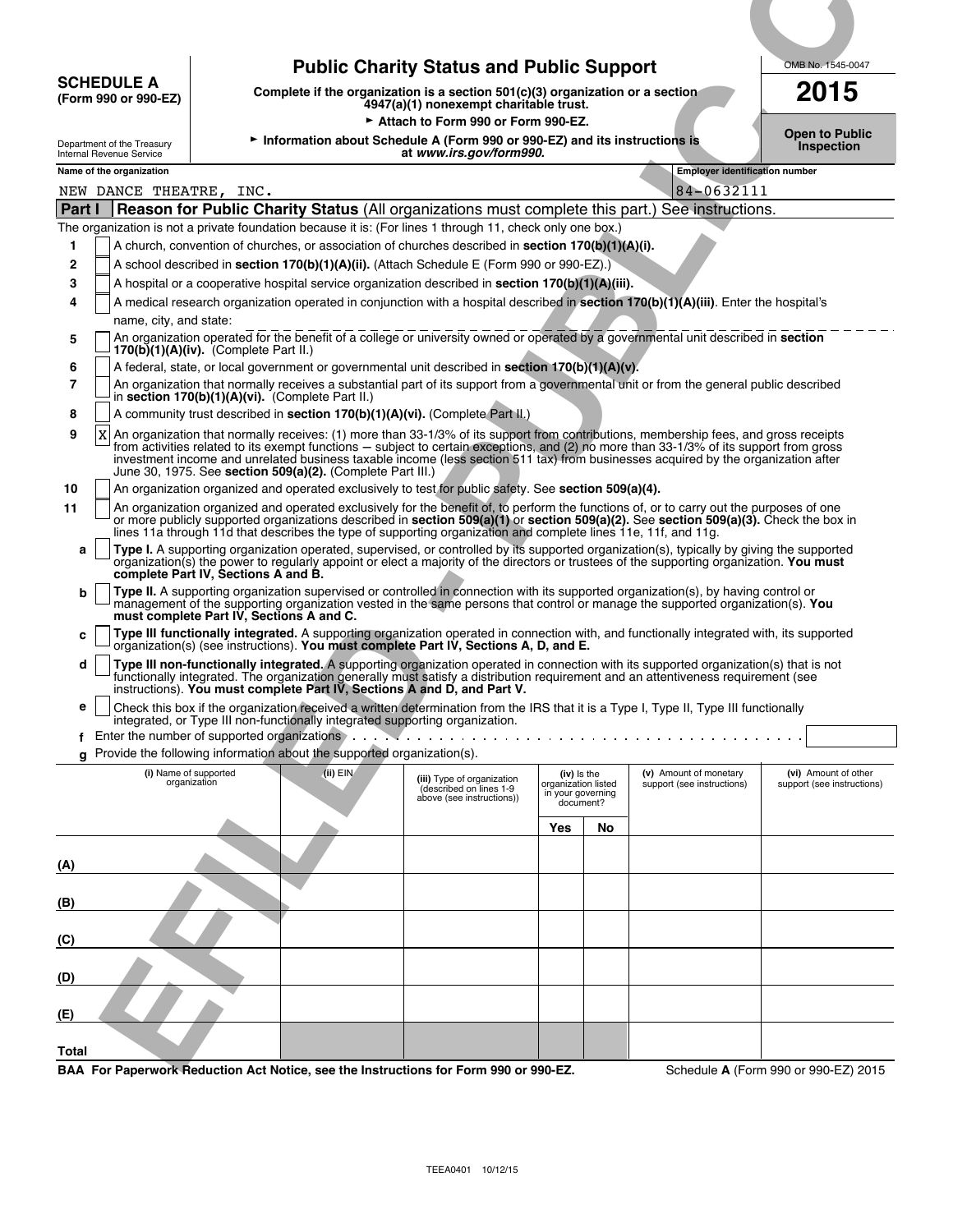|         | Schedule A (Form 990 or 990-EZ) 2015<br>Part II Support Schedule for Organizations Described in Sections 170(b)(1)(A)(iv) and 170(b)(1)(A)(vi)                                                                                                                                                                                                                                                                                             |          | NEW DANCE THEATRE, INC. |            |            | 84-0632111 | Page 2    |
|---------|--------------------------------------------------------------------------------------------------------------------------------------------------------------------------------------------------------------------------------------------------------------------------------------------------------------------------------------------------------------------------------------------------------------------------------------------|----------|-------------------------|------------|------------|------------|-----------|
|         | (Complete only if you checked the box on line 5, 7, or 8 of Part I or if the organization failed to qualify under Part III. If the<br>organization fails to qualify under the tests listed below, please complete Part III.)                                                                                                                                                                                                               |          |                         |            |            |            |           |
|         | <b>Section A. Public Support</b>                                                                                                                                                                                                                                                                                                                                                                                                           |          |                         |            |            |            |           |
|         | Calendar year (or fiscal year<br>beginning in) $\blacktriangleright$                                                                                                                                                                                                                                                                                                                                                                       | (a) 2011 | (b) $2012$              | $(c)$ 2013 | $(d)$ 2014 | $(e)$ 2015 | (f) Total |
| 1.      | Gifts, grants, contributions, and<br>membership fees received. (Do not<br>include any 'unusual grants')                                                                                                                                                                                                                                                                                                                                    |          |                         |            |            |            |           |
|         | 2 Tax revenues levied for the<br>organization's benefit and<br>either paid to or expended                                                                                                                                                                                                                                                                                                                                                  |          |                         |            |            |            |           |
| 3.      | The value of services or<br>facilities furnished by a<br>governmental unit to the<br>organization without charge                                                                                                                                                                                                                                                                                                                           |          |                         |            |            |            |           |
| 4<br>5. | <b>Total.</b> Add lines 1 through 3<br>The portion of total<br>contributions by each person<br>(other than a governmental<br>unit or publicly supported<br>organization) included on line 1<br>that exceeds 2% of the amount<br>shown on line 11, column $(f)$ .                                                                                                                                                                           |          |                         |            |            |            |           |
| 6       | <b>Public support.</b> Subtract line 5<br>from line $4 \cdot \cdot \cdot \cdot \cdot \cdot$                                                                                                                                                                                                                                                                                                                                                |          |                         |            |            |            |           |
|         | <b>Section B. Total Support</b>                                                                                                                                                                                                                                                                                                                                                                                                            |          |                         |            |            |            |           |
|         | Calendar year (or fiscal year<br>beginning in) $\rightarrow$<br>7 Amounts from line 4                                                                                                                                                                                                                                                                                                                                                      | (a) 2011 | (b) 2012                | $(c)$ 2013 | $(d)$ 2014 | $(e)$ 2015 | (f) Total |
| 8       | Gross income from interest.<br>dividends, payments received<br>on securities loans, rents,<br>royalties and income from<br>similar sources                                                                                                                                                                                                                                                                                                 |          |                         |            |            |            |           |
| 9.      | Net income from unrelated<br>business activities, whether or<br>not the business is regularly<br>carried on electronic state of the carried on the contract of the contract of the contract of the contract of the contract of the contract of the contract of the contract of the contract of the contract of the contract of                                                                                                             |          |                         |            |            |            |           |
|         | 10 Other income. Do not include<br>gain or loss from the sale of<br>capital assets (Explain in                                                                                                                                                                                                                                                                                                                                             |          |                         |            |            |            |           |
|         | 11 Total support. Add lines 7                                                                                                                                                                                                                                                                                                                                                                                                              |          |                         |            |            |            |           |
|         |                                                                                                                                                                                                                                                                                                                                                                                                                                            |          |                         |            |            | 12         |           |
|         | 13 First five years. If the Form 990 is for the organization's first, second, third, fourth, or fifth tax year as a section 501(c)(3)                                                                                                                                                                                                                                                                                                      |          |                         |            |            |            |           |
|         | Section C. Computation of Public Support Percentage                                                                                                                                                                                                                                                                                                                                                                                        |          |                         |            |            |            |           |
|         |                                                                                                                                                                                                                                                                                                                                                                                                                                            |          |                         |            |            |            | %         |
|         | 16 a 33-1/3% support test - 2015. If the organization did not check the box on line 13, and line 14 is 33-1/3% or more, check this box                                                                                                                                                                                                                                                                                                     |          |                         |            |            |            | $\%$      |
|         | and stop here. The organization qualifies as a publicly supported organization $\ldots$ , $\ldots$ , $\ldots$ , $\ldots$ , $\ldots$ , $\ldots$ , $\ldots$ , $\ldots$ , $\ldots$ , $\ldots$ , $\ldots$<br><b>b 33-1/3% support test</b> - 2014. If the organization did not check a box on line 13 or 16a, and line 15 is 33-1/3% or more, check this box<br>and stop here. The organization qualifies as a publicly supported organization |          |                         |            |            |            |           |
|         | 17a 10%-facts-and-circumstances test - 2015. If the organization did not check a box on line 13, 16a, or 16b, and line 14 is 10%<br>or more, and if the organization meets the 'facts-and-circumstances' test, check this box and stop here. Explain in Part VI how<br>the organization meets the 'facts-and-circumstances' test. The organization qualifies as a publicly supported organization $\ldots \ldots \ldots$                   |          |                         |            |            |            |           |
|         | b 10%-facts-and-circumstances test - 2014. If the organization did not check a box on line 13, 16a, 16b, or 17a, and line 15 is 10%<br>or more, and if the organization meets the 'facts-and-circumstances' test, check this box and stop here. Explain in Part VI how the<br>organization meets the 'facts-and-circumstances' test. The organization qualifies as a publicly supported organization                                       |          |                         |            |            |            |           |
|         | 18 Private foundation. If the organization did not check a box on line 13, 16a, 16b, 17a, or 17b, check this box and see instructions >                                                                                                                                                                                                                                                                                                    |          |                         |            |            |            |           |

**BAA** Schedule **A** (Form 990 or 990-EZ) 2015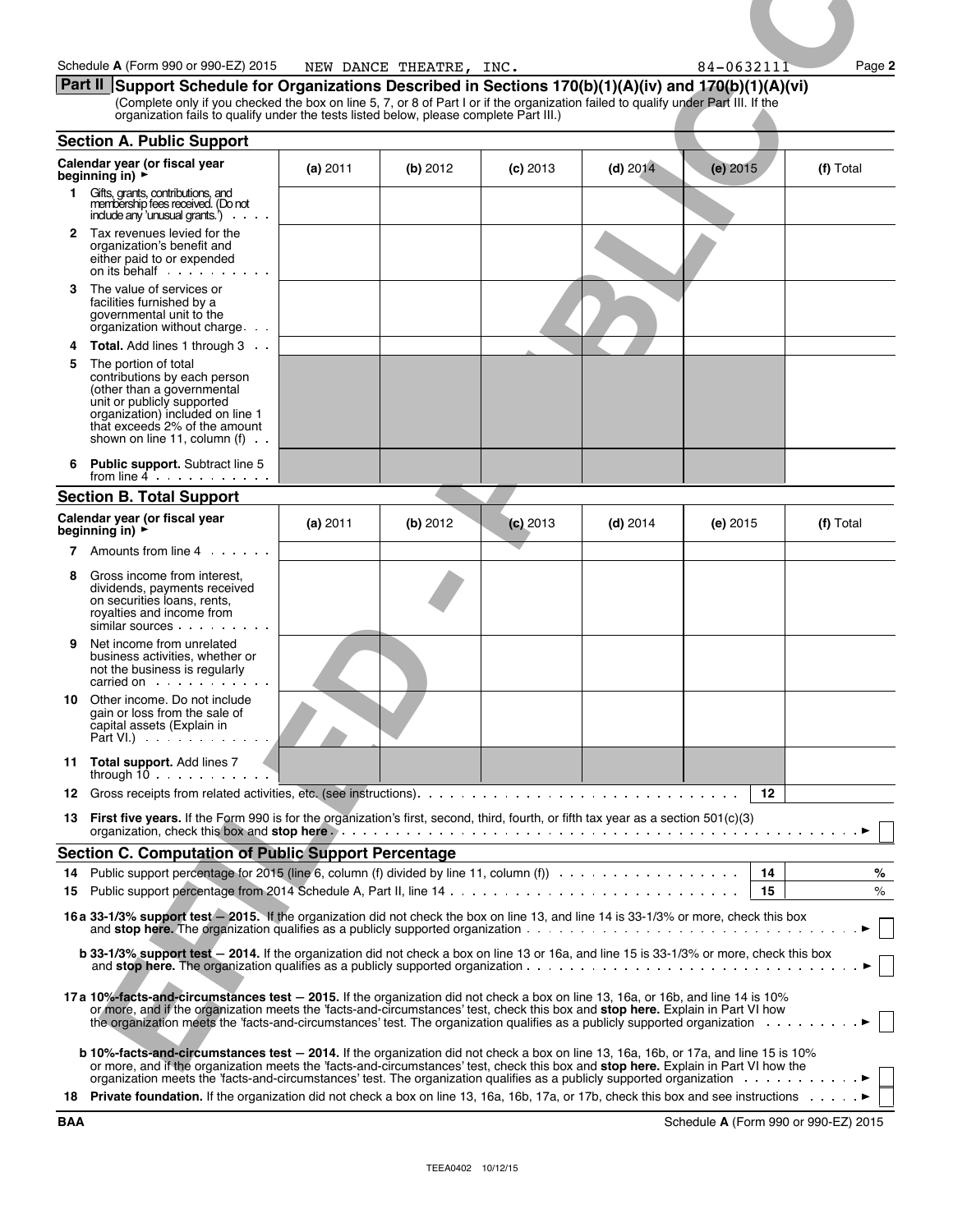#### **Part III** Support Schedule for Organizations Described in Section 509(a)(2)

| Schedule A (Form 990 or 990-EZ) 2015                                                                                                                                                                                                                                                               |                      | NEW DANCE THEATRE, INC. |                        |                        | $84 - 0632111$           | Page 3                                          |
|----------------------------------------------------------------------------------------------------------------------------------------------------------------------------------------------------------------------------------------------------------------------------------------------------|----------------------|-------------------------|------------------------|------------------------|--------------------------|-------------------------------------------------|
| Part III<br>Support Schedule for Organizations Described in Section 509(a)(2)<br>(Complete only if you checked the box on line 9 of Part I or if the organization failed to qualify under Part II. If the organization fails<br>to qualify under the tests listed below, please complete Part II.) |                      |                         |                        |                        |                          |                                                 |
| <b>Section A. Public Support</b>                                                                                                                                                                                                                                                                   |                      |                         |                        |                        |                          |                                                 |
| Calendar year (or fiscal year beginning in) ><br>Gifts, grants, contributions<br>1.<br>and membership fees<br>received. (Do not include                                                                                                                                                            | (a) 2011             | (b) $2012$              | $(c)$ 2013             | (d) $2014$             | (e) $2015$               | (f) Total                                       |
| any 'unusual grants'). $\cdots$<br>2 Gross receipts from admis-<br>sions, merchandise sold or<br>services performed, or facilities<br>furnished in any activity that is                                                                                                                            | 377,326.             | 449,890.                | 245,559.               | 647,845.               | 431,790.                 | 2,152,410.                                      |
| related to the organization's<br>$tax$ -exempt purpose $\cdots$<br>3 Gross receipts from activities                                                                                                                                                                                                | 472,333.             | 405,964.                | 439, 427.              | 313,916.               | 559,115.                 | 2,190,755.                                      |
| that are not an unrelated trade<br>or business under section 513.                                                                                                                                                                                                                                  | 63,061.              | 30,399.                 | 36, 146.               | 13,804.                | 35,521.                  | 178,931.                                        |
| 4 Tax revenues levied for the<br>organization's benefit and<br>either paid to or expended on<br>its behalf                                                                                                                                                                                         |                      |                         |                        |                        |                          |                                                 |
| The value of services or<br>facilities furnished by a<br>governmental unit to the<br>organization without charge                                                                                                                                                                                   |                      |                         |                        |                        |                          |                                                 |
| 6 Total. Add lines 1 through 5                                                                                                                                                                                                                                                                     | 912,720.             | 886,253.                | 721,132.               |                        | $975, 565.$   1,026,426. | 4,522,096.                                      |
| <b>7 a</b> Amounts included on lines 1.<br>2, and 3 received from<br>disqualified persons                                                                                                                                                                                                          |                      |                         |                        |                        |                          |                                                 |
| <b>b</b> Amounts included on lines 2<br>and 3 received from other than<br>disqualified persons that<br>exceed the greater of \$5,000 or                                                                                                                                                            |                      |                         |                        |                        |                          |                                                 |
| 1% of the amount on line 13<br>for the year $\ldots$ $\ldots$ $\ldots$                                                                                                                                                                                                                             |                      |                         | 63,000.                | 86,432.                | 82,699.                  | 232, 131.                                       |
| c Add lines 7a and 7b $\ldots$ .                                                                                                                                                                                                                                                                   |                      |                         | 63,000.                | 86,432.                | 82,699.                  | 232,131.                                        |
| <b>Public support. (Subtract line</b><br>8<br>$7c$ from line 6.) $\ldots$ $\ldots$                                                                                                                                                                                                                 |                      |                         |                        |                        |                          | 4,289,965.                                      |
| <b>Section B. Total Support</b>                                                                                                                                                                                                                                                                    |                      |                         |                        |                        |                          |                                                 |
| Calendar year (or fiscal year beginning in) ><br>9 Amounts from line 6                                                                                                                                                                                                                             | (a) 2011<br>912,720. | (b) 2012<br>886,253.    | $(c)$ 2013<br>721,132. | $(d)$ 2014<br>975,565. | $(e)$ 2015<br>1,026,426. | (f) Total<br>4,522,096.                         |
| 10 a Gross income from interest, dividends,<br>payments received on securities loans,<br>rents, royalties and income from                                                                                                                                                                          |                      |                         |                        |                        |                          |                                                 |
| similar sources<br><b>b</b> Unrelated business taxable<br>income (less section 511<br>taxes) from businesses                                                                                                                                                                                       | $\mathbf{0}$ .       | $\mathbf 0$ .           | 0.                     | 0.                     | $0$ .                    | $0$ .                                           |
| acquired after June 30, 1975<br><b>c</b> Add lines 10a and 10b $\cdots$                                                                                                                                                                                                                            | $0^{\prime}$ .       | 0.                      | 0.                     | 0.                     | 0.                       | $0$ .                                           |
| 11 Net income from unrelated business<br>activities not included in line 10b.<br>whether or not the business is<br>regularly carried on example.                                                                                                                                                   |                      |                         |                        |                        |                          |                                                 |
| 12 Other income. Do not include.<br>gain or loss from the sale of<br>capital assets (Explain in<br>$Part VI.$ $\ldots$ $\ldots$ $\ldots$ $\ldots$                                                                                                                                                  |                      |                         |                        |                        |                          |                                                 |
| 13 Total support. (Add lines 9,<br>10c, 11, and $(12)$                                                                                                                                                                                                                                             | 912, 720.            | 886, 253.               |                        |                        |                          | $721, 132.$ 975, 565. 1, 026, 426. 4, 522, 096. |
| 14 First five years. If the Form 990 is for the organization's first, second, third, fourth, or fifth tax year as a section 501(c)(3)<br><b>Section C. Computation of Public Support Percentage</b>                                                                                                |                      |                         |                        |                        |                          |                                                 |
|                                                                                                                                                                                                                                                                                                    |                      |                         |                        |                        | 15                       | 94.87 %                                         |
|                                                                                                                                                                                                                                                                                                    |                      |                         |                        |                        | 16                       | 96.68%                                          |
| Section D. Computation of Investment Income Percentage                                                                                                                                                                                                                                             |                      |                         |                        |                        |                          |                                                 |
| Investment income percentage for 2015 (line 10c, column (f) divided by line 13, column (f)) $\cdots$<br>17<br>18                                                                                                                                                                                   |                      |                         |                        |                        | 17<br>18                 | $0.00$ %<br>$0.00$ %                            |
| 19 a 33-1/3% support tests - 2015. If the organization did not check the box on line 14, and line 15 is more than 33-1/3%, and line 17                                                                                                                                                             |                      |                         |                        |                        |                          |                                                 |
| is not more than 33-1/3%, check this box and stop here. The organization qualifies as a publicly supported organization $\dots \dots \dots \dots$                                                                                                                                                  |                      |                         |                        |                        |                          |                                                 |
| <b>b</b> 33-1/3% support tests - 2014. If the organization did not check a box on line 14 or line 19a, and line 16 is more than 33-1/3%, and<br>line 18 is not more than 33-1/3%, check this box and stop here. The organization qualifies as a publicly supported organization ▶                  |                      |                         |                        |                        |                          |                                                 |
|                                                                                                                                                                                                                                                                                                    |                      |                         |                        |                        |                          |                                                 |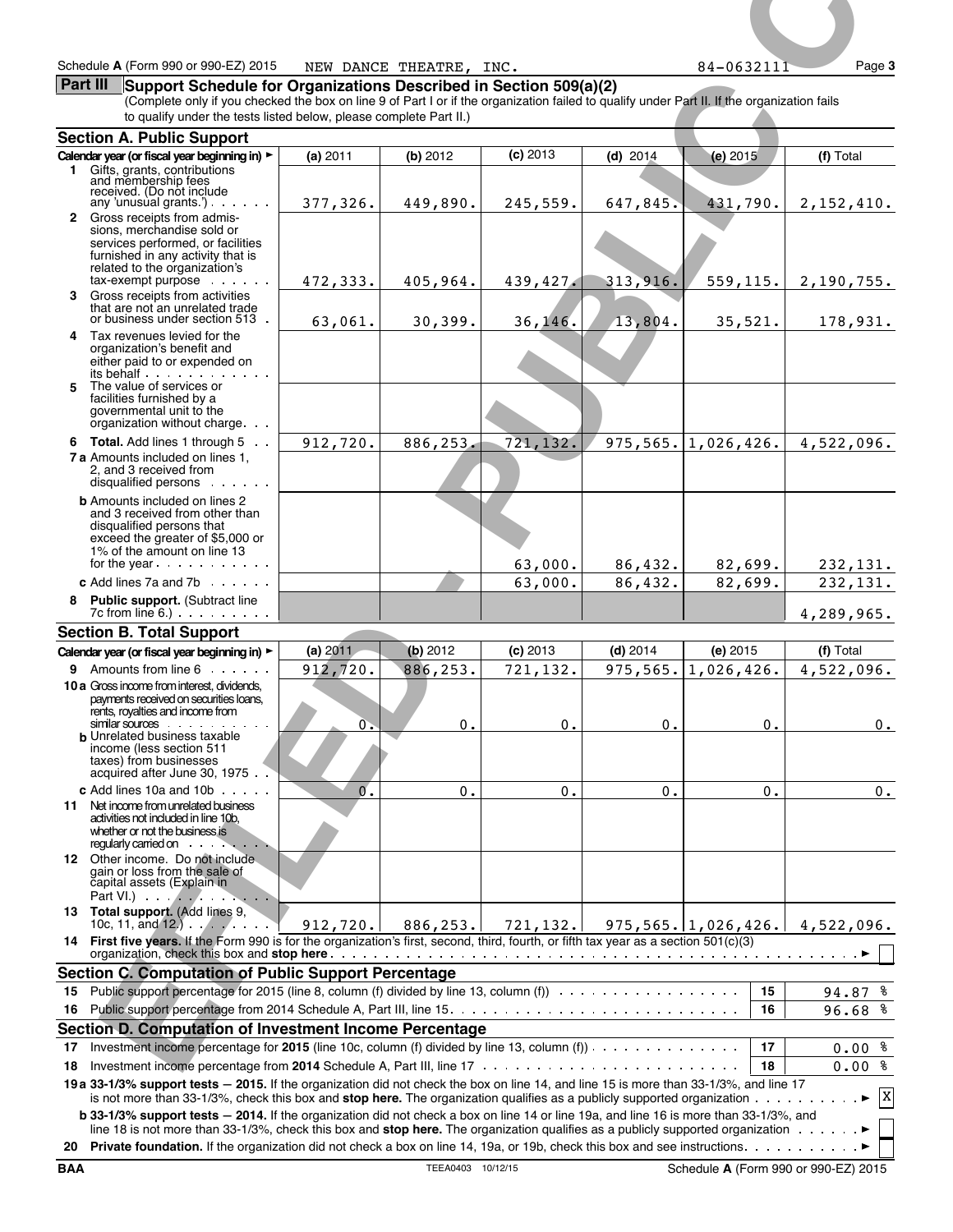### **Part IV Supporting Organizations**

### **Section A. All Supporting Organizations**

|                | Schedule A (Form 990 or 990-EZ) 2015 NEW DANCE THEATRE, INC.                                                                                                                                                                                                                                                                                                                                                                                                                                    |                   | 84-0632111                                                                                                                                                                                                                     |                |            | Page 4 |
|----------------|-------------------------------------------------------------------------------------------------------------------------------------------------------------------------------------------------------------------------------------------------------------------------------------------------------------------------------------------------------------------------------------------------------------------------------------------------------------------------------------------------|-------------------|--------------------------------------------------------------------------------------------------------------------------------------------------------------------------------------------------------------------------------|----------------|------------|--------|
| <b>Part IV</b> | <b>Supporting Organizations</b><br>(Complete only if you checked a box in line 11 on Part I. If you checked 11a of Part I, complete Sections<br>A and B. If you checked 11b of Part I, complete Sections A and C. If you checked 11c of Part I, complete<br>Sections A, D, and E. If you checked 11d of Part I, complete Sections A and D, and complete Part V.)                                                                                                                                |                   |                                                                                                                                                                                                                                |                |            |        |
|                | <b>Section A. All Supporting Organizations</b>                                                                                                                                                                                                                                                                                                                                                                                                                                                  |                   |                                                                                                                                                                                                                                |                | <b>Yes</b> |        |
|                | 1 Are all of the organization's supported organizations listed by name in the organization's governing documents?                                                                                                                                                                                                                                                                                                                                                                               |                   |                                                                                                                                                                                                                                |                |            | No     |
|                | If 'No,' describe in Part VI how the supported organizations are designated. If designated by class or purpose, describe                                                                                                                                                                                                                                                                                                                                                                        |                   |                                                                                                                                                                                                                                | $\mathbf{1}$   |            |        |
|                | 2 Did the organization have any supported organization that does not have an IRS determination of status under section<br>$509(a)(1)$ or (2)? If 'Yes,' explain in <b>Part VI</b> how the organization determined that the supported organization was                                                                                                                                                                                                                                           |                   |                                                                                                                                                                                                                                | $\overline{2}$ |            |        |
|                | 3 a Did the organization have a supported organization described in section 501(c)(4), (5), or (6)? If 'Yes,' answer (b)                                                                                                                                                                                                                                                                                                                                                                        |                   |                                                                                                                                                                                                                                | Зa             |            |        |
|                | <b>b</b> Did the organization confirm that each supported organization qualified under section $501(c)(4)$ , $(5)$ , or $(6)$ and<br>satisfied the public support tests under section 509(a)(2)? If 'Yes,' describe in Part VI when and how the organization                                                                                                                                                                                                                                    |                   |                                                                                                                                                                                                                                |                |            |        |
|                | c Did the organization ensure that all support to such organizations was used exclusively for section 170(c)(2)(B)                                                                                                                                                                                                                                                                                                                                                                              |                   |                                                                                                                                                                                                                                | 3b             |            |        |
|                | purposes? If 'Yes,' explain in <b>Part VI</b> what controls the organization put in place to ensure such use $\ldots$ ,                                                                                                                                                                                                                                                                                                                                                                         |                   |                                                                                                                                                                                                                                | 3 <sub>c</sub> |            |        |
|                | 4 a Was any supported organization not organized in the United States ('foreign supported organization')? If 'Yes' and<br>if you checked 11a or 11b in Part I, answer (b) and (c) below $\cdots$ , $\cdots$ , $\cdots$ , $\cdots$ , $\cdots$ , $\cdots$ , $\cdots$ , $\cdots$ , $\cdots$ , $\cdots$                                                                                                                                                                                             |                   |                                                                                                                                                                                                                                | 4a             |            |        |
|                | <b>b</b> Did the organization have ultimate control and discretion in deciding whether to make grants to the foreign supported<br>organization? If 'Yes,' describe in Part VI how the organization had such control and discretion despite being controlled<br>or supervised by or in connection with its supported organizations $\cdots$ , $\cdots$ , $\cdots$ , $\cdots$ , $\cdots$ , $\cdots$ , $\cdots$ , $\cdots$ , $\cdots$                                                              |                   |                                                                                                                                                                                                                                | 4b             |            |        |
|                | c Did the organization support any foreign supported organization that does not have an IRS determination under<br>sections $501(c)(3)$ and $509(a)(1)$ or $(2)$ ? If 'Yes,' explain in <b>Part VI</b> what controls the organization used to ensure that                                                                                                                                                                                                                                       |                   |                                                                                                                                                                                                                                |                |            |        |
|                | all support to the foreign supported organization was used exclusively for section 170 $(c)(2)(B)$ purposes $\ldots \ldots \ldots$                                                                                                                                                                                                                                                                                                                                                              |                   |                                                                                                                                                                                                                                | 4c             |            |        |
|                | 5 a Did the organization add, substitute, or remove any supported organizations during the tax year? If 'Yes,' answer (b)<br>and (c) below (if applicable). Also, provide detail in Part VI, including (i) the names and EIN numbers of the supported<br>organizations added, substituted, or removed; (ii) the reasons for each such action; (iii) the authority under the<br>organization's organizing document authorizing such action; and (iv) how the action was accomplished (such as by |                   |                                                                                                                                                                                                                                |                |            |        |
|                | <b>b Type I or Type II only.</b> Was any added or substituted supported organization part of a class already designated in the                                                                                                                                                                                                                                                                                                                                                                  |                   |                                                                                                                                                                                                                                | 5а             |            |        |
|                |                                                                                                                                                                                                                                                                                                                                                                                                                                                                                                 |                   |                                                                                                                                                                                                                                | 5b             |            |        |
|                | c Substitutions only. Was the substitution the result of an event beyond the organization's control?<br>6 Did the organization provide support (whether in the form of grants or the provision of services or facilities) to                                                                                                                                                                                                                                                                    |                   |                                                                                                                                                                                                                                | 5с             |            |        |
|                | anyone other than (i) its supported organizations, (ii) individuals that are part of the charitable class benefited by one<br>or more of its supported organizations, or (iii) other supporting organizations that also support or benefit one or more of                                                                                                                                                                                                                                       |                   |                                                                                                                                                                                                                                | 6              |            |        |
| 7              | Did the organization provide a grant, loan, compensation, or other similar payment to a substantial contributor<br>(defined in section $4958(c)(3)(\tilde{C})$ ), a family member of a substantial contributor, or a 35% controlled entity with<br>regard to a substantial contributor? If 'Yes,' complete Part I of Schedule L (Form 990 or 990-EZ)                                                                                                                                            |                   |                                                                                                                                                                                                                                | $\overline{7}$ |            |        |
| 8              | Did the organization make a loan to a disqualified person (as defined in section 4958) not described in line 7? If 'Yes,'                                                                                                                                                                                                                                                                                                                                                                       |                   |                                                                                                                                                                                                                                | 8              |            |        |
|                | 9 a Was the organization controlled directly or indirectly at any time during the tax year by one or more disqualified persons<br>as defined in section 4946 (other than foundation managers and organizations described in section 509(a)(1) or (2))?                                                                                                                                                                                                                                          |                   |                                                                                                                                                                                                                                |                |            |        |
|                | b Did one or more disqualified persons (as defined in line 9a) hold a controlling interest in any entity in which the                                                                                                                                                                                                                                                                                                                                                                           |                   |                                                                                                                                                                                                                                | 9a<br>9b       |            |        |
|                | c Did a disqualified person (as defined in line 9a) have an ownership interest in, or derive any personal benefit from,                                                                                                                                                                                                                                                                                                                                                                         |                   |                                                                                                                                                                                                                                | 9с             |            |        |
|                | 10a Was the organization subject to the excess business holdings rules of section 4943 because of section 4943(f) (regarding<br>certain Type II supporting organizations, and all Type III non-functionally integrated supporting organizations)? If 'Yes,'                                                                                                                                                                                                                                     |                   |                                                                                                                                                                                                                                |                |            |        |
|                | answer 10b below entertainment and the series of the series of the series of the series of the series of the s<br><b>b</b> Did the organization, have any excess business holdings in the tax year? (Use Schedule C, Form 4720, to determine                                                                                                                                                                                                                                                    |                   | the contract of the contract of the contract of the contract of the contract of the contract of the contract of the contract of the contract of the contract of the contract of the contract of the contract of the contract o | 10a            |            |        |
| <b>BAA</b>     |                                                                                                                                                                                                                                                                                                                                                                                                                                                                                                 | TEEA0404 10/12/15 | Schedule A (Form 990 or 990-EZ) 2015                                                                                                                                                                                           | 10b            |            |        |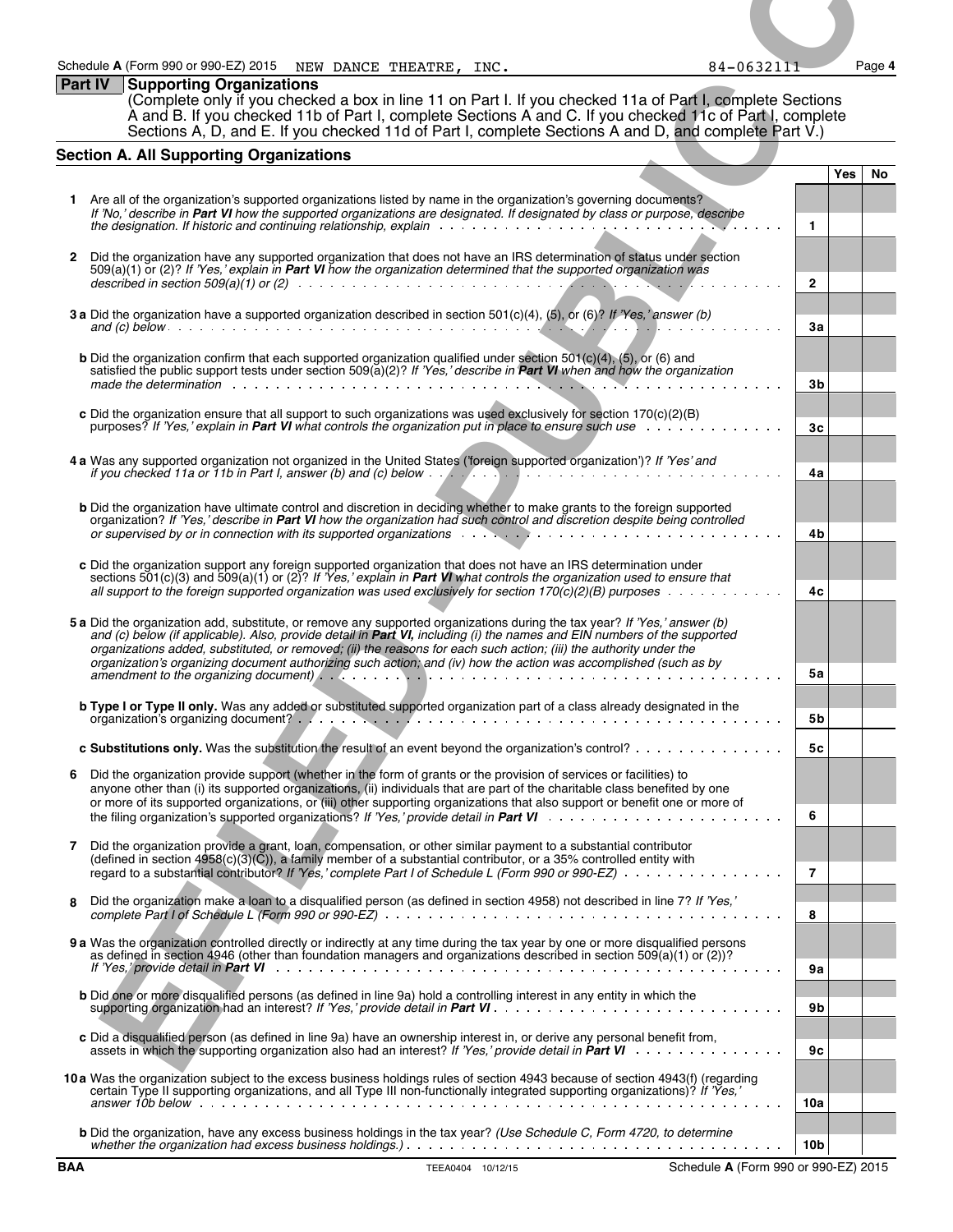| Schedule A (Form 990 or 990-EZ) 2015 | NEW DANCE<br>THEATRE,<br>INC. | Paqe 5<br>84-0632111 |
|--------------------------------------|-------------------------------|----------------------|
|--------------------------------------|-------------------------------|----------------------|

| <b>Part IV</b><br><b>Supporting Organizations (continued)</b>                                                                   |                 |     |    |
|---------------------------------------------------------------------------------------------------------------------------------|-----------------|-----|----|
|                                                                                                                                 |                 | Yes | No |
| Has the organization accepted a gift or contribution from any of the following persons?<br>11                                   |                 |     |    |
| a A person who directly or indirectly controls, either alone or together with persons described in (b) and (c) below, the       |                 |     |    |
| governing body of a supported organization?                                                                                     | 11a             |     |    |
|                                                                                                                                 | 11 <sub>b</sub> |     |    |
|                                                                                                                                 |                 |     |    |
| c A 35% controlled entity of a person described in (a) or (b) above? If 'Yes' to a, b, or c, provide detail in <b>Part VI</b> . | 11c             |     |    |
|                                                                                                                                 |                 |     |    |

### **Section B. Type I Supporting Organizations**

|                                                                                                                                                                                                                                                                                                                                                                                                                                                                                                                                                                                                                               |  | 'e. |  |
|-------------------------------------------------------------------------------------------------------------------------------------------------------------------------------------------------------------------------------------------------------------------------------------------------------------------------------------------------------------------------------------------------------------------------------------------------------------------------------------------------------------------------------------------------------------------------------------------------------------------------------|--|-----|--|
| Did the directors, trustees, or membership of one or more supported organizations have the power to regularly appoint<br>or elect at least a majority of the organization's directors or trustees at all times during the tax year? If 'No,' describe in<br>Part VI how the supported organization(s) effectively operated, supervised, or controlled the organization's activities.<br>If the organization had more than one supported organization, describe how the powers to appoint and/or remove<br>directors or trustees were allocated among the supported organizations and what conditions or restrictions, if any, |  |     |  |
|                                                                                                                                                                                                                                                                                                                                                                                                                                                                                                                                                                                                                               |  |     |  |
| 2 Did the organization operate for the benefit of any supported organization other than the supported organization(s)<br>that operated, supervised, or controlled the supporting organization? If 'Yes,' explain in Part VI how providing such<br>benefit carried out the purposes of the supported organization(s) that operated, supervised, or controlled the                                                                                                                                                                                                                                                              |  |     |  |
| supporting organization                                                                                                                                                                                                                                                                                                                                                                                                                                                                                                                                                                                                       |  |     |  |

### **Section C. Type II Supporting Organizations**

|                                                                                                                                                                                                                                                               | Yes | No |
|---------------------------------------------------------------------------------------------------------------------------------------------------------------------------------------------------------------------------------------------------------------|-----|----|
| Were a majority of the organization's directors or trustees during the tax year also a majority of the directors or trustees<br>of each of the organization's supported organization(s)? If 'No,' describe in <b>Part VI</b> how control or management of the |     |    |
| supporting organization was vested in the same persons that controlled or managed the supported organization(s) $\ldots \ldots$                                                                                                                               |     |    |
|                                                                                                                                                                                                                                                               |     |    |

### **Section D. All Type III Supporting Organizations**

|              | Schedule $A$ (Form 990 or 990-EZ) 2015 NEW DANCE THEATRE, INC.<br>84-0632111<br><b>Supporting Organizations (continued)</b><br>Part IV                                                                                                                                                                                                                                                                                                                                                                                                                                                                                        |                |            | Page 5 |
|--------------|-------------------------------------------------------------------------------------------------------------------------------------------------------------------------------------------------------------------------------------------------------------------------------------------------------------------------------------------------------------------------------------------------------------------------------------------------------------------------------------------------------------------------------------------------------------------------------------------------------------------------------|----------------|------------|--------|
|              | 11 Has the organization accepted a gift or contribution from any of the following persons?<br>a A person who directly or indirectly controls, either alone or together with persons described in (b) and (c) below, the                                                                                                                                                                                                                                                                                                                                                                                                       | 11a            | Yes        | No     |
|              | c A 35% controlled entity of a person described in (a) or (b) above? If 'Yes' to a, b, or c, provide detail in Part VI                                                                                                                                                                                                                                                                                                                                                                                                                                                                                                        | 11 b<br>11c    |            |        |
|              | Section B. Type I Supporting Organizations                                                                                                                                                                                                                                                                                                                                                                                                                                                                                                                                                                                    |                |            |        |
|              | Did the directors, trustees, or membership of one or more supported organizations have the power to regularly appoint<br>or elect at least a majority of the organization's directors or trustees at all times during the tax year? If 'No,' describe in<br>Part VI how the supported organization(s) effectively operated, supervised, or controlled the organization's activities.<br>If the organization had more than one supported organization, describe how the powers to appoint and/or remove<br>directors or trustees were allocated among the supported organizations and what conditions or restrictions, if any, | $\mathbf{1}$   | Yes        | No     |
| 2            | Did the organization operate for the benefit of any supported organization other than the supported organization(s)<br>that operated, supervised, or controlled the supporting organization? If 'Yes,' explain in Part VI how providing such<br>benefit carried out the purposes of the supported organization(s) that operated, supervised, or controlled the                                                                                                                                                                                                                                                                | $\overline{2}$ |            |        |
|              | Section C. Type II Supporting Organizations                                                                                                                                                                                                                                                                                                                                                                                                                                                                                                                                                                                   |                |            |        |
|              | 1 Were a majority of the organization's directors or trustees during the tax year also a majority of the directors or trustees<br>of each of the organization's supported organization(s)? If 'No, describe in Part VI how control or management of the                                                                                                                                                                                                                                                                                                                                                                       |                | Yes        | No     |
|              | supporting organization was vested in the same persons that controlled or managed the supported organization(s) $\ldots \ldots$<br>Section D. All Type III Supporting Organizations                                                                                                                                                                                                                                                                                                                                                                                                                                           | $\mathbf{1}$   |            |        |
|              |                                                                                                                                                                                                                                                                                                                                                                                                                                                                                                                                                                                                                               |                | Yes        | No     |
|              | Did the organization provide to each of its supported organizations, by the last day of the fifth month of the<br>organization's tax year, (i) a written notice describing the type and amount of support provided during the prior tax<br>year, (ii) a copy of the Form 990 that was most recently filed as of the date of notification, and (iii) copies of the<br>organization's governing documents in effect on the date of notification, to the extent not previously provided?                                                                                                                                         | $\mathbf{1}$   |            |        |
| $\mathbf{2}$ | Were any of the organization's officers, directors, or trustees either (i) appointed or elected by the supported<br>organization(s) or (ii) serving on the governing body of a supported organization? If 'No,' explain in Part VI how<br>the organization maintained a close and continuous working relationship with the supported organization(s). $\dots \dots \dots$                                                                                                                                                                                                                                                     | $\overline{2}$ |            |        |
| 3            | By reason of the relationship described in (2), did the organization's supported organizations have a significant<br>voice in the organization's investment policies and in directing the use of the organization's income or assets at<br>all times during the tax year? If 'Yes,' describe in Part VI the role the organization's supported organizations played                                                                                                                                                                                                                                                            | 3              |            |        |
|              | Section E. Type III Functionally-Integrated Supporting Organizations                                                                                                                                                                                                                                                                                                                                                                                                                                                                                                                                                          |                |            |        |
|              | 1 Check the box next to the method that the organization used to satisfy the Integral Part Test during the year (see instructions):                                                                                                                                                                                                                                                                                                                                                                                                                                                                                           |                |            |        |
|              | The organization satisfied the Activities Test. Complete line 2 below.<br>a                                                                                                                                                                                                                                                                                                                                                                                                                                                                                                                                                   |                |            |        |
|              | The organization is the parent of each of its supported organizations. Complete line 3 below.<br>b                                                                                                                                                                                                                                                                                                                                                                                                                                                                                                                            |                |            |        |
| c            | The organization supported a governmental entity. Describe in Part VI how you supported a government entity (see instructions).                                                                                                                                                                                                                                                                                                                                                                                                                                                                                               |                |            |        |
|              | 2 Activities Test. Answer (a) and (b) below.                                                                                                                                                                                                                                                                                                                                                                                                                                                                                                                                                                                  |                | <b>Yes</b> | No     |
|              | a Did substantially all of the organization's activities during the tax year directly further the exempt purposes of the<br>supported organization(s) to which the organization was responsive? If 'Yes,' then in Part VI identify those supported<br>organizations and explain how these activities directly furthered their exempt purposes, how the organization was<br>responsive to those supported organizations, and how the organization determined that these activities constituted                                                                                                                                 | 2a             |            |        |
|              | <b>b</b> Did the activities described in (a) constitute activities that, but for the organization's involvement, one or more of<br>the organization's supported organization(s) would have been engaged in? If 'Yes,' explain in <b>Part VI</b> the reasons for<br>the organization's position that its supported organization(s) would have engaged in these activities but for the                                                                                                                                                                                                                                          | 2b             |            |        |
|              |                                                                                                                                                                                                                                                                                                                                                                                                                                                                                                                                                                                                                               |                |            |        |

### **Section E. Type III Functionally-Integrated Supporting Organizations**

- 1 Check the box next to the method that the organization used to satisfy the Integral Part Test during the year (see instructions):
	- **a** The organization satisfied the Activities Test. *Complete line 2 below.*
	- **b** The organization is the parent of each of its supported organizations. *Complete line 3 below.*
	- **c** The organization supported a governmental entity. *Describe in Part VI how you supported a government entity (see instructions).*

| Activities Test. Answer (a) and (b) below. |  | Yes No |  |
|--------------------------------------------|--|--------|--|
|--------------------------------------------|--|--------|--|

| a Did substantially all of the organization's activities during the tax year directly further the exempt purposes of the<br>supported organization(s) to which the organization was responsive? If 'Yes,' then in Part VI identify those supported<br>organizations and explain how these activities directly furthered their exempt purposes, how the organization was       |                |  |
|-------------------------------------------------------------------------------------------------------------------------------------------------------------------------------------------------------------------------------------------------------------------------------------------------------------------------------------------------------------------------------|----------------|--|
| responsive to those supported organizations, and how the organization determined that these activities constituted                                                                                                                                                                                                                                                            | 2a             |  |
| <b>b</b> Did the activities described in (a) constitute activities that, but for the organization's involvement, one or more of<br>the organization's supported organization(s) would have been engaged in? If 'Yes,' explain in Part VI the reasons for<br>the organization's position that its supported organization(s) would have engaged in these activities but for the |                |  |
|                                                                                                                                                                                                                                                                                                                                                                               | 2 <sub>b</sub> |  |
| 3 Parent of Supported Organizations. Answer (a) and (b) below.                                                                                                                                                                                                                                                                                                                |                |  |
| a Did the organization have the power to regularly appoint or elect a majority of the officers, directors, or trustees of                                                                                                                                                                                                                                                     |                |  |
|                                                                                                                                                                                                                                                                                                                                                                               | За             |  |
| <b>b</b> Did the organization exercise a substantial degree of direction over the policies, programs, and activities of each of its                                                                                                                                                                                                                                           |                |  |
| supported organizations? If 'Yes,' describe in Part VI the role played by the organization in this regard $\cdots$                                                                                                                                                                                                                                                            | 3b             |  |

**BAA** TEEA0405 10/12/15 Schedule **A** (Form 990 or 990-EZ) 2015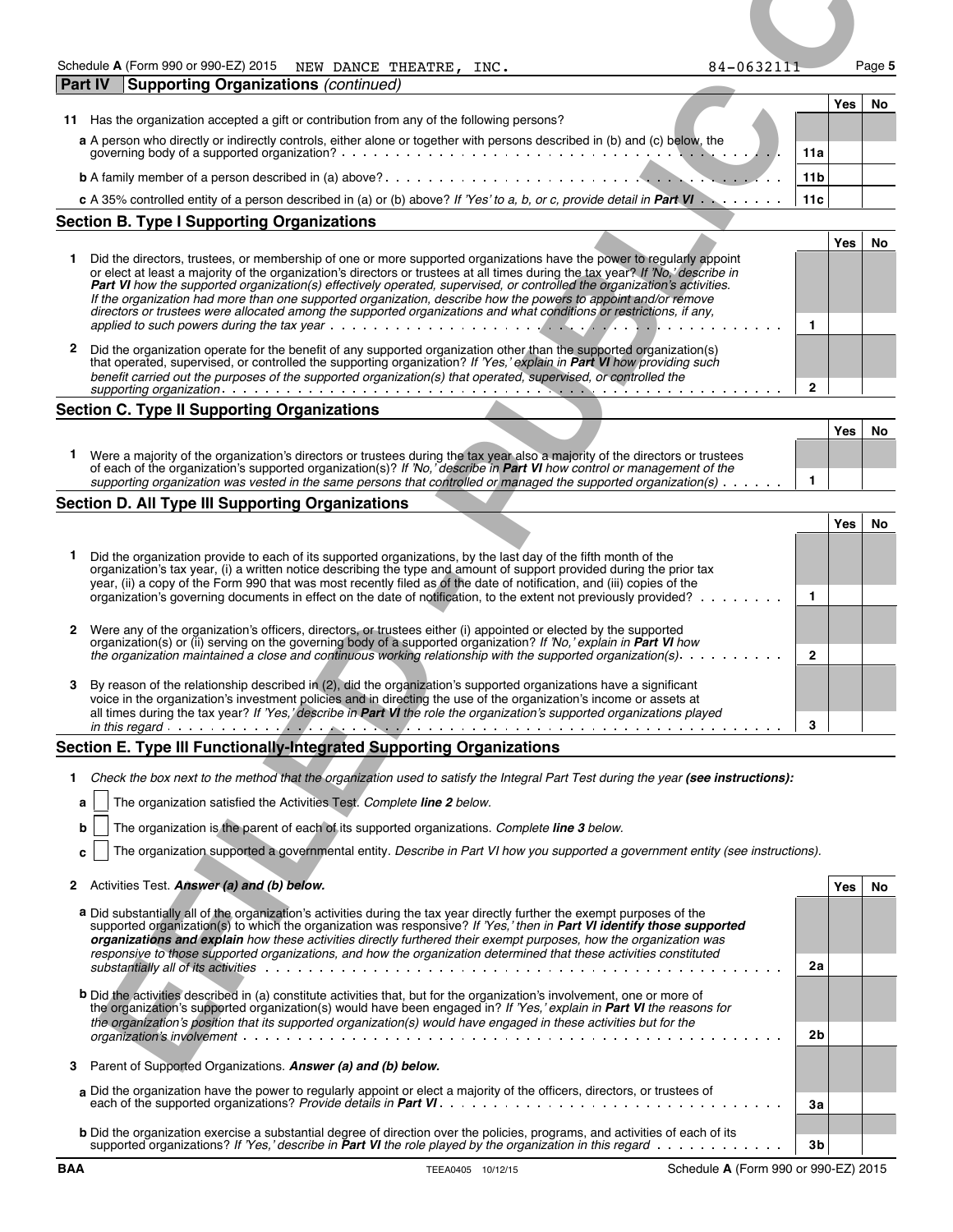**EFFECTIVE CONTRACT CONTRACT CONTRACT CONTRACT CONTRACT CONTRACT CONTRACT CONTRACT CONTRACT CONTRACT CONTRACT CONTRACT CONTRACT CONTRACT CONTRACT CONTRACT CONTRACT CONTRACT CONTRACT CONTRACT CONTRACT CONTRACT CONTRACT CON Part V Type III Non-Functionally Integrated 509(a)(3) Supporting Organizations 1** Check here if the organization satisfied the Integral Part Test as a qualifying trust on November 20, 1970. **See instructions.** All other Type III non-functionally integrated supporting organizations must complete Sections A through E. **Section A – Adjusted Net Income** (A) Prior Year (A) Prior Year (B) Current Year (B) Current Year (Optional) 1 Net short-term capital gain **1 1** Net short-term capital gain **1 1 2** Recoveries of prior-year distributions **2 3** Other gross income (see instructions) **3 4** Add lines 1 through 3 **4 5** Depreciation and depletion **Fig. 1 5** Depreciation and depletion **5 6** Portion of operating expenses paid or incurred for production or collection of gross income or for management, conservation, or maintenance of property held for production of income (see instructions) **6 7** Other expenses (see instructions) **7 8 Adjusted Net Income** (subtract lines 5, 6 and 7 from line 4) **8 Section B – Minimum Asset Amount Section B – Minimum Asset Amount** (B) Current Year (B) Current Year (B) Current Year **1** Aggregate fair market value of all non-exempt-use assets (see instructions for short tax year or assets held for part of year): **a** Average monthly value of securities **1 a 1 a b** Average monthly cash balances **1 b c** Fair market value of other non-exempt-use assets **1 c 1 c 1 c 1 c d Total** (add lines 1a, 1b, and 1c) **1 d e Discount** claimed for blockage or other factors (explain in detail in **Part VI**): **2** Acquisition indebtedness applicable to non-exempt-use assets  $\ldots$  . . . . . . . . . . . 2 **3** Subtract line 2 from line 1d **3 4** Cash deemed held for exempt use. Enter 1-1/2% of line 3 (for greater amount, see instructions) **4 4 5** Net value of non-exempt-use assets (subtract line 4 from line 3)  $\ldots$ ,  $\ldots$ ,  $\ldots$ **6** Multiply line 5 by .035 **6 7** Recoveries of prior-year distributions **7 8 Minimum Asset Amount** (add line 7 to line 6) **8 Section C – Distributable Amount** And Current Year **Distributable Amount 1** Adjusted net income for prior year (from Section A, line 8, Column A)  $\ldots \ldots \ldots$ **2** Enter 85% of line 1 **2 3** Minimum asset amount for prior year (from Section B, line 8, Column A)  $\ldots \ldots \ldots$ 

 Enter greater of line 2 or line 3 **4** Enter  $\left| 4 \right|$  Income tax imposed in prior year **5 Distributable Amount.** Subtract line 5 from line 4, unless subject to emergency temporary reduction (see instructions) **6**

**7** Check here if the current year is the organization's first as a non-functionally-integrated Type III supporting organization (see instructions).

**BAA** Schedule **A** (Form 990 or 990-EZ) 2015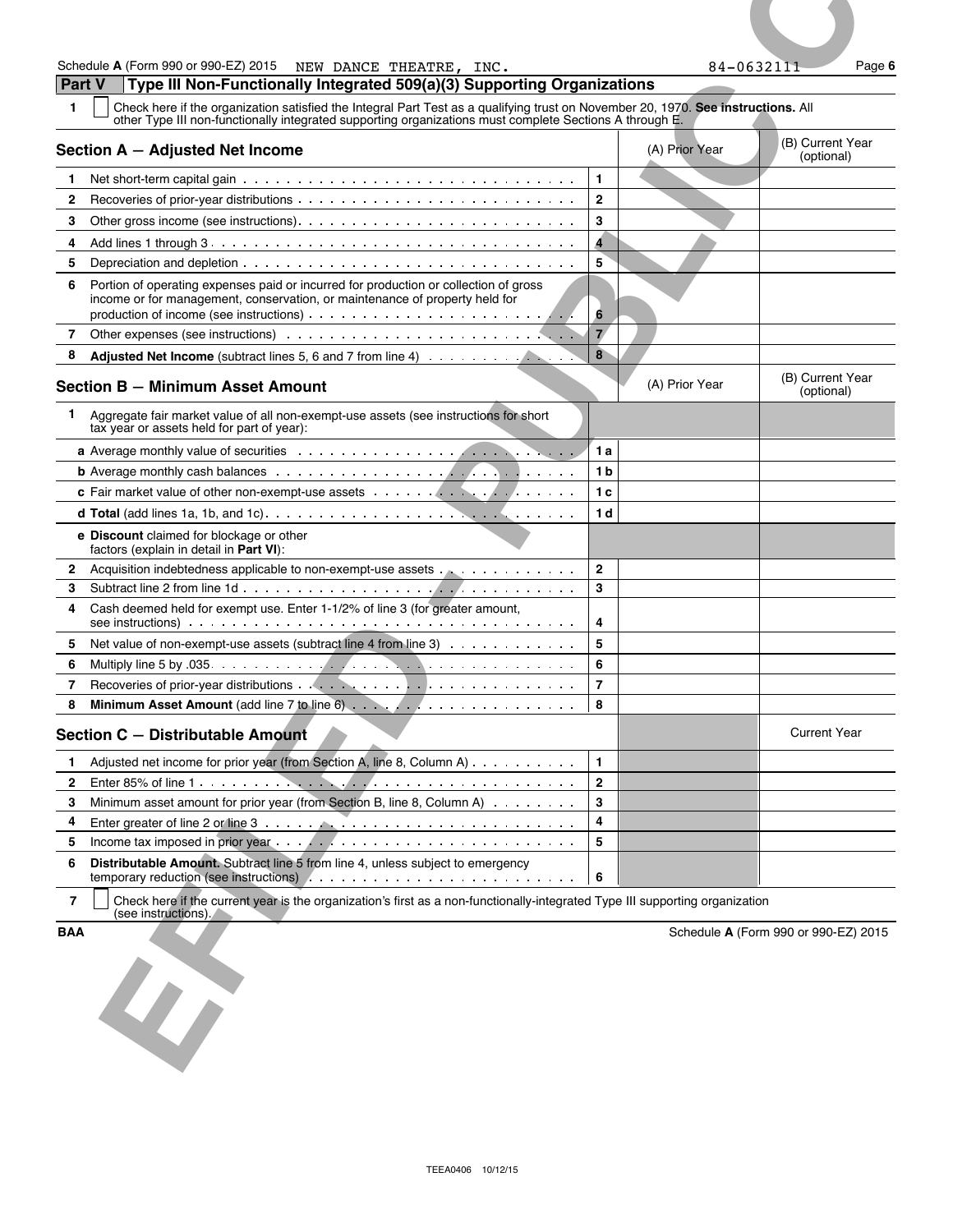|            | Schedule A (Form 990 or 990-EZ) 2015 NEW DANCE THEATRE, INC.                                                                                                                                                                                      |                                              | 84-0632111                                    | Page 7                                                  |
|------------|---------------------------------------------------------------------------------------------------------------------------------------------------------------------------------------------------------------------------------------------------|----------------------------------------------|-----------------------------------------------|---------------------------------------------------------|
|            | Type III Non-Functionally Integrated 509(a)(3) Supporting Organizations (continued)<br><b>Part V</b><br><b>Section D - Distributions</b>                                                                                                          |                                              |                                               | <b>Current Year</b>                                     |
| 1.         |                                                                                                                                                                                                                                                   |                                              |                                               |                                                         |
| 2          | Amounts paid to perform activity that directly furthers exempt purposes of supported organizations,                                                                                                                                               |                                              |                                               |                                                         |
|            |                                                                                                                                                                                                                                                   |                                              |                                               |                                                         |
| 3<br>4     | Administrative expenses paid to accomplish exempt purposes of supported organizations expensions and the expenses of supported organizations                                                                                                      |                                              |                                               |                                                         |
| 5          |                                                                                                                                                                                                                                                   |                                              |                                               |                                                         |
| 6          |                                                                                                                                                                                                                                                   |                                              |                                               |                                                         |
| 7          |                                                                                                                                                                                                                                                   |                                              |                                               |                                                         |
| 8          | Distributions to attentive supported organizations to which the organization is responsive (provide details                                                                                                                                       |                                              |                                               |                                                         |
| 9          |                                                                                                                                                                                                                                                   |                                              |                                               |                                                         |
| 10         |                                                                                                                                                                                                                                                   |                                              |                                               |                                                         |
|            | Section E - Distribution Allocations (see instructions)                                                                                                                                                                                           | (i)<br><b>Excess</b><br><b>Distributions</b> | (ii)<br><b>Underdistributions</b><br>Pre-2015 | (iii)<br><b>Distributable</b><br><b>Amount for 2015</b> |
| 1.         | Distributable amount for 2015 from Section C. line $6 \ldots \ldots$                                                                                                                                                                              |                                              |                                               |                                                         |
|            | 2 Underdistributions, if any, for years prior to 2015 (reasonable                                                                                                                                                                                 |                                              |                                               |                                                         |
| 3          | Excess distributions carryover, if any, to 2015:                                                                                                                                                                                                  |                                              |                                               |                                                         |
| a          |                                                                                                                                                                                                                                                   |                                              |                                               |                                                         |
| b          |                                                                                                                                                                                                                                                   |                                              |                                               |                                                         |
| c          |                                                                                                                                                                                                                                                   |                                              |                                               |                                                         |
|            | d From 2013<br><b>e</b> From 2014 $\ldots$ , $\ldots$ , $\ldots$                                                                                                                                                                                  |                                              |                                               |                                                         |
|            |                                                                                                                                                                                                                                                   |                                              |                                               |                                                         |
|            | g Applied to underdistributions of prior years                                                                                                                                                                                                    |                                              |                                               |                                                         |
|            |                                                                                                                                                                                                                                                   |                                              |                                               |                                                         |
|            | i Carryover from 2010 not applied (see instructions)                                                                                                                                                                                              |                                              |                                               |                                                         |
|            | Remainder. Subtract lines 3g, 3h, and 3i from 3f                                                                                                                                                                                                  |                                              |                                               |                                                         |
| 4          | Distributions for 2015 from Section D,                                                                                                                                                                                                            |                                              |                                               |                                                         |
|            | S.<br>line $7:$<br>a Applied to underdistributions of prior years                                                                                                                                                                                 |                                              |                                               |                                                         |
|            | <b>b</b> Applied to 2015 distributable amount                                                                                                                                                                                                     |                                              |                                               |                                                         |
|            | c Remainder. Subtract lines 4a and 4b from 4                                                                                                                                                                                                      |                                              |                                               |                                                         |
|            | 5 Remaining underdistributions for years prior to 2015, if any.<br>Subtract lines 3g and 4a from line 2 (if amount greater than<br>zero, see instructions) entrancement and the set of the set of the set of the set of the set of the set of the |                                              |                                               |                                                         |
|            | 6 Remaining underdistributions for 2015. Subtract lines 3h and 4b<br>from line 1 (if amount greater than zero, see instructions) $\cdots$                                                                                                         |                                              |                                               |                                                         |
|            | 7 Excess distributions carryover to 2016. Add lines 3j and 4c                                                                                                                                                                                     |                                              |                                               |                                                         |
| 8          | Breakdown of line 7:                                                                                                                                                                                                                              |                                              |                                               |                                                         |
| a          |                                                                                                                                                                                                                                                   |                                              |                                               |                                                         |
| b          |                                                                                                                                                                                                                                                   |                                              |                                               |                                                         |
|            | $\text{c}$ Excess from 2013                                                                                                                                                                                                                       |                                              |                                               |                                                         |
|            | d Excess from 2014 $\ldots$<br>e Excess from $2015$                                                                                                                                                                                               |                                              |                                               |                                                         |
|            |                                                                                                                                                                                                                                                   |                                              |                                               |                                                         |
| <b>BAA</b> |                                                                                                                                                                                                                                                   |                                              |                                               | Schedule A (Form 990 or 990-EZ) 2015                    |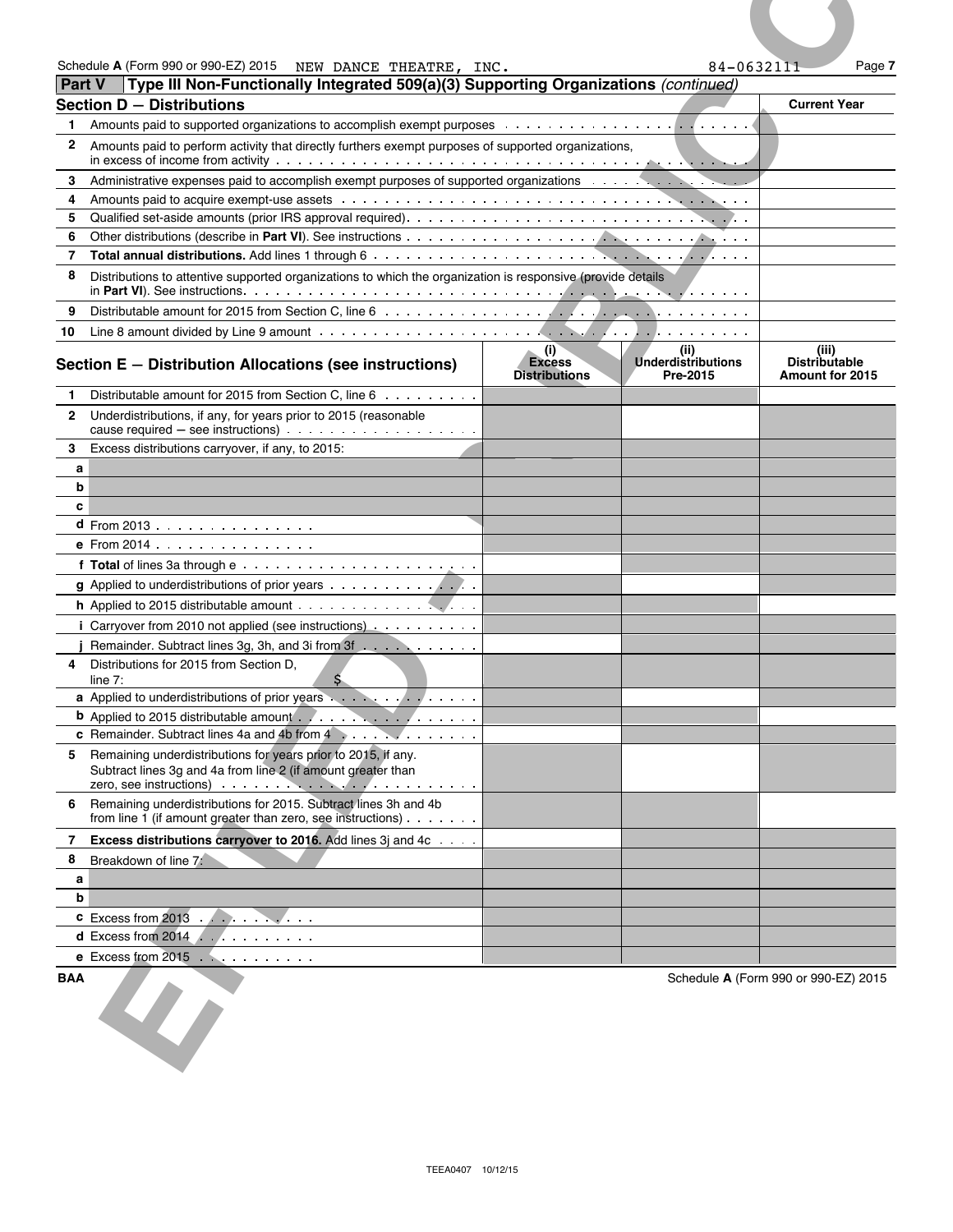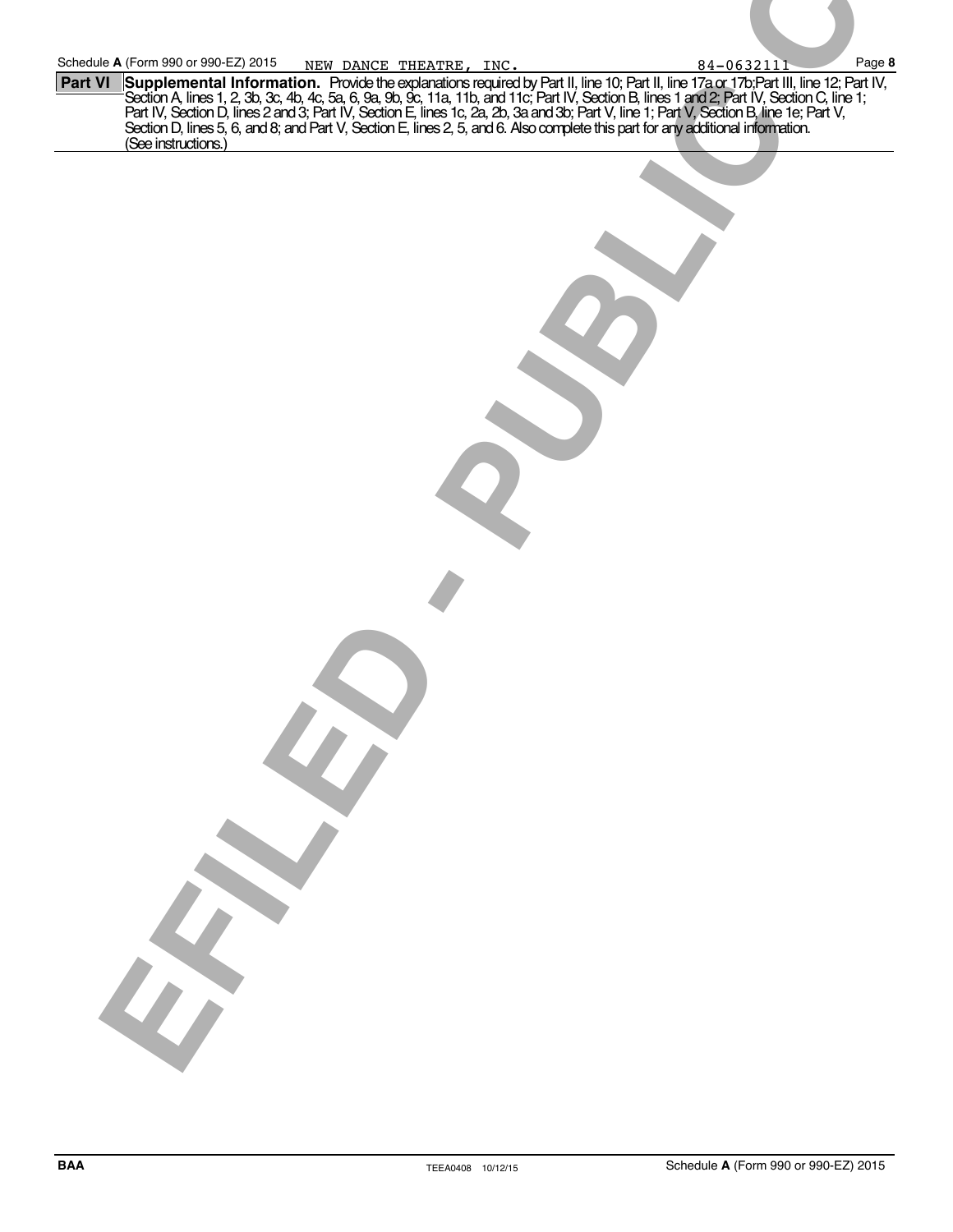## **(Form 990, 990-EZ, Schedule of Contributors or 990-PF)**

| ounuadio of continuators                                                                                       | 2015 |
|----------------------------------------------------------------------------------------------------------------|------|
| Attach to Form 990, Form 990-EZ, or Form 990-PF.                                                               |      |
| rmation about Schedule B (Form 990, 990-EZ, 990-PF) and its instructions is at <i>www.irs.gov/form 990.</i> [` |      |

| <b>Schedule B</b>                                           | OMB No. 1545-0047                                                                                                                                                                                                                                                                                                                                                                                                                                                                                                                                                                                                                                                             |
|-------------------------------------------------------------|-------------------------------------------------------------------------------------------------------------------------------------------------------------------------------------------------------------------------------------------------------------------------------------------------------------------------------------------------------------------------------------------------------------------------------------------------------------------------------------------------------------------------------------------------------------------------------------------------------------------------------------------------------------------------------|
| (Form 990, 990-EZ,<br>or 990-PF)                            | <b>Schedule of Contributors</b><br>2015                                                                                                                                                                                                                                                                                                                                                                                                                                                                                                                                                                                                                                       |
| Department of the Treasury<br>Internal Revenue Service      | Attach to Form 990, Form 990-EZ, or Form 990-PF.<br>Information about Schedule B (Form 990, 990-EZ, 990-PF) and its instructions is at www.irs.gov/form990.                                                                                                                                                                                                                                                                                                                                                                                                                                                                                                                   |
| Name of the organization                                    | <b>Employer identification number</b>                                                                                                                                                                                                                                                                                                                                                                                                                                                                                                                                                                                                                                         |
| NEW DANCE THEATRE,<br><b>Organization type (check one):</b> | 84-0632111<br>INC.                                                                                                                                                                                                                                                                                                                                                                                                                                                                                                                                                                                                                                                            |
| <b>Filers of:</b>                                           | Section:                                                                                                                                                                                                                                                                                                                                                                                                                                                                                                                                                                                                                                                                      |
| Form 990 or 990-EZ                                          | X<br>3 ) (enter number) organization<br>501(c)(<br>4947(a)(1) nonexempt charitable trust not treated as a private foundation<br>527 political organization                                                                                                                                                                                                                                                                                                                                                                                                                                                                                                                    |
| Form 990-PF                                                 | 501(c)(3) exempt private foundation<br>4947(a)(1) nonexempt charitable trust treated as a private foundation<br>501(c)(3) taxable private foundation                                                                                                                                                                                                                                                                                                                                                                                                                                                                                                                          |
|                                                             | Check if your organization is covered by the General Rule or a Special Rule.                                                                                                                                                                                                                                                                                                                                                                                                                                                                                                                                                                                                  |
|                                                             | Note. Only a section 501(c)(7), (8), or (10) organization can check boxes for both the General Rule and a Special Rule. See instructions.                                                                                                                                                                                                                                                                                                                                                                                                                                                                                                                                     |
| <b>General Rule</b>                                         | For an organization filing Form 990, 990-EZ, or 990-PF that received, during the year, contributions totaling \$5,000 or more (in money or<br>property) from any one contributor. Complete Parts I and II. See instructions for determining a contributor's total contributions.                                                                                                                                                                                                                                                                                                                                                                                              |
| <b>Special Rules</b>                                        | X For an organization described in section 501(c)(3) filing Form 990 or 990-EZ that met the 33-1/3% support test of the regulations<br>under sections 509(a)(1) and 170(b)(1)(A)(vi), that checked Schedule A (Form 990 or 990-EZ), Part II, line 13, 16a, or 16b, and that<br>received from any one contributor, during the year, total contributions of the greater of (1) \$5,000 or (2) 2% of the amount on (i)<br>Form 990, Part VIII, line 1h, or (ii) Form 990-EZ, line 1. Complete Parts I and II.                                                                                                                                                                    |
|                                                             | For an organization described in section 501(c)(7), (8), or (10) filing Form 990 or 990-EZ that received from any one contributor,<br>during the year, total contributions of more than \$1,000 exclusively for religious, charitable, scientific, literary, or educational<br>purposes, or for the prevention of cruelty to children or animals. Complete Parts I, II, and III.                                                                                                                                                                                                                                                                                              |
|                                                             | For an organization described in section 501(c)(7), (8), or (10) filing Form 990 or 990-EZ that received from any one contributor,<br>during the year, contributions exclusively for religious, charitable, etc., purposes, but no such contributions totaled more than<br>\$1,000. If this box is checked, enter here the total contributions that were received during the year for an exclusively religious,<br>charitable, etc., purpose. Do not complete any of the parts unless the General Rule applies to this organization because<br>it received nonexclusively religious, charitable, etc., contributions totaling \$5,000 or more during the year $\ldots \ldots$ |
|                                                             |                                                                                                                                                                                                                                                                                                                                                                                                                                                                                                                                                                                                                                                                               |
|                                                             | Caution. An organization that is not covered by the General Rule and/or the Special Rules does not file Schedule B (Form 990, 990-EZ, or                                                                                                                                                                                                                                                                                                                                                                                                                                                                                                                                      |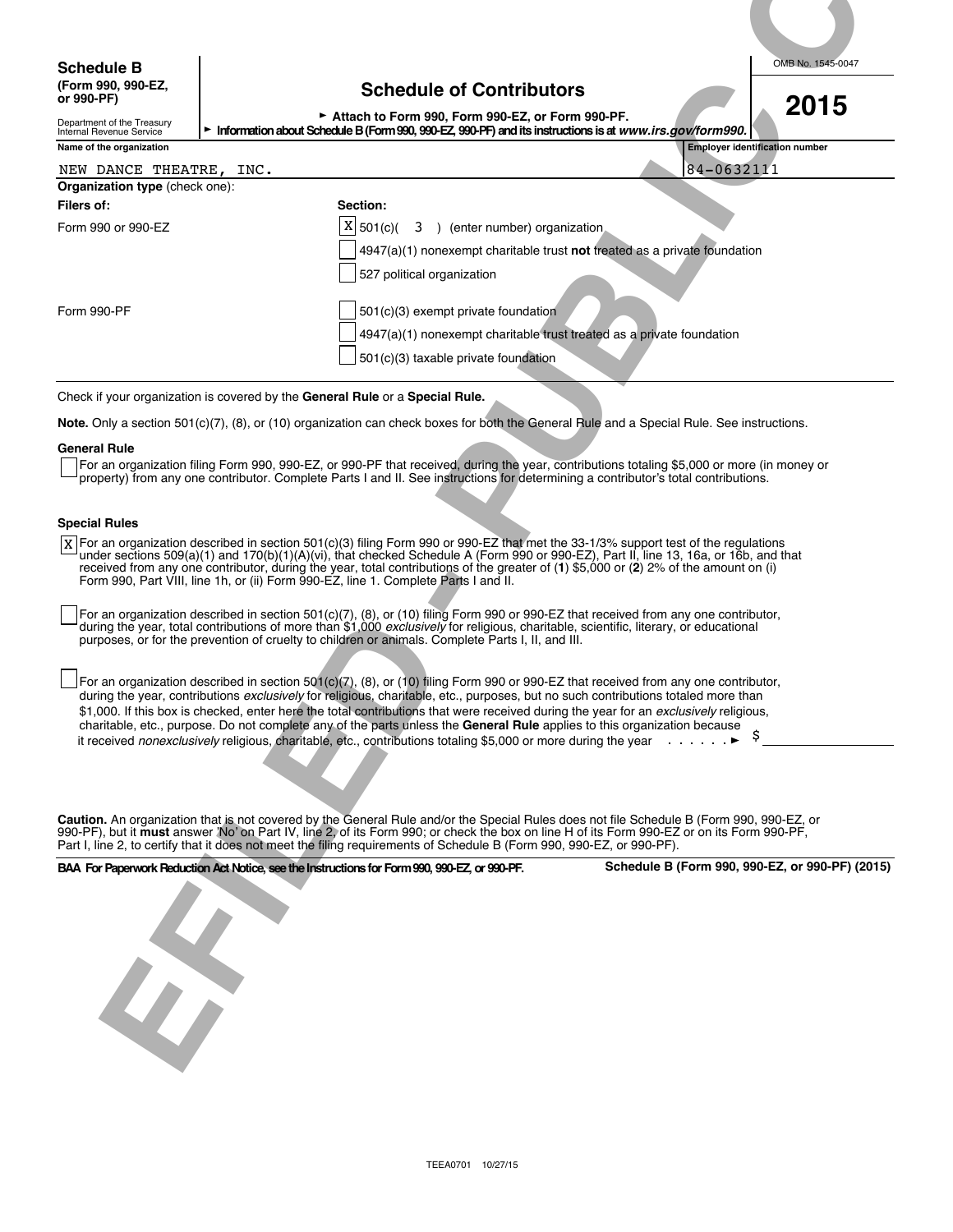|                      | Schedule B (Form 990, 990-EZ, or 990-PF) (2015)                                                | Page                          | of Part I<br>of<br>$\mathbf{1}$<br>2                                                                 |
|----------------------|------------------------------------------------------------------------------------------------|-------------------------------|------------------------------------------------------------------------------------------------------|
| Name of organization | NEW DANCE THEATRE, INC.                                                                        |                               | Employer identification number<br>84-0632111                                                         |
| Part I               | Contributors (see instructions). Use duplicate copies of Part I if additional space is needed. |                               |                                                                                                      |
| (a)<br>Number        | (b)<br>Name, address, and ZIP + 4                                                              | (c)<br>Total<br>contributions | (d)<br>Type of contribution                                                                          |
| 1                    |                                                                                                | <u>.61,020.</u>               | $\mathbf X$<br>Person<br>Payroll<br>Noncash                                                          |
|                      |                                                                                                |                               | (Complete Part II for<br>noncash contributions.)                                                     |
| (a)<br><b>Number</b> | (b)<br>Name, address, and ZIP + 4                                                              | (c)<br>Total<br>contributions | (d)<br>Type of contribution                                                                          |
| $\overline{2}$       |                                                                                                | \$<br>15,000.                 | $\mathbf X$<br>Person<br>Payroll<br>Noncash                                                          |
|                      |                                                                                                |                               | (Complete Part II for<br>noncash contributions.)                                                     |
| (a)<br>Number        | (b)<br>Name, address, and ZIP + 4                                                              | (c)<br>Total<br>contributions | (d)<br>Type of contribution                                                                          |
| $\overline{3}$ =     |                                                                                                | 30,000.                       | $\mathbf X$<br>Person<br>Payroll<br>Noncash<br>(Complete Part II for                                 |
|                      |                                                                                                |                               | noncash contributions.)                                                                              |
| (a)<br>Number        | (b)<br>Name, address, and $ZIP + 4$                                                            | (c)<br>Total<br>contributions | (d)<br>Type of contribution                                                                          |
| $\frac{4}{5}$ -      |                                                                                                | 10,000.                       | $\mathbf X$<br>Person<br>Payroll<br>Noncash<br>(Complete Part II for<br>noncash contributions.)      |
| (a)<br>Number        | (b)<br>Name, address, and ZIP + 4                                                              | (c)<br>Total                  | (d)<br>Type of contribution                                                                          |
| $\overline{2}$ =     |                                                                                                | contributions<br>10,000.      | $\mathbf X$<br>Person<br>Payroll<br>Noncash<br>(Complete Part II for<br>noncash contributions.)      |
| (a)<br>Number        | (b)<br>Name, address, and ZIP + 4                                                              | (c)<br>Total<br>contributions | (d)<br>Type of contribution                                                                          |
| $6 -$                |                                                                                                | ¦\$<br>15,000.                | $\mathbf X$<br>Person<br>Payroll<br>Noncash<br>┕<br>(Complete Part II for<br>noncash contributions.) |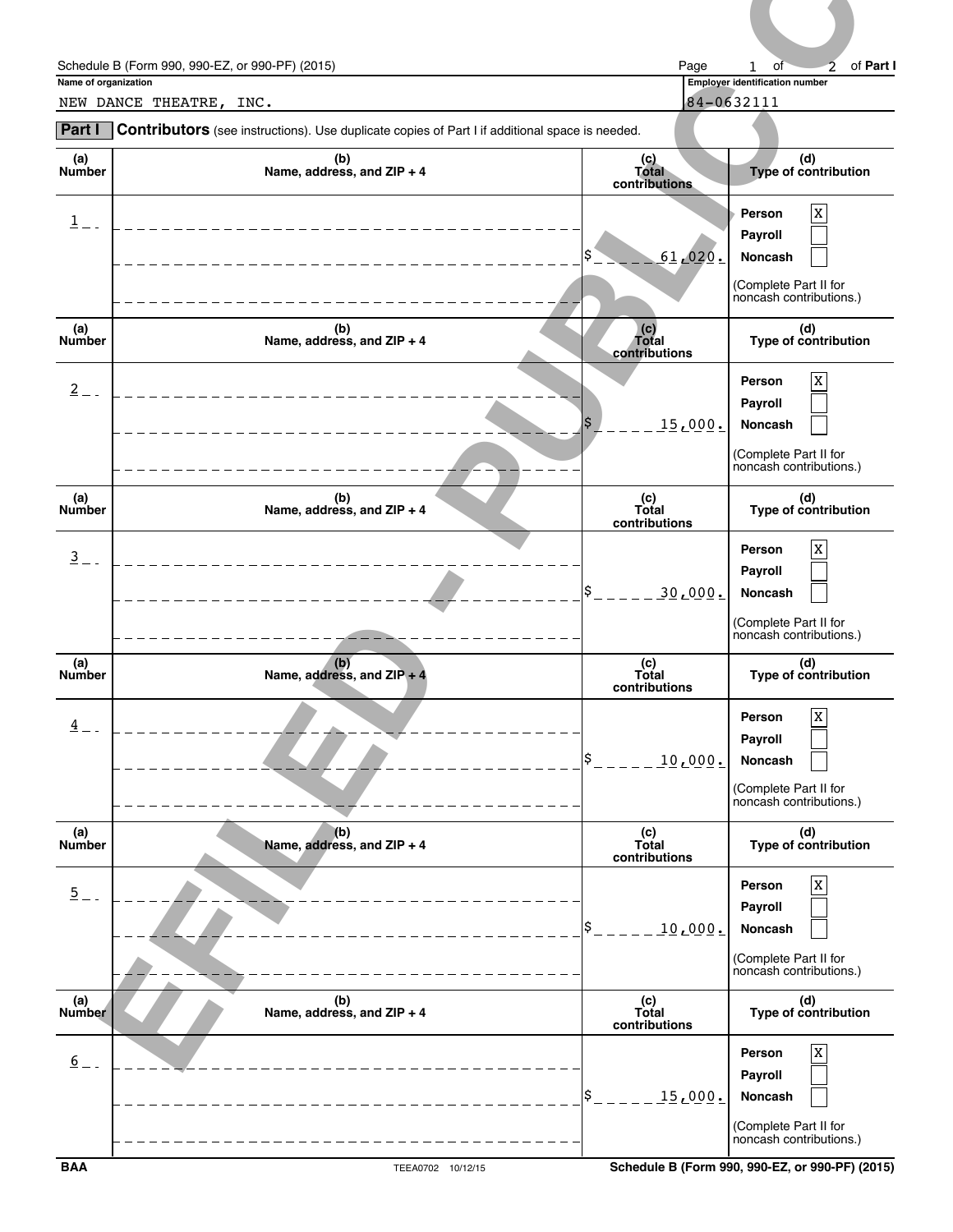|                      | Schedule B (Form 990, 990-EZ, or 990-PF) (2015)                                                | Page                            | of Part I<br>2<br>of<br>$\overline{2}$                                                          |
|----------------------|------------------------------------------------------------------------------------------------|---------------------------------|-------------------------------------------------------------------------------------------------|
| Name of organization | NEW DANCE THEATRE, INC.                                                                        |                                 | Employer identification number<br>84-0632111                                                    |
| Part I               | Contributors (see instructions). Use duplicate copies of Part I if additional space is needed. |                                 |                                                                                                 |
| (a)<br>Number        | (b)<br>Name, address, and ZIP + 4                                                              | (c)<br>Total<br>contributions   | (d)<br>Type of contribution                                                                     |
| $\overline{1}$       |                                                                                                | 10,000.                         | $\mathbf X$<br>Person<br>Payroll<br>Noncash                                                     |
|                      |                                                                                                |                                 | (Complete Part II for<br>noncash contributions.)                                                |
| (a)<br>Number        | (b)<br>Name, address, and ZIP + 4                                                              | (c)<br>Total<br>contributions   | (d)<br>Type of contribution                                                                     |
| $\underline{8}$      |                                                                                                | \$<br>13,000.                   | $\mathbf X$<br>Person<br>Payroll<br>Noncash<br>(Complete Part II for<br>noncash contributions.) |
| (a)<br>Number        | (b)<br>Name, address, and ZIP + 4                                                              | (c)<br>Total                    | (d)<br>Type of contribution                                                                     |
| $\overline{9}$       |                                                                                                | contributions<br>\$<br>173.410. | $\mathbf{x}$<br>Person<br>Payroll<br>Noncash<br>(Complete Part II for                           |
| (a)<br>Number        | (b)<br>Name, address, and $ZIP + 4$                                                            | (c)<br>Total<br>contributions   | noncash contributions.)<br>(d)<br>Type of contribution                                          |
|                      |                                                                                                |                                 | Person<br>Payroll<br>Noncash<br>(Complete Part II for<br>noncash contributions.)                |
| (a)<br>Number        | $(b)$<br>Name, address, and ZIP + 4                                                            | (c)<br>Total<br>contributions   | (d)<br>Type of contribution                                                                     |
|                      |                                                                                                |                                 | Person<br>Payroll<br>Noncash<br>(Complete Part II for<br>noncash contributions.)                |
| (a)<br>Number        | (b)<br>Name, address, and ZIP + 4                                                              | (c)<br>Total<br>contributions   | (d)<br>Type of contribution                                                                     |
|                      |                                                                                                | l\$                             | Person<br>Payroll<br>Noncash<br>لسطا<br>(Complete Part II for<br>noncash contributions.)        |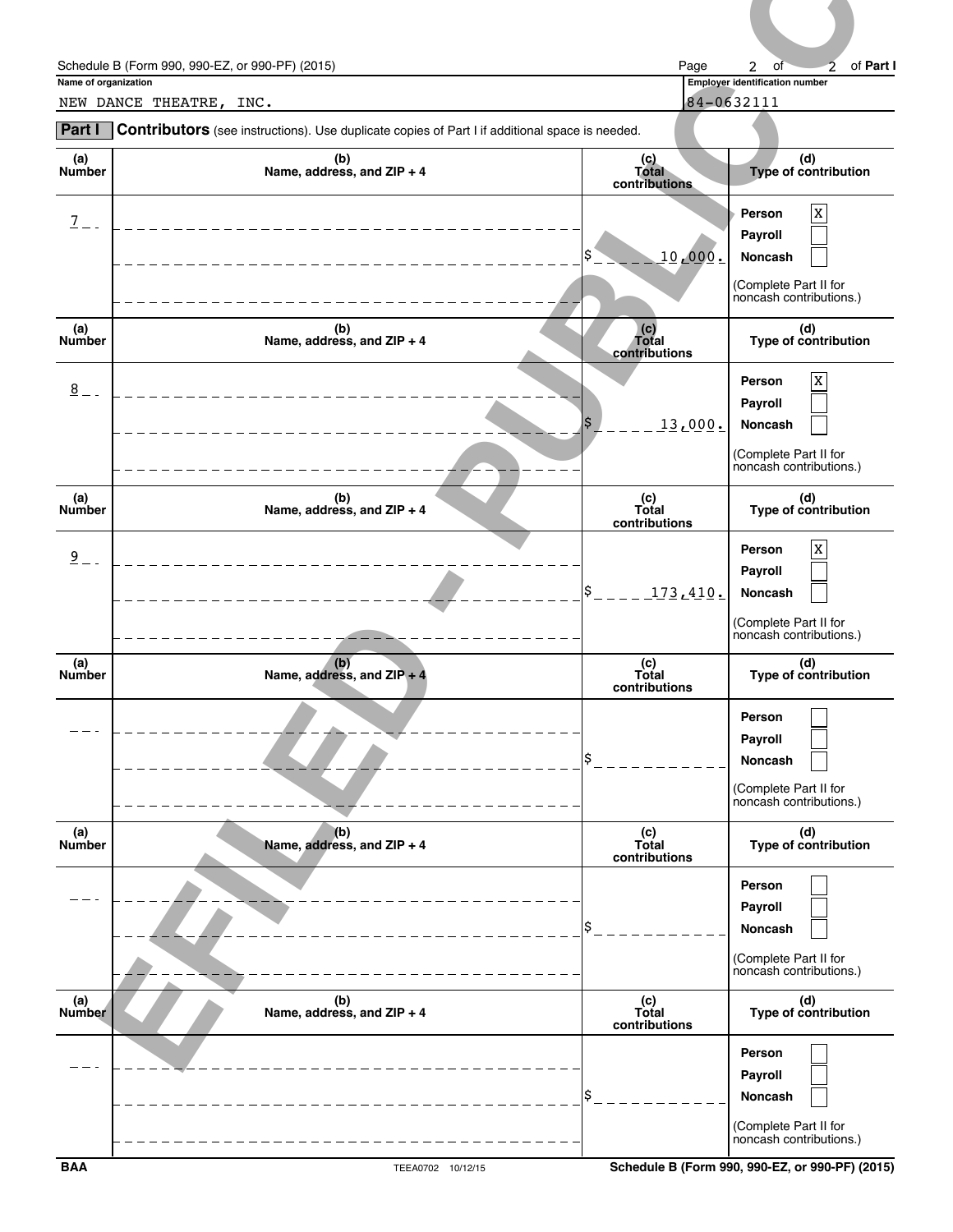## **(Form 990)**

**Part IV, line 6, 7, 8, 9, 10, 11a, 11b, 11c, 11d, 11e, 11f, 12a, or 12b.** Supplemental Financial Statements<br> **Examplete if the organization answered 'Yes' on Form 990,** 2015

Department of the Treasury **Full of Treasury Full of Schedule D (Form 990) and its instructions is at** *www.irs.gov/form990.* **Open to Public** *Inspection***<br>Internal Revenue Service <b>Inspection** 

**EFILED - PUBLIC COPY** OMB No. 1545-0047 **SCHEDULE D Supplemental Financial Statements Name of the organization Employer identification number Employer identification number Part I Organizations Maintaining Donor Advised Funds or Other Similar Funds or Accounts.** Complete if the organization answered 'Yes' on Form 990, Part IV, line 6. **(a)** Donor advised funds **(b)** Funds and other accounts **1** Total number at end of year **2** Aggregate value of contributions to (during year) **3** Aggregate value of grants from (during year) **4** Aggregate value at end of year **5** Did the organization inform all donors and donor advisors in writing that the assets held in donor advised funds are the organization's property, subject to the organization's exclusive legal control? **Activity With the organization's**  $\mathbf{Yes}$  **No 6** Did the organization inform all grantees, donors, and donor advisors in writing that grant funds can be used only for charitable purposes and not for the benefit of the donor or donor advisor, or for any other purpose conferring impermissible private benefit? **With Conservation Conservation** Conservation Conservation Conservation Conservation Conservation Conservation Conservation Conservation Conservation Conservation Conservation Conservation Co **Part II Conservation Easements.** Complete if the organization answered 'Yes' on Form 990, Part IV, line 7. **1** Purpose(s) of conservation easements held by the organization (check all that apply). Preservation of land for public use (e.g., recreation or education) Preservation of a historically important land area Protection of natural habitat **Protection of a certified historic structure** Preservation of open space **2** Complete lines 2a through 2d if the organization held a qualified conservation contribution in the form of a conservation easement on the last day of the tax year. **Held at the End of the Tax Year a** Total number of conservation easements **2 a b** Total acreage restricted by conservation easements **2 b c** Number of conservation easements on a certified historic structure included in (a) **2 c d** Number of conservation easements included in (c) acquired after 8/17/06, and not on a historic structure listed in the National Register **2 d 3** Number of conservation easements modified, transferred, released, extinguished, or terminated by the organization during the tax year  $\blacktriangleright$ **4** Number of states where property subject to conservation easement is located ► **5** Does the organization have a written policy regarding the periodic monitoring, inspection, handling of violations, and enforcement of the conservation easements it holds? **We are also assumed as a set of the conservation easements it holds? We are also assumed as a set of the conservation 6** Staff and volunteer hours devoted to monitoring, inspecting, handling of violations, and enforcing conservation easements during the year G **7** Amount of expenses incurred in monitoring, inspecting, handling of violations, and enforcing conservation easements during the year  $\overline{\phantom{a}}$ **8** Does each conservation easement reported on line 2(d) above satisfy the requirements of section 170(h)(4)(B)(i) and section 170(h)(4)(B)(ii)? **Yes No 9** In Part XIII, describe how the organization reports conservation easements in its revenue and expense statement, and balance sheet, and include, if applicable, the text of the footnote to the organization's financial statements that describes the organization's accounting for conservation easements. **Part III Organizations Maintaining Collections of Art, Historical Treasures, or Other Similar Assets.**  Complete if the organization answered 'Yes' on Form 990, Part IV, line 8. **1 a** If the organization elected, as permitted under SFAS 116 (ASC 958), not to report in its revenue statement and balance sheet works of art, historical treasures, or other similar assets held for public exhibition, education, or research in furtherance of public service, provide, in Part XIII, the text of the footnote to its financial statements that describes these items. **b** If the organization elected, as permitted under SFAS 116 (ASC 958), to report in its revenue statement and balance sheet works of art, historical treasures, or other similar assets held for public exhibition, education, or research in furtherance of public service, provide the following amounts relating to these items: **(i)** Revenue included on Form 990, Part VIII, line 1  $\cdots$   $\cdots$   $\cdots$   $\cdots$   $\cdots$   $\cdots$   $\cdots$   $\cdots$   $\cdots$   $\cdots$   $\cdots$ **(ii)** Assets included in Form 990, Part X  $\dots$ ,  $\dots$ ,  $\dots$ ,  $\dots$ ,  $\dots$ ,  $\dots$ ,  $\dots$ ,  $\dots$ ,  $\dots$ ,  $\dots$ ,  $\dots$ ,  $\triangleright$  \$ **2** If the organization received or held works of art, historical treasures, or other similar assets for financial gain, provide the following amounts required to be reported under SFAS 116 (ASC 958) relating to these items: **a** Revenue included on Form 990, Part VIII, line 1  $\ldots \ldots \ldots \ldots \ldots \ldots \ldots \ldots \ldots \ldots \ldots \ldots \vdots$ \$ **b** Assets included in Form 990, Part X \$ NEW DANCE THEATRE, INC.  $84-0632111$ 

**BAA For Paperwork Reduction Act Notice, see the Instructions for Form 990.** TEEA3301 06/03/15 Schedule D (Form 990) 2015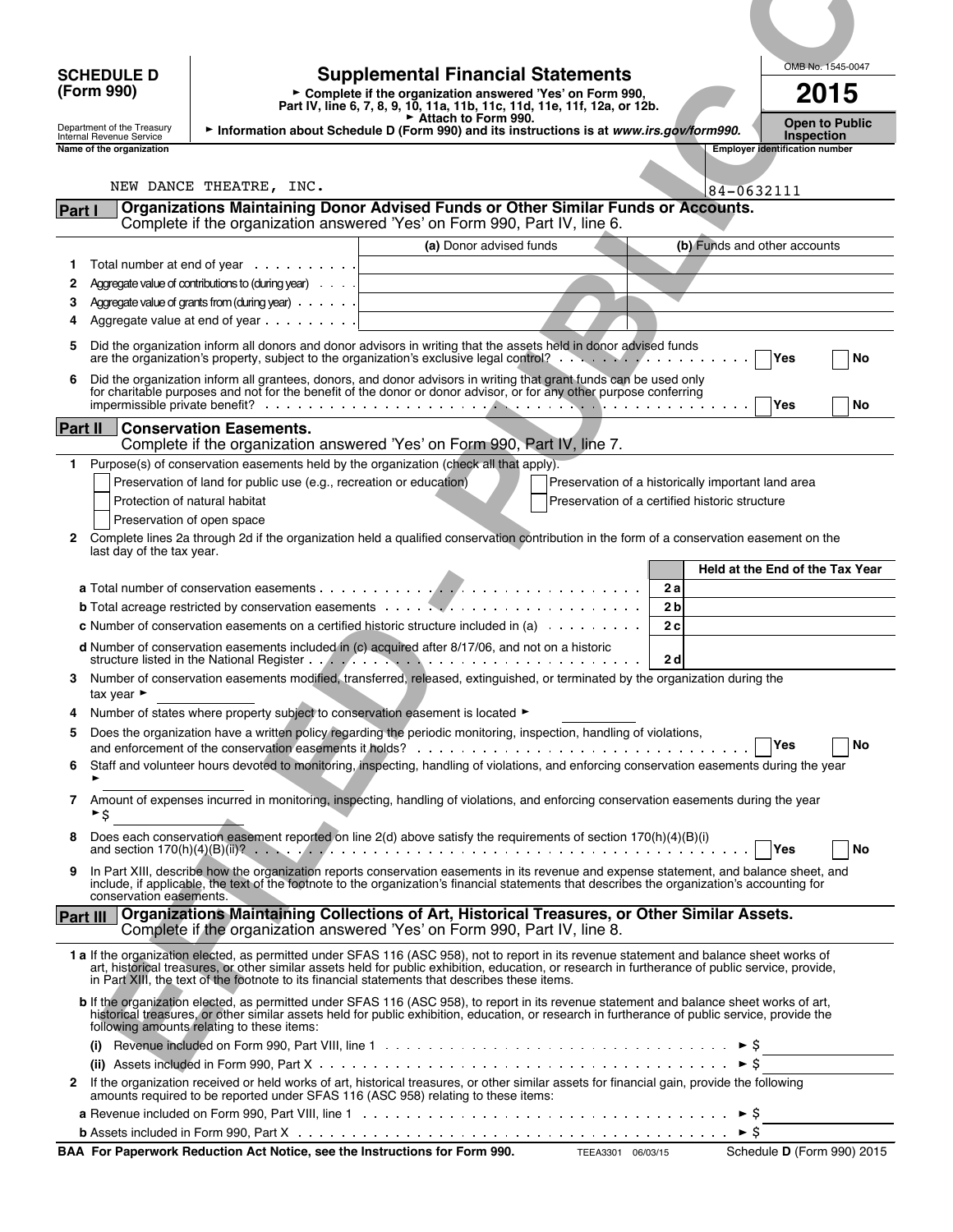| Schedule D (Form 990) 2015                                                                                                                                                                                                                                                                                                                                                                                                                                                                                                    | NEW DANCE THEATRE, INC. |                                         |                                    | 84-0632111                      | Page 2              |
|-------------------------------------------------------------------------------------------------------------------------------------------------------------------------------------------------------------------------------------------------------------------------------------------------------------------------------------------------------------------------------------------------------------------------------------------------------------------------------------------------------------------------------|-------------------------|-----------------------------------------|------------------------------------|---------------------------------|---------------------|
| Organizations Maintaining Collections of Art, Historical Treasures, or Other Similar Assets (continued)<br><b>Part III</b>                                                                                                                                                                                                                                                                                                                                                                                                    |                         |                                         |                                    |                                 |                     |
| Using the organization's acquisition, accession, and other records, check any of the following that are a significant use of its collection<br>3.<br>items (check all that apply):                                                                                                                                                                                                                                                                                                                                            |                         |                                         |                                    |                                 |                     |
| Public exhibition<br>а                                                                                                                                                                                                                                                                                                                                                                                                                                                                                                        |                         | d                                       | Loan or exchange programs          |                                 |                     |
| Scholarly research<br>b<br>Preservation for future generations<br>c                                                                                                                                                                                                                                                                                                                                                                                                                                                           |                         | Other<br>е                              |                                    |                                 |                     |
| Provide a description of the organization's collections and explain how they further the organization's exempt purpose in<br>4                                                                                                                                                                                                                                                                                                                                                                                                |                         |                                         |                                    |                                 |                     |
| Part XIII.<br>During the year, did the organization solicit or receive donations of art, historical treasures, or other similar assets<br>5                                                                                                                                                                                                                                                                                                                                                                                   |                         |                                         |                                    |                                 |                     |
| to be sold to raise funds rather than to be maintained as part of the organization's collection?                                                                                                                                                                                                                                                                                                                                                                                                                              |                         |                                         |                                    |                                 | Yes<br>No           |
| <b>Escrow and Custodial Arrangements.</b> Complete if the organization answered 'Yes' on Form 990, Part IV,<br><b>Part IV</b><br>line 9, or reported an amount on Form 990, Part X, line 21.                                                                                                                                                                                                                                                                                                                                  |                         |                                         |                                    |                                 |                     |
| 1 a Is the organization an agent, trustee, custodian or other intermediary for contributions or other assets not included                                                                                                                                                                                                                                                                                                                                                                                                     |                         |                                         |                                    |                                 |                     |
|                                                                                                                                                                                                                                                                                                                                                                                                                                                                                                                               |                         |                                         |                                    |                                 | No<br>Yes           |
| b If 'Yes,' explain the arrangement in Part XIII and complete the following table:                                                                                                                                                                                                                                                                                                                                                                                                                                            |                         |                                         |                                    |                                 |                     |
|                                                                                                                                                                                                                                                                                                                                                                                                                                                                                                                               |                         |                                         |                                    | 1 с                             | Amount              |
|                                                                                                                                                                                                                                                                                                                                                                                                                                                                                                                               |                         |                                         |                                    | 1 d                             |                     |
| <b>e</b> Distributions during the year $\cdots$ $\cdots$ $\cdots$ $\cdots$ $\cdots$ $\cdots$ $\cdots$ $\cdots$ $\cdots$ $\cdots$ $\cdots$ $\cdots$ $\cdots$                                                                                                                                                                                                                                                                                                                                                                   |                         |                                         |                                    | 1 e                             |                     |
| 2a Did the organization include an amount on Form 990, Part X, line 21, for escrow or custodial account liability?                                                                                                                                                                                                                                                                                                                                                                                                            |                         |                                         |                                    | 1 f                             | Yes                 |
|                                                                                                                                                                                                                                                                                                                                                                                                                                                                                                                               |                         |                                         |                                    |                                 | No                  |
|                                                                                                                                                                                                                                                                                                                                                                                                                                                                                                                               |                         |                                         |                                    |                                 |                     |
|                                                                                                                                                                                                                                                                                                                                                                                                                                                                                                                               |                         |                                         |                                    |                                 |                     |
| Endowment Funds. Complete if the organization answered 'Yes' on Form 990, Part IV, line 10.                                                                                                                                                                                                                                                                                                                                                                                                                                   |                         |                                         |                                    |                                 |                     |
|                                                                                                                                                                                                                                                                                                                                                                                                                                                                                                                               | (a) Current year        | (b) Prior year                          | (c) Two years back                 | (d) Three years back            | (e) Four years back |
| $b$ Contributions $\cdots$ $\cdots$ $\cdots$                                                                                                                                                                                                                                                                                                                                                                                                                                                                                  |                         |                                         |                                    |                                 |                     |
|                                                                                                                                                                                                                                                                                                                                                                                                                                                                                                                               |                         |                                         |                                    |                                 |                     |
| c Net investment earnings, gains,<br>and losses                                                                                                                                                                                                                                                                                                                                                                                                                                                                               |                         |                                         |                                    |                                 |                     |
| <b>d</b> Grants or scholarships<br>e Other expenditures for facilities                                                                                                                                                                                                                                                                                                                                                                                                                                                        |                         |                                         |                                    |                                 |                     |
| and programs                                                                                                                                                                                                                                                                                                                                                                                                                                                                                                                  |                         |                                         |                                    |                                 |                     |
| f Administrative expenses<br>$g$ End of year balance $\ldots$ .                                                                                                                                                                                                                                                                                                                                                                                                                                                               |                         |                                         |                                    |                                 |                     |
|                                                                                                                                                                                                                                                                                                                                                                                                                                                                                                                               |                         |                                         |                                    |                                 |                     |
| a Board designated or quasi-endowment                                                                                                                                                                                                                                                                                                                                                                                                                                                                                         |                         | နွ                                      |                                    |                                 |                     |
|                                                                                                                                                                                                                                                                                                                                                                                                                                                                                                                               | နွ                      |                                         |                                    |                                 |                     |
| <b>b</b> Permanent endowment ►<br>c Temporarily restricted endowment ►<br>The percentages on lines 2a, 2b, and 2c should equal 100%.                                                                                                                                                                                                                                                                                                                                                                                          |                         |                                         |                                    |                                 |                     |
|                                                                                                                                                                                                                                                                                                                                                                                                                                                                                                                               |                         |                                         |                                    |                                 |                     |
| organization by:                                                                                                                                                                                                                                                                                                                                                                                                                                                                                                              |                         |                                         |                                    |                                 | Yes<br>No           |
|                                                                                                                                                                                                                                                                                                                                                                                                                                                                                                                               |                         |                                         |                                    |                                 | 3a(i)               |
|                                                                                                                                                                                                                                                                                                                                                                                                                                                                                                                               |                         |                                         |                                    |                                 | 3 <sub>b</sub>      |
|                                                                                                                                                                                                                                                                                                                                                                                                                                                                                                                               |                         |                                         |                                    |                                 |                     |
|                                                                                                                                                                                                                                                                                                                                                                                                                                                                                                                               |                         |                                         |                                    |                                 |                     |
| Complete if the organization answered 'Yes' on Form 990, Part IV, line 11a. See Form 990, Part X, line 10.                                                                                                                                                                                                                                                                                                                                                                                                                    |                         |                                         |                                    |                                 |                     |
| Description of property                                                                                                                                                                                                                                                                                                                                                                                                                                                                                                       |                         | (a) Cost or other basis<br>(investment) | (b) Cost or other<br>basis (other) | (c) Accumulated<br>depreciation | (d) Book value      |
|                                                                                                                                                                                                                                                                                                                                                                                                                                                                                                                               |                         |                                         |                                    |                                 |                     |
|                                                                                                                                                                                                                                                                                                                                                                                                                                                                                                                               |                         |                                         |                                    |                                 |                     |
| <b>Part V</b><br><b>1 a</b> Beginning of year balance<br>2 Provide the estimated percentage of the current year end balance (line 1g, column $\overline{(a)}$ ) held as:<br>3 a Are there endowment funds not in the possession of the organization that are held and administered for the<br>4 Describe in Part XIII the intended uses of the organization's endowment funds.<br>Part VI Land, Buildings, and Equipment.<br>c Leasehold improvements<br>$d$ Equipment $\ldots$ . $\ldots$ . $\ldots$ . $\ldots$ . $\ldots$ . |                         |                                         | 549,063.                           | 509,368.                        | 39,695.             |
| $e$ Other $\cdots$ $\cdots$ $\cdots$ $\cdots$ $\cdots$ $\cdots$ $\cdots$                                                                                                                                                                                                                                                                                                                                                                                                                                                      |                         |                                         | 154,254.<br>17,543.                | 136,195.<br>17,543.             | 18,059.<br>$0$ .    |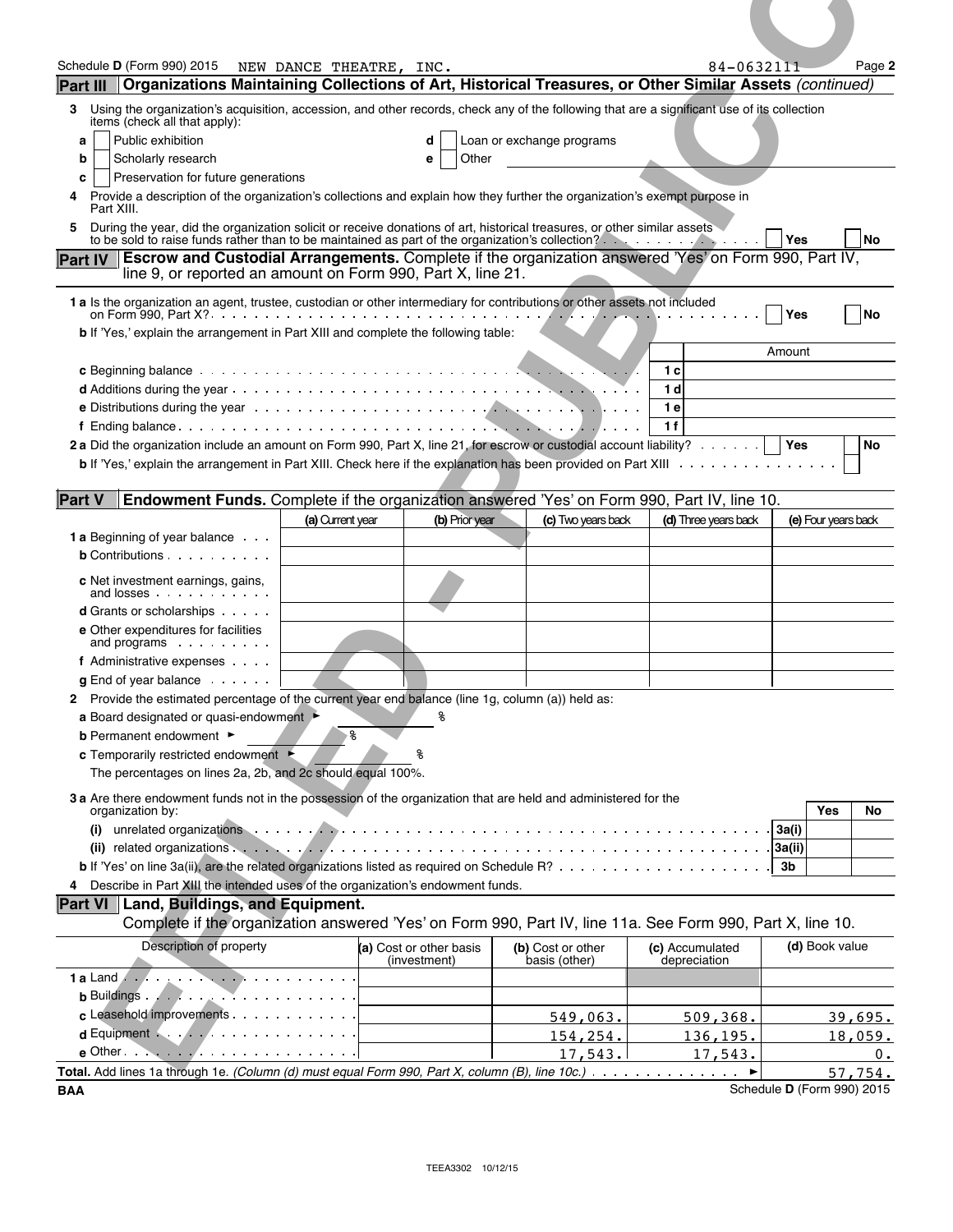| Schedule D (Form 990) 2015<br>NEW DANCE THEATRE, INC.<br>Part VII   Investments - Other Securities.<br>(a) Description of security or category (including name of security)                                                   |                | Page 3<br>84-0632111                                                                                                                                                    |
|-------------------------------------------------------------------------------------------------------------------------------------------------------------------------------------------------------------------------------|----------------|-------------------------------------------------------------------------------------------------------------------------------------------------------------------------|
|                                                                                                                                                                                                                               |                |                                                                                                                                                                         |
|                                                                                                                                                                                                                               |                | Complete if the organization answered 'Yes' on Form 990, Part IV, line 11b. See Form 990, Part X, line 12.                                                              |
|                                                                                                                                                                                                                               | (b) Book value | (c) Method of valuation: Cost or end-of-year market value                                                                                                               |
|                                                                                                                                                                                                                               |                |                                                                                                                                                                         |
| (2) Closely-held equity interests                                                                                                                                                                                             |                |                                                                                                                                                                         |
| (3) Other                                                                                                                                                                                                                     |                |                                                                                                                                                                         |
| (A)<br>(B)                                                                                                                                                                                                                    |                |                                                                                                                                                                         |
| (C)                                                                                                                                                                                                                           |                |                                                                                                                                                                         |
| (D)                                                                                                                                                                                                                           |                |                                                                                                                                                                         |
| (E)                                                                                                                                                                                                                           |                |                                                                                                                                                                         |
|                                                                                                                                                                                                                               |                |                                                                                                                                                                         |
|                                                                                                                                                                                                                               |                |                                                                                                                                                                         |
|                                                                                                                                                                                                                               |                |                                                                                                                                                                         |
| <b>Total.</b> (Column (b) must equal Form 990, Part X, column (B) line 12.) $\blacktriangleright$                                                                                                                             |                |                                                                                                                                                                         |
| <b>Investments - Program Related.</b><br><b>Part VIII</b>                                                                                                                                                                     |                |                                                                                                                                                                         |
| (a) Description of investment                                                                                                                                                                                                 | (b) Book value | Complete if the organization answered 'Yes' on Form 990, Part IV, line 11c. See Form 990, Part X, line 13.<br>(c) Method of valuation: Cost or end-of-year market value |
| (1)                                                                                                                                                                                                                           |                |                                                                                                                                                                         |
| (2)                                                                                                                                                                                                                           |                |                                                                                                                                                                         |
| (3)                                                                                                                                                                                                                           |                |                                                                                                                                                                         |
| (4)                                                                                                                                                                                                                           |                |                                                                                                                                                                         |
| (5)<br>(6)                                                                                                                                                                                                                    |                |                                                                                                                                                                         |
|                                                                                                                                                                                                                               |                |                                                                                                                                                                         |
| (7)                                                                                                                                                                                                                           |                |                                                                                                                                                                         |
| (8)<br>(9)                                                                                                                                                                                                                    |                |                                                                                                                                                                         |
| (10)                                                                                                                                                                                                                          |                |                                                                                                                                                                         |
| Total. (Column (b) must equal Form 990, Part X, column (B) line 13.). $\blacktriangleright$                                                                                                                                   |                |                                                                                                                                                                         |
| <b>Other Assets.</b><br><b>Part IX</b>                                                                                                                                                                                        |                | Complete if the organization answered 'Yes' on Form 990, Part IV, line 11d. See Form 990, Part X, line 15.                                                              |
| (a) Description                                                                                                                                                                                                               |                | (b) Book value                                                                                                                                                          |
| (1)<br>(2)                                                                                                                                                                                                                    |                |                                                                                                                                                                         |
|                                                                                                                                                                                                                               |                |                                                                                                                                                                         |
| (3)                                                                                                                                                                                                                           |                |                                                                                                                                                                         |
| (4)<br>(5)                                                                                                                                                                                                                    |                |                                                                                                                                                                         |
| (6)                                                                                                                                                                                                                           |                |                                                                                                                                                                         |
| (7)                                                                                                                                                                                                                           |                |                                                                                                                                                                         |
| (8)                                                                                                                                                                                                                           |                |                                                                                                                                                                         |
|                                                                                                                                                                                                                               |                |                                                                                                                                                                         |
|                                                                                                                                                                                                                               |                |                                                                                                                                                                         |
|                                                                                                                                                                                                                               |                |                                                                                                                                                                         |
|                                                                                                                                                                                                                               |                | ▶                                                                                                                                                                       |
| <b>Other Liabilities.</b>                                                                                                                                                                                                     |                |                                                                                                                                                                         |
| Complete if the organization answered 'Yes' on Form 990, Part IV, line 11e or 11f. See Form 990, Part X, line 25<br>(a) Description of liability                                                                              | (b) Book value |                                                                                                                                                                         |
|                                                                                                                                                                                                                               |                |                                                                                                                                                                         |
|                                                                                                                                                                                                                               |                |                                                                                                                                                                         |
| (9)<br>(10)<br>Total. (Column (b) must equal Form 990, Part X, column (B) line 15.) $\ldots \ldots \ldots \ldots \ldots \ldots \ldots \ldots \ldots \ldots$<br><b>Part X</b><br>(1) Federal income taxes<br>(2)<br>(3)<br>(4) |                |                                                                                                                                                                         |
| (5)                                                                                                                                                                                                                           |                |                                                                                                                                                                         |
|                                                                                                                                                                                                                               |                |                                                                                                                                                                         |
|                                                                                                                                                                                                                               |                |                                                                                                                                                                         |
|                                                                                                                                                                                                                               |                |                                                                                                                                                                         |
|                                                                                                                                                                                                                               |                |                                                                                                                                                                         |
|                                                                                                                                                                                                                               |                |                                                                                                                                                                         |
| Total. (Column (b) must equal Form 990, Part X, column (B) line $25$ .) $\cdot$ $\cdot$                                                                                                                                       |                |                                                                                                                                                                         |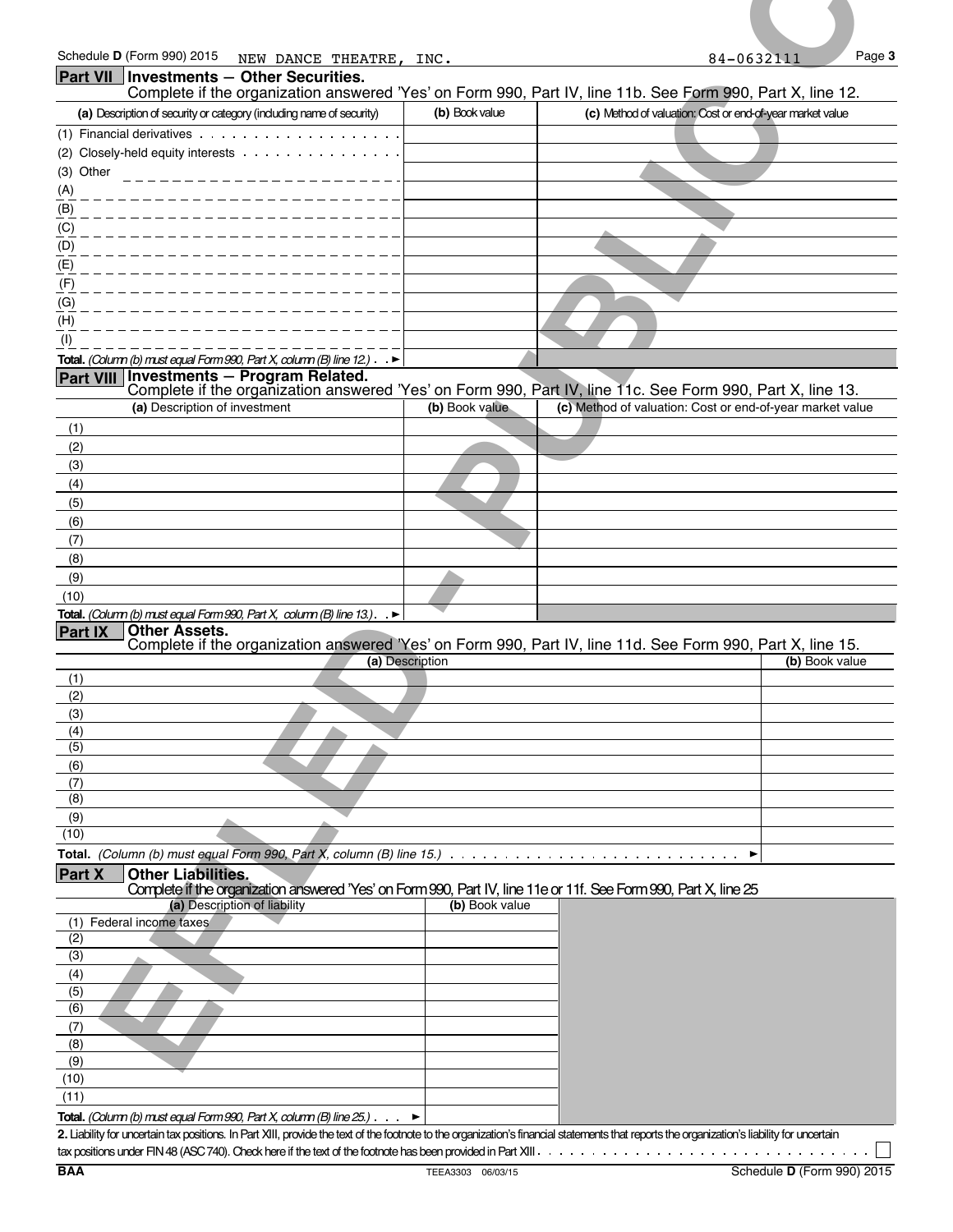| Schedule D (Form 990) 2015<br>NEW DANCE THEATRE, INC.<br><b>Part XI</b>                                                                                                                                                                                                                                       | 84-0632111<br>Page 4         |
|---------------------------------------------------------------------------------------------------------------------------------------------------------------------------------------------------------------------------------------------------------------------------------------------------------------|------------------------------|
| Reconciliation of Revenue per Audited Financial Statements With Revenue per Return.<br>Complete if the organization answered 'Yes' on Form 990, Part IV, line 12a.                                                                                                                                            |                              |
| 1.<br>2 Amounts included on line 1 but not on Form 990, Part VIII, line 12:<br>2 a<br>2 <sub>b</sub><br>2c<br>2 d                                                                                                                                                                                             | 1<br>1,126,646.<br><b>2e</b> |
| 3.<br>Amounts included on Form 990, Part VIII, line 12, but not on line 1:<br>4<br><b>a</b> Investment expenses not included on Form 990, Part VIII, line $7b$<br><b>4al</b><br><b>b</b> Other (Describe in Part XIII.) $\ldots \ldots \ldots \ldots \ldots \ldots \ldots \ldots \ldots \ldots \ldots \ldots$ | 3<br>1,126,646.              |
|                                                                                                                                                                                                                                                                                                               | 4 c<br>5<br>1, 126, 646.     |
| Part XII   Reconciliation of Expenses per Audited Financial Statements With Expenses per Return.<br>Complete if the organization answered 'Yes' on Form 990, Part IV, line 12a.                                                                                                                               |                              |
| Total expenses and losses per audited financial statements enters and contained a series and statements of the statements of the statements of the statements of the statements of the statements of the statements of the sta<br>1.                                                                          | 1,156,743.<br>$\mathbf{1}$   |
| 2 Amounts included on line 1 but not on Form 990, Part IX, line 25:<br>2a<br>2 <sub>b</sub><br>2c<br>2d                                                                                                                                                                                                       | 2e                           |
| З.<br>Amounts included on Form 990, Part IX, line 25, but not on line 1:<br>4<br><b>a</b> Investment expenses not included on Form 990, Part VIII, line $7b$ ,  4a                                                                                                                                            | 3<br>1,156,743.              |
| <b>b</b> Other (Describe in Part XIII.) $\cdots$ $\cdots$ $\cdots$ $\cdots$ $\cdots$ $\cdots$ $\cdots$ $\cdots$<br>4 b                                                                                                                                                                                        | 4 c                          |
| <b>Part XIII Supplemental Information.</b>                                                                                                                                                                                                                                                                    | 5<br>1,156,743.              |
| Provide the descriptions required for Part II, lines 3, 5, and 9; Part III, lines 1a and 4; Part IV, lines 1b and 2b; Part V,<br>line 4; Part X, line 2; Part XI, lines 2d and 4b; and Part XII, lines 2d and 4b. Also complete t                                                                             |                              |
|                                                                                                                                                                                                                                                                                                               |                              |
| <b>BAA</b>                                                                                                                                                                                                                                                                                                    | Schedule D (Form 990) 2015   |

| <b>BAA</b> |
|------------|
|            |
|            |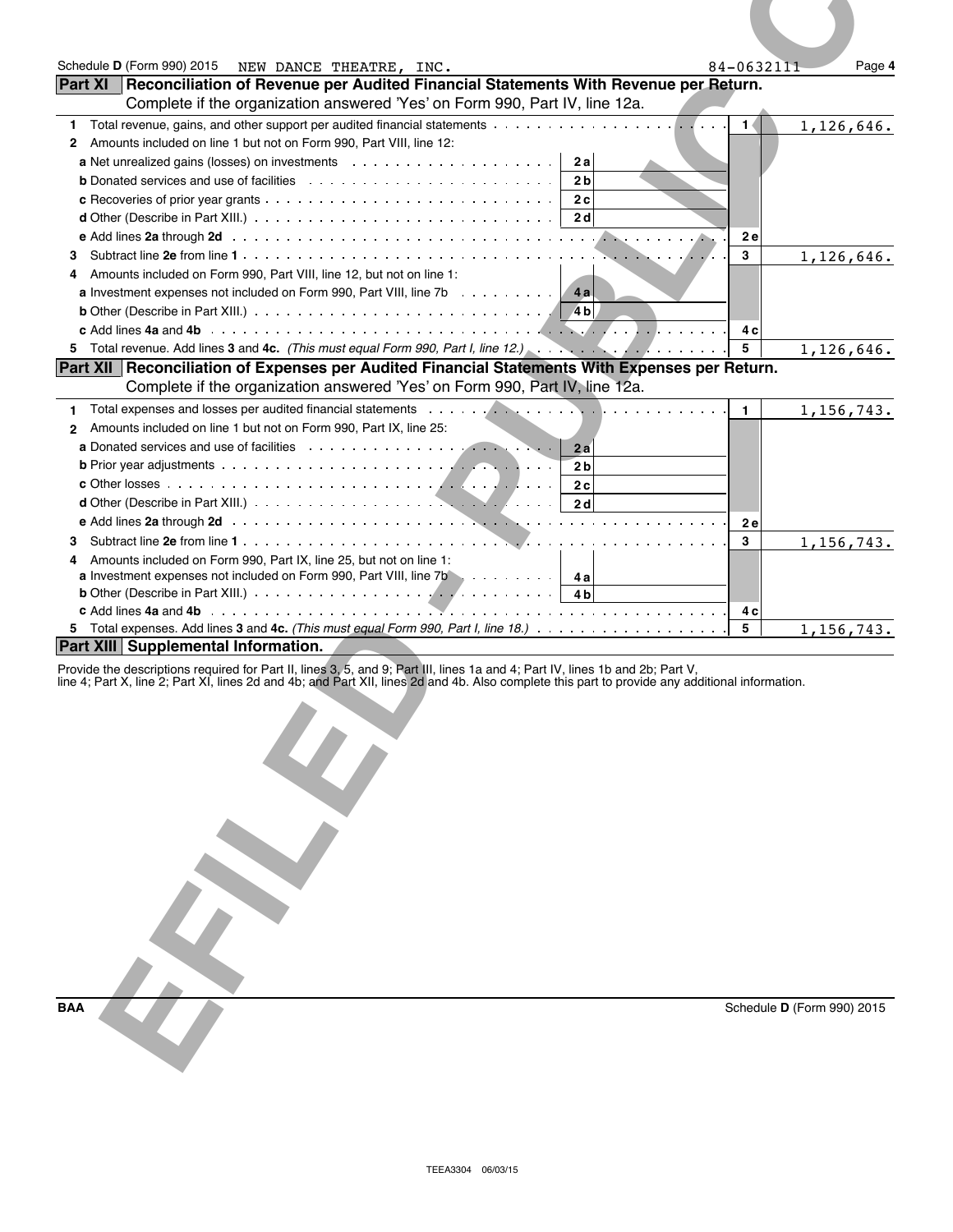| Complete to provide information for responses to specific questions on<br>2015<br>Form 990 or 990-EZ or to provide any additional information.<br>Attach to Form 990 or 990-EZ.<br>Information about Schedule O (Form 990 or 990-EZ) and its instructions is<br><b>Inspection</b><br>at www.irs.gov/form990.<br><b>Employer identification number</b><br>84-0632111<br>DIRECTORS.<br>BOARD MEMBERS ARE REQUIRED TO REVIEW THE CONFLICT OF INTEREST POLICY<br>ANNUALLY, DISCLOSE ANY POTENTIAL CONFLICTS, AND SIGN THE POLICY.<br>A REVIEW OF COMPENSATION OF THE EXECUTIVE ARTISTIC DIRECTOR AND THE<br>EXECUTIVE DIRECTOR IS CONDUCTED ANNUALLY.<br>A REVIEW OF EMPLOYEE COMPENSATION IS CONDUCTED ANNUALLY.<br>THE ARTISTIC DIRECTOR AND EXECUTIVE DIRECTOR ARE RELATED.<br>POLICY, GOVERNING DOCUMENTS, AND FINANCIAL STATEMENTS UPON WRITTEN<br>REQUEST.<br>$\sim$ | <b>SCHEDULE O</b>                                      | Supplemental Information to Form 990 or 990-EZ | OMB No. 1545-0047 |
|------------------------------------------------------------------------------------------------------------------------------------------------------------------------------------------------------------------------------------------------------------------------------------------------------------------------------------------------------------------------------------------------------------------------------------------------------------------------------------------------------------------------------------------------------------------------------------------------------------------------------------------------------------------------------------------------------------------------------------------------------------------------------------------------------------------------------------------------------------------------|--------------------------------------------------------|------------------------------------------------|-------------------|
| <b>Open to Public</b><br>A COPY OF THE IRS FORM 990 IS PROVIDED TO EACH MEMBER OF THE BOARD OF<br>THE ORGANIZATION PROVIDES COPIES OF IRS FORM 990, CONFLICT OF INTEREST                                                                                                                                                                                                                                                                                                                                                                                                                                                                                                                                                                                                                                                                                               | (Form 990 or 990-EZ)                                   |                                                |                   |
| NEW DANCE THEATRE, INC.                                                                                                                                                                                                                                                                                                                                                                                                                                                                                                                                                                                                                                                                                                                                                                                                                                                | Department of the Treasury<br>Internal Revenue Service |                                                |                   |
|                                                                                                                                                                                                                                                                                                                                                                                                                                                                                                                                                                                                                                                                                                                                                                                                                                                                        | Name of the organization                               |                                                |                   |
|                                                                                                                                                                                                                                                                                                                                                                                                                                                                                                                                                                                                                                                                                                                                                                                                                                                                        |                                                        |                                                |                   |
| Pt VI, Line 12c<br>Pt VI, Line 15a<br>Pt VI, Line 15b<br>Pt VI, Line 2<br>Pt VI, Line 19                                                                                                                                                                                                                                                                                                                                                                                                                                                                                                                                                                                                                                                                                                                                                                               | Pt VI, Line 11b                                        |                                                |                   |
|                                                                                                                                                                                                                                                                                                                                                                                                                                                                                                                                                                                                                                                                                                                                                                                                                                                                        |                                                        |                                                |                   |
|                                                                                                                                                                                                                                                                                                                                                                                                                                                                                                                                                                                                                                                                                                                                                                                                                                                                        |                                                        |                                                |                   |
|                                                                                                                                                                                                                                                                                                                                                                                                                                                                                                                                                                                                                                                                                                                                                                                                                                                                        |                                                        |                                                |                   |
|                                                                                                                                                                                                                                                                                                                                                                                                                                                                                                                                                                                                                                                                                                                                                                                                                                                                        |                                                        |                                                |                   |
|                                                                                                                                                                                                                                                                                                                                                                                                                                                                                                                                                                                                                                                                                                                                                                                                                                                                        |                                                        |                                                |                   |
|                                                                                                                                                                                                                                                                                                                                                                                                                                                                                                                                                                                                                                                                                                                                                                                                                                                                        |                                                        |                                                |                   |
|                                                                                                                                                                                                                                                                                                                                                                                                                                                                                                                                                                                                                                                                                                                                                                                                                                                                        |                                                        |                                                |                   |
|                                                                                                                                                                                                                                                                                                                                                                                                                                                                                                                                                                                                                                                                                                                                                                                                                                                                        |                                                        |                                                |                   |
|                                                                                                                                                                                                                                                                                                                                                                                                                                                                                                                                                                                                                                                                                                                                                                                                                                                                        |                                                        |                                                |                   |
|                                                                                                                                                                                                                                                                                                                                                                                                                                                                                                                                                                                                                                                                                                                                                                                                                                                                        |                                                        |                                                |                   |
|                                                                                                                                                                                                                                                                                                                                                                                                                                                                                                                                                                                                                                                                                                                                                                                                                                                                        |                                                        |                                                |                   |
|                                                                                                                                                                                                                                                                                                                                                                                                                                                                                                                                                                                                                                                                                                                                                                                                                                                                        |                                                        |                                                |                   |
|                                                                                                                                                                                                                                                                                                                                                                                                                                                                                                                                                                                                                                                                                                                                                                                                                                                                        |                                                        |                                                |                   |
|                                                                                                                                                                                                                                                                                                                                                                                                                                                                                                                                                                                                                                                                                                                                                                                                                                                                        |                                                        |                                                |                   |
|                                                                                                                                                                                                                                                                                                                                                                                                                                                                                                                                                                                                                                                                                                                                                                                                                                                                        |                                                        |                                                |                   |
|                                                                                                                                                                                                                                                                                                                                                                                                                                                                                                                                                                                                                                                                                                                                                                                                                                                                        |                                                        |                                                |                   |
|                                                                                                                                                                                                                                                                                                                                                                                                                                                                                                                                                                                                                                                                                                                                                                                                                                                                        |                                                        |                                                |                   |
|                                                                                                                                                                                                                                                                                                                                                                                                                                                                                                                                                                                                                                                                                                                                                                                                                                                                        |                                                        |                                                |                   |
|                                                                                                                                                                                                                                                                                                                                                                                                                                                                                                                                                                                                                                                                                                                                                                                                                                                                        |                                                        |                                                |                   |
|                                                                                                                                                                                                                                                                                                                                                                                                                                                                                                                                                                                                                                                                                                                                                                                                                                                                        |                                                        |                                                |                   |
|                                                                                                                                                                                                                                                                                                                                                                                                                                                                                                                                                                                                                                                                                                                                                                                                                                                                        |                                                        |                                                |                   |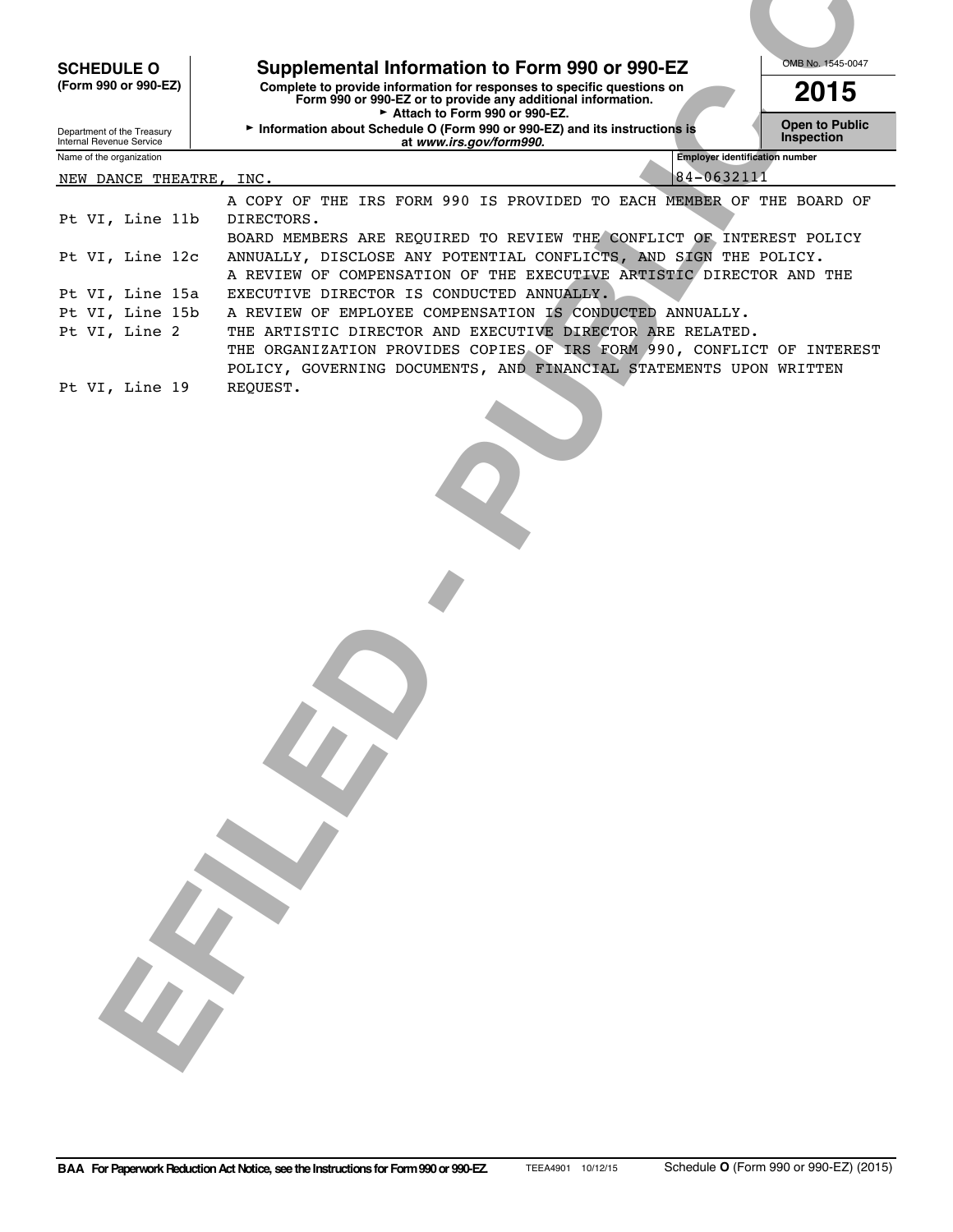| Form 8879-EO                                                        | <b>IRS e-file Signature Authorization</b><br>for an Exempt Organization                                                                                                                                                                                                                                                                                                                                                                                                                                                                                          | OMB No. 1545-1878                                   |
|---------------------------------------------------------------------|------------------------------------------------------------------------------------------------------------------------------------------------------------------------------------------------------------------------------------------------------------------------------------------------------------------------------------------------------------------------------------------------------------------------------------------------------------------------------------------------------------------------------------------------------------------|-----------------------------------------------------|
|                                                                     | For calendar year 2015, or fiscal year beginning<br>► Do not send to the IRS. Keep for your records.                                                                                                                                                                                                                                                                                                                                                                                                                                                             | 2015                                                |
| Department of the Treasury<br>Internal Revenue Service              | Information about Form 8879-EO and its instructions is at www.irs.gov/form8879eo.                                                                                                                                                                                                                                                                                                                                                                                                                                                                                |                                                     |
| Name of exempt organization<br>NEW DANCE THEATRE, INC.              |                                                                                                                                                                                                                                                                                                                                                                                                                                                                                                                                                                  | <b>Employer identification number</b><br>84-0632111 |
| Name and title of officer<br>MALIK ROBINSON                         | EXECUTIVE DIRECTOR                                                                                                                                                                                                                                                                                                                                                                                                                                                                                                                                               |                                                     |
| Part I                                                              | Type of Return and Return Information (Whole Dollars Only)<br>Check the box for the return for which you are using this Form 8879-EO and enter the applicable amount, if any, from the return. If you                                                                                                                                                                                                                                                                                                                                                            |                                                     |
|                                                                     | check the box on line 1a, 2a, 3a, 4a, or 5a, below, and the amount on that line for the return being filed with this form was blank, then<br>leave line 1b, 2b, 3b, 4b, or 5b, whichever is applicable, blank (do not enter -0-). But, if you entered -0- on the return, then enter -0- on<br>the applicable line below. Do not complete more than 1 line in Part I.                                                                                                                                                                                             |                                                     |
|                                                                     | 1 a Form 990 check here $\cdots$  x  b Total revenue, if any (Form 990, Part VIII, column (A), line 12) $\cdots$ 1 b                                                                                                                                                                                                                                                                                                                                                                                                                                             | 1,126,646.                                          |
| 2 a Form 990-EZ check here $\cdots$                                 | <b>b</b> Total revenue, if any (Form 990-EZ, line 9) $\ldots$ $\ldots$ $\ldots$ $\ldots$                                                                                                                                                                                                                                                                                                                                                                                                                                                                         | 2 b                                                 |
| 3 a Form 1120-POL check here $\cdots$<br>4 a Form 990-PF check here | <b>b</b> Total tax (Form 1120-POL, line $22$ ) $\cdots$ $\cdots$ $\cdots$ $\cdots$ $\cdots$<br><b>b</b> Tax based on investment income (Form 990-PF, Part VI, line 5) $\ldots$                                                                                                                                                                                                                                                                                                                                                                                   | 3 <sub>b</sub><br>4 b                               |
| 5 a Form 8868 check here $\cdot \cdot$                              | <b>b</b> Balance Due (Form 8868, Part I, line 3c or Part II, line 8c) $\ldots$ 5 b                                                                                                                                                                                                                                                                                                                                                                                                                                                                               |                                                     |
|                                                                     | Part II Declaration and Signature Authorization of Officer                                                                                                                                                                                                                                                                                                                                                                                                                                                                                                       |                                                     |
|                                                                     | Under penalties of perjury, I declare that I am an officer of the above organization and that I have examined a copy of the organization's 2015                                                                                                                                                                                                                                                                                                                                                                                                                  |                                                     |
|                                                                     | electronic return and accompanying schedules and statements and to the best of my knowledge and belief, they are true, correct, and complete.<br>I further declare that the amount in Part I above is the amount shown on the copy of the organization's electronic return. I consent to allow my<br>intermediate service provider, transmitter, or electronic return originator (ERO) to send the organization's return to the IRS and to receive from                                                                                                          |                                                     |
|                                                                     | the IRS (a) an acknowledgement of receipt or reason for rejection of the transmission, (b) the reason for any delay in processing the return or<br>refund, and (c) the date of any refund. If applicable, I authorize the U.S. Treasury and its designated Financial Agent to initiate an electronic                                                                                                                                                                                                                                                             |                                                     |
|                                                                     | funds withdrawal (direct debit) entry to the financial institution account indicated in the tax preparation software for payment of the<br>organization's federal taxes owed on this return, and the financial institution to debit the entry to this account. To revoke a payment, I must                                                                                                                                                                                                                                                                       |                                                     |
|                                                                     | contact the U.S. Treasury Financial Agent at 1-888-353-4537 no later than 2 business days prior to the payment (settlement) date. I also<br>authorize the financial institutions involved in the processing of the electronic payment of taxes to receive confidential information necessary to<br>answer inquiries and resolve issues related to the payment. I have selected a personal identification number (PIN) as my signature for the<br>organization's electronic return and, if applicable, the organization's consent to electronic funds withdrawal. |                                                     |
| Officer's PIN: check one box only                                   |                                                                                                                                                                                                                                                                                                                                                                                                                                                                                                                                                                  |                                                     |
| authorize                                                           | to enter my PIN                                                                                                                                                                                                                                                                                                                                                                                                                                                                                                                                                  | as my signature                                     |
|                                                                     | ERO firm name                                                                                                                                                                                                                                                                                                                                                                                                                                                                                                                                                    | Enter five numbers, but<br>do not enter all zeros   |
| the return's disclosure consent screen.                             | on the organization's tax year 2015 electronically filed return. If I have indicated within this return that a copy of the return is being filed with<br>a state agency(ies) regulating charities as part of the IRS Fed/State program, I also authorize the aforementioned ERO to enter my PIN on                                                                                                                                                                                                                                                               |                                                     |
| ΙX                                                                  | As an officer of the organization, I will enter my PIN as my signature on the organization's tax year 2015 electronically filed return. If I have<br>indicated within this return that a copy of the return is being filed with a state agency(ies) regulating charities as part of the IRS Fed/State<br>program, I will enter my PIN on the return's disclosure consent screen.                                                                                                                                                                                 |                                                     |
| Officer's signature                                                 | Date $\triangleright$ 11/15/2016                                                                                                                                                                                                                                                                                                                                                                                                                                                                                                                                 |                                                     |
| Part III Certification and Authentication                           |                                                                                                                                                                                                                                                                                                                                                                                                                                                                                                                                                                  |                                                     |
|                                                                     | ERO's EFIN/PIN. Enter your six-digit electronic filing identification                                                                                                                                                                                                                                                                                                                                                                                                                                                                                            | do not enter all zeros                              |
| Authorized IRS e-file Providers for Business Returns.               | I certify that the above numeric entry is my PIN, which is my signature on the 2015 electronically filed return for the organization indicated<br>above. I confirm that I am submitting this return in accordance with the requirements of Pub. 4163, Modernized e-File (MeF) Information for                                                                                                                                                                                                                                                                    |                                                     |
|                                                                     |                                                                                                                                                                                                                                                                                                                                                                                                                                                                                                                                                                  |                                                     |
| ERO's signature                                                     | Date $\blacktriangleright$                                                                                                                                                                                                                                                                                                                                                                                                                                                                                                                                       |                                                     |
|                                                                     | <b>ERO Must Retain This Form - See Instructions</b><br>Do Not Submit This Form To the IRS Unless Requested To Do So                                                                                                                                                                                                                                                                                                                                                                                                                                              |                                                     |
|                                                                     | <b>BAA For Paperwork Reduction Act Notice, see instructions.</b>                                                                                                                                                                                                                                                                                                                                                                                                                                                                                                 | Form 8879-EO (2015)                                 |